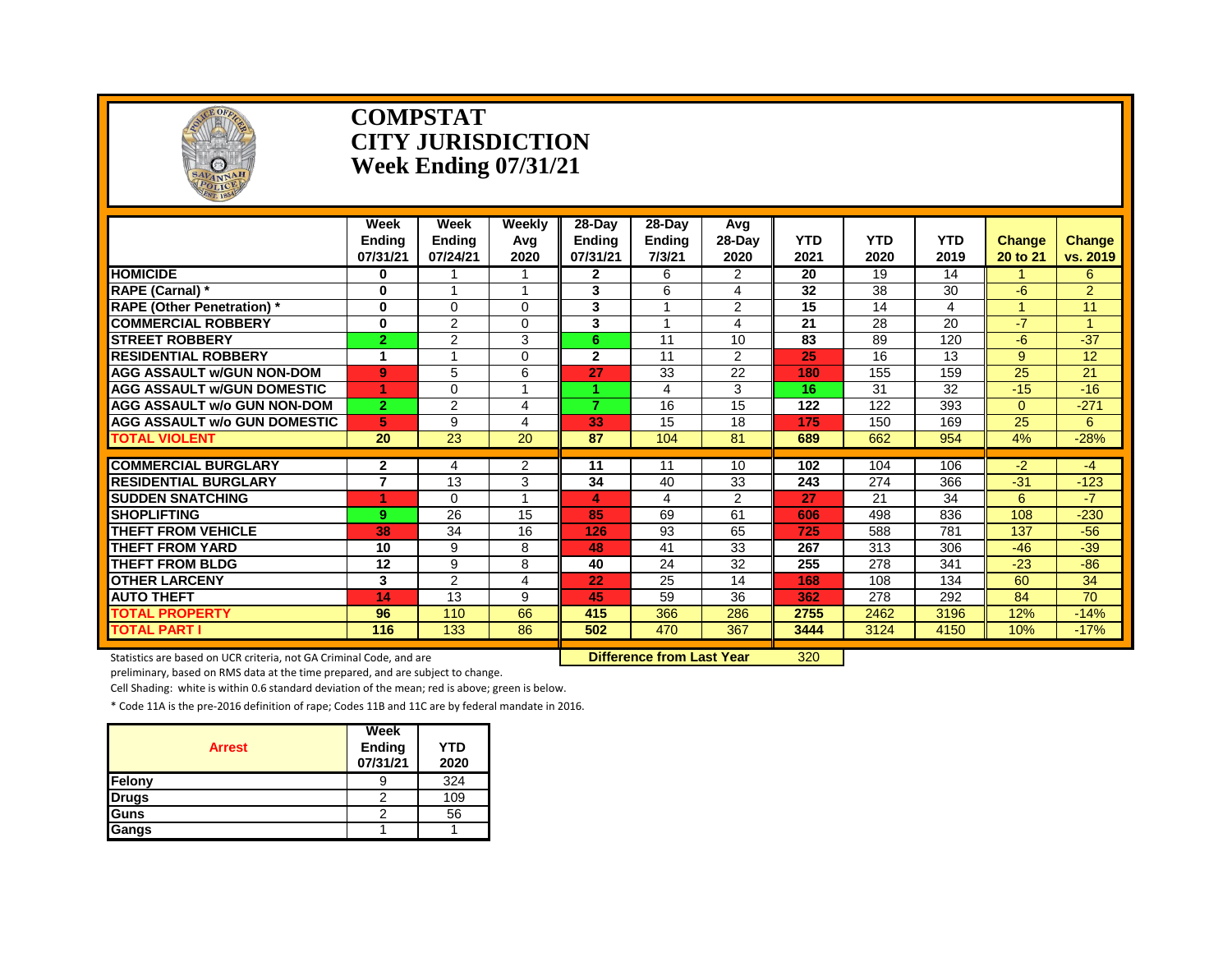

#### **COMPSTAT PRECINCT COMMANDER: NORTH PRECINCT CAPT. SHAMONICA BADIE Week Ending 07/31/21**

|                                                        | Week<br><b>Ending</b><br>07/31/21 | Week<br><b>Ending</b><br>07/24/21 | Weekly<br>Avg<br>2020 | 28-Day<br><b>Ending</b><br>07/31/21 | 28-Day<br><b>Ending</b><br>7/3/21 | Avg<br>$28-Day$<br>2020 | <b>YTD</b><br>2021 | <b>YTD</b><br>2020 | <b>YTD</b><br>2019 | <b>Change</b><br>20 to 21 | <b>Change</b><br>vs. 2019 |
|--------------------------------------------------------|-----------------------------------|-----------------------------------|-----------------------|-------------------------------------|-----------------------------------|-------------------------|--------------------|--------------------|--------------------|---------------------------|---------------------------|
| <b>HOMICIDE</b>                                        | 0                                 | $\Omega$                          | 0                     | 0                                   | $\overline{2}$                    |                         | 3                  | 3                  | 3                  | $\Omega$                  | $\overline{0}$            |
| RAPE (Carnal) *                                        | 0                                 | $\Omega$                          | 0                     | $\mathbf{0}$                        |                                   | 1                       | $\overline{7}$     | 12                 | 6                  | $-5$                      | $\blacktriangleleft$      |
| <b>RAPE (Other Penetration)</b> *                      | $\bf{0}$                          | $\Omega$                          | 0                     | 1                                   |                                   | 0                       | 5                  | 3                  |                    | $\overline{2}$            | 4                         |
| <b>COMMERCIAL ROBBERY</b>                              | 0                                 |                                   | 0                     | 4                                   | $\Omega$                          |                         | 5                  | 3                  | 2                  | $\overline{2}$            | 3                         |
| <b>STREET ROBBERY</b>                                  | $\bf{0}$                          | 2                                 |                       | $\overline{2}$                      | $\Omega$                          | 3                       | 33                 | 28                 | 35                 | 5                         | $-2$                      |
| <b>RESIDENTIAL ROBBERY</b>                             | $\bf{0}$                          |                                   | 0                     | 1                                   | 8                                 | 0                       | 3                  | 3                  | 3                  | $\Omega$                  | $\overline{0}$            |
| <b>AGG ASSAULT w/GUN NON-DOM</b>                       | $\bf{0}$                          |                                   | $\overline{2}$        | $\overline{7}$                      | $\overline{7}$                    | $\overline{7}$          | 35                 | 45                 | 39                 | $-10$                     | $-4$                      |
| <b>AGG ASSAULT w/GUN DOMESTIC</b>                      | $\bf{0}$                          | $\Omega$                          | 0                     | $\bf{0}$                            | $\Omega$                          | 1                       | 5.                 | $\overline{ }$     | $\overline{2}$     | $-2$                      | 3                         |
| <b>AGG ASSAULT w/o GUN NON-DOM</b>                     |                                   |                                   |                       | 5                                   | 3                                 | 4                       | 43                 | 37                 | 29                 | 6                         | 14                        |
| <b>AGG ASSAULT w/o GUN DOMESTIC</b>                    |                                   | 3                                 |                       | 9                                   | 3                                 | 4                       | 37                 | 26                 | 38                 | 11                        | $-1$                      |
| <b>TOTAL VIOLENT</b>                                   | $\overline{2}$                    | 9                                 | 5                     | 26                                  | 25                                | 22                      | 176                | 167                | 158                | 5%                        | 11%                       |
| <b>COMMERCIAL BURGLARY</b>                             | 0                                 |                                   |                       |                                     | 4                                 | 2                       | 25                 | 31                 | 23                 | $-6$                      | $\overline{2}$            |
|                                                        |                                   |                                   |                       | 3                                   |                                   | $\overline{7}$          | 32                 | 56                 |                    |                           |                           |
| <b>RESIDENTIAL BURGLARY</b><br><b>SUDDEN SNATCHING</b> | 0                                 |                                   |                       |                                     | 4                                 | 1                       |                    |                    | 53                 | $-24$                     | $-21$<br>$\overline{7}$   |
|                                                        | $\bf{0}$                          | 0                                 | 0                     | $\overline{2}$                      | $\overline{2}$                    | 8                       | 18<br>67           | 12                 | 11<br>91           | 6                         | $-24$                     |
| <b>SHOPLIFTING</b>                                     | $\mathbf{2}$                      | 4                                 | 2                     | 14                                  | 3                                 |                         |                    | 83                 |                    | $-16$                     |                           |
| <b>THEFT FROM VEHICLE</b>                              | 10                                | 6                                 | 4                     | 25                                  | $\overline{23}$                   | 15                      | 248                | 113                | 181                | 135                       | 67                        |
| <b>THEFT FROM YARD</b>                                 | 0                                 | 4                                 | 2                     | 13                                  | 13                                | 9<br>$\overline{7}$     | 79                 | 87                 | 76                 | $-8$                      | 3                         |
| <b>THEFT FROM BLDG</b>                                 | 5                                 | 3                                 | $\overline{2}$        | 12                                  | 6                                 |                         | 73                 | 49                 | 80                 | 24                        | $-7$                      |
| <b>OTHER LARCENY</b>                                   | 1                                 | $\Omega$                          |                       | 4                                   | 5                                 | 4                       | 31                 | 21                 | 20                 | 10                        | 11                        |
| <b>AUTO THEFT</b>                                      | $\mathbf{2}$                      | 4                                 | $\overline{2}$        | 15                                  | 11                                | $\overline{7}$          | 109                | 60                 | 45                 | 49                        | 64                        |
| <b>TOTAL PROPERTY</b>                                  | 20                                | 23                                | 14                    | 89                                  | 71                                | 59                      | 682                | 512                | 580                | 33%                       | 18%                       |
| <b>TOTAL PART I</b>                                    | 22                                | 32                                | 19                    | 115                                 | 96                                | 81                      | 858                | 679                | 738                | 26%                       | 16%                       |

Statistics are based on UCR criteria, not GA Criminal Code, and are **Difference from Last Year** 179

preliminary, based on RMS data at the time prepared, and are subject to change.

Cell Shading: white is within 0.6 standard deviation of the mean; red is above; green is below.

| <b>Arrests</b> | Week<br><b>Ending</b><br>07/31/21 | <b>YTD</b><br>2020 |
|----------------|-----------------------------------|--------------------|
| Felony         |                                   |                    |
| <b>Drugs</b>   |                                   |                    |
| Guns           |                                   |                    |
| Gangs          |                                   |                    |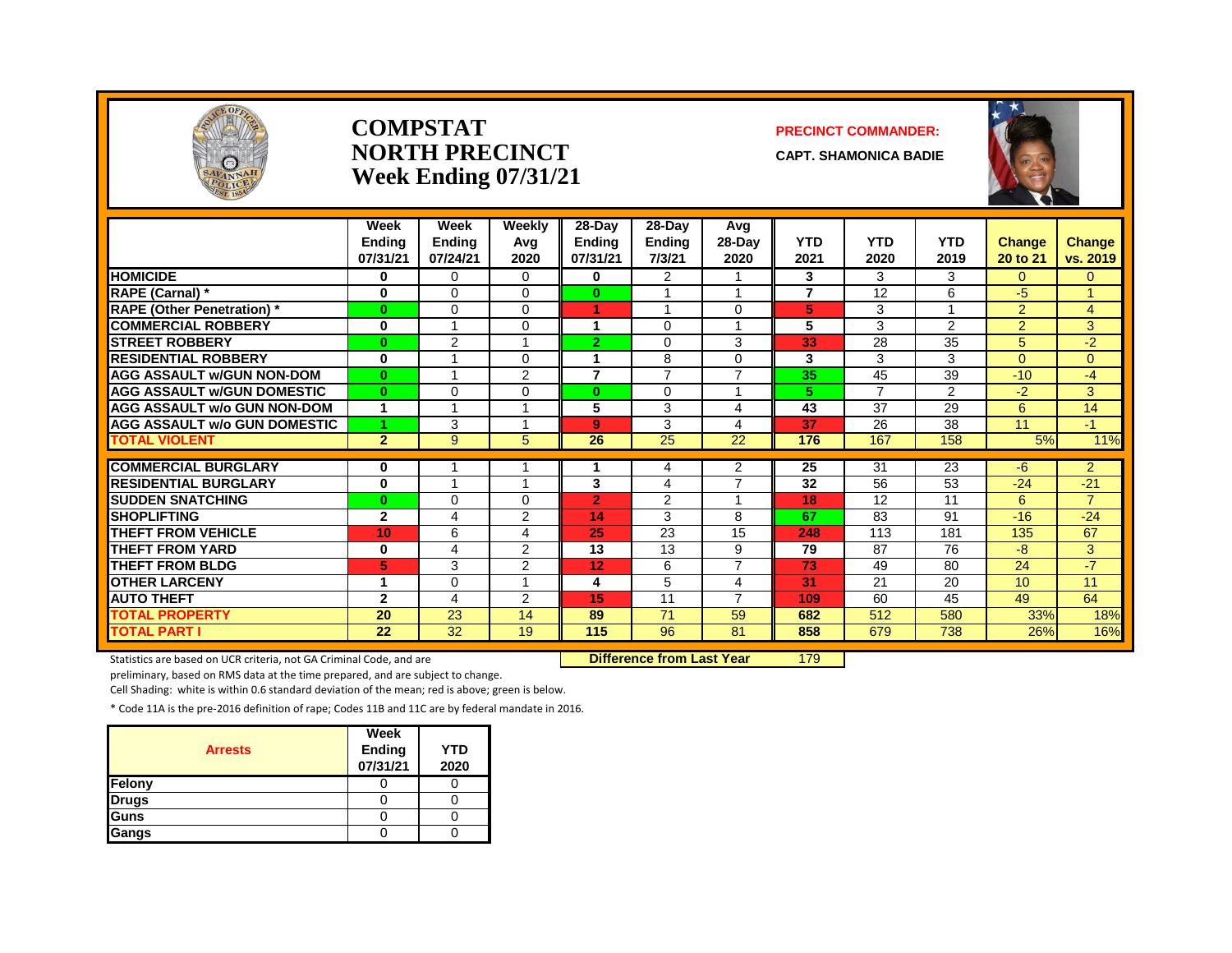

#### **COMPSTAT PRECINCT COMMANDER: CENTRAL PRECINCT** CAPT. TONYA REID **Week Ending 07/31/21**





|                                     | Week                 | Week                     | Weekly         | $28-Dav$       | 28-Day        | Avg            |            |            |                |                |                      |
|-------------------------------------|----------------------|--------------------------|----------------|----------------|---------------|----------------|------------|------------|----------------|----------------|----------------------|
|                                     | <b>Ending</b>        | Ending                   | Avg            | Ending         | <b>Ending</b> | 28-Day         | <b>YTD</b> | <b>YTD</b> | <b>YTD</b>     | Change         | Change               |
|                                     | 07/31/21             | 07/24/21                 | 2020           | 07/31/21       | 7/3/21        | 2020           | 2021       | 2020       | 2019           | 20 to 21       | vs. 2019             |
| <b>HOMICIDE</b>                     | $\bf{0}$             | 0                        | 0              | 0              | $\Omega$      |                | 5.         | 10         | 3              | $-5$           | $\overline{2}$       |
| RAPE (Carnal) *                     | $\bf{0}$             | $\Omega$                 | 0              | $\overline{2}$ | $\Omega$      | $\overline{ }$ | 7          | 13         | 6              | -6             | $\blacktriangleleft$ |
| <b>RAPE (Other Penetration) *</b>   | $\bf{0}$             | $\Omega$                 | $\Omega$       |                | $\Omega$      | $\Omega$       | 4          | 3          |                |                | 3                    |
| <b>COMMERCIAL ROBBERY</b>           | 0                    | $\Omega$                 | 0              | 0              |               |                | 4          | 5          | $\overline{7}$ | $-1$           | -3                   |
| <b>STREET ROBBERY</b>               |                      | $\Omega$                 |                | $\overline{2}$ |               | 3              | 19         | 28         | 35             | -9             | $-16$                |
| <b>RESIDENTIAL ROBBERY</b>          | 0                    | $\Omega$                 | 0              | 0              | $\Omega$      |                | 4          | 6          | 3              | $-2$           |                      |
| <b>AGG ASSAULT w/GUN NON-DOM</b>    | 6                    | 2                        | $\overline{2}$ | 12             | 13            | 6              | 71         | 36         | 51             | 35             | 20                   |
| <b>AGG ASSAULT W/GUN DOMESTIC</b>   | $\mathbf{0}$         | $\Omega$                 | 0              | $\mathbf{0}$   | 3             |                | 5.         | 6          | 9              | $-1$           | $-4$                 |
| AGG ASSAULT w/o GUN NON-DOM         | $\blacktriangleleft$ | 0                        |                | 4.             | 6             | 4              | 23         | 23         | 132            | $\mathbf{0}$   | $-109$               |
| <b>AGG ASSAULT w/o GUN DOMESTIC</b> | $\blacktriangle$     |                          |                | 12             | 2             | 5              | 43         | 44         | 44             | $-1$           | $-1$                 |
| <b>TOTAL VIOLENT</b>                | 12                   | 3                        | 6              | 30             | 26            | 24             | 185        | 174        | 291            | 6%             | $-36%$               |
| <b>COMMERCIAL BURGLARY</b>          |                      | 3                        |                |                | 5             | 4              | 35         | 31         | 27             | 4              | 8                    |
| <b>RESIDENTIAL BURGLARY</b>         | 1                    | $\overline{\phantom{a}}$ |                | 14             | 11            | 11             | 89         | 85         | 120            | $\overline{4}$ | $-31$                |
| <b>SUDDEN SNATCHING</b>             | $\bf{0}$             | $\Omega$                 | 0              | $\bf{0}$       | 2             |                |            | 4          | 6              | $\mathbf{0}$   | $-2$                 |
| <b>SHOPLIFTING</b>                  | 3                    | $\Omega$                 | 3              | 10             | 14            | 12             | 96         | 96         | 141            | $\Omega$       | $-45$                |
| <b>THEFT FROM VEHICLE</b>           | 10                   | 13                       | 4              | 40             | 14            | 16             | 145        | 134        | 184            | 11             | $-39$                |
| THEFT FROM YARD                     | 3                    | $\overline{2}$           | 3              | 11             | 16            | 11             | 80         | 98         | 114            | $-18$          | $-34$                |
| <b>THEFT FROM BLDG</b>              | 5.                   |                          | $\overline{2}$ | 13             | 6             | 8              | 51         | 69         | 73             | $-18$          | $-22$                |
| <b>OTHER LARCENY</b>                | 1                    | $\overline{2}$           |                | 9              | 11            | 5              | 57         | 32         | 48             | 25             | 9                    |
| <b>AUTO THEFT</b>                   | 7                    | 4                        | 3              | 14             | 14            | 12             | 93         | 85         | 79             | 8              | 14                   |
| TOTAL PROPERTY                      | 31                   | 32                       | 18             | 118            | 93            | 80             | 650        | 634        | 792            | 3%             | $-18%$               |
| <b>TOTAL PART I</b>                 | 43                   | 35                       | 24             | 148            | 119           | 104            | 835        | 808        | 1083           | 3%             | $-23%$               |

Statistics are based on UCR criteria, not GA Criminal Code, and are **Difference from Last Year** 27

preliminary, based on RMS data at the time prepared, and are subject to change.

Cell Shading: white is within 0.6 standard deviation of the mean; red is above; green is below.

| <b>Arrests</b> | Week<br>Ending<br>07/31/21 | YTD<br>2020 |
|----------------|----------------------------|-------------|
| Felony         | y                          | 324         |
| <b>Drugs</b>   | 2                          | 109         |
| Guns           | כי                         | 56          |
| Gangs          |                            |             |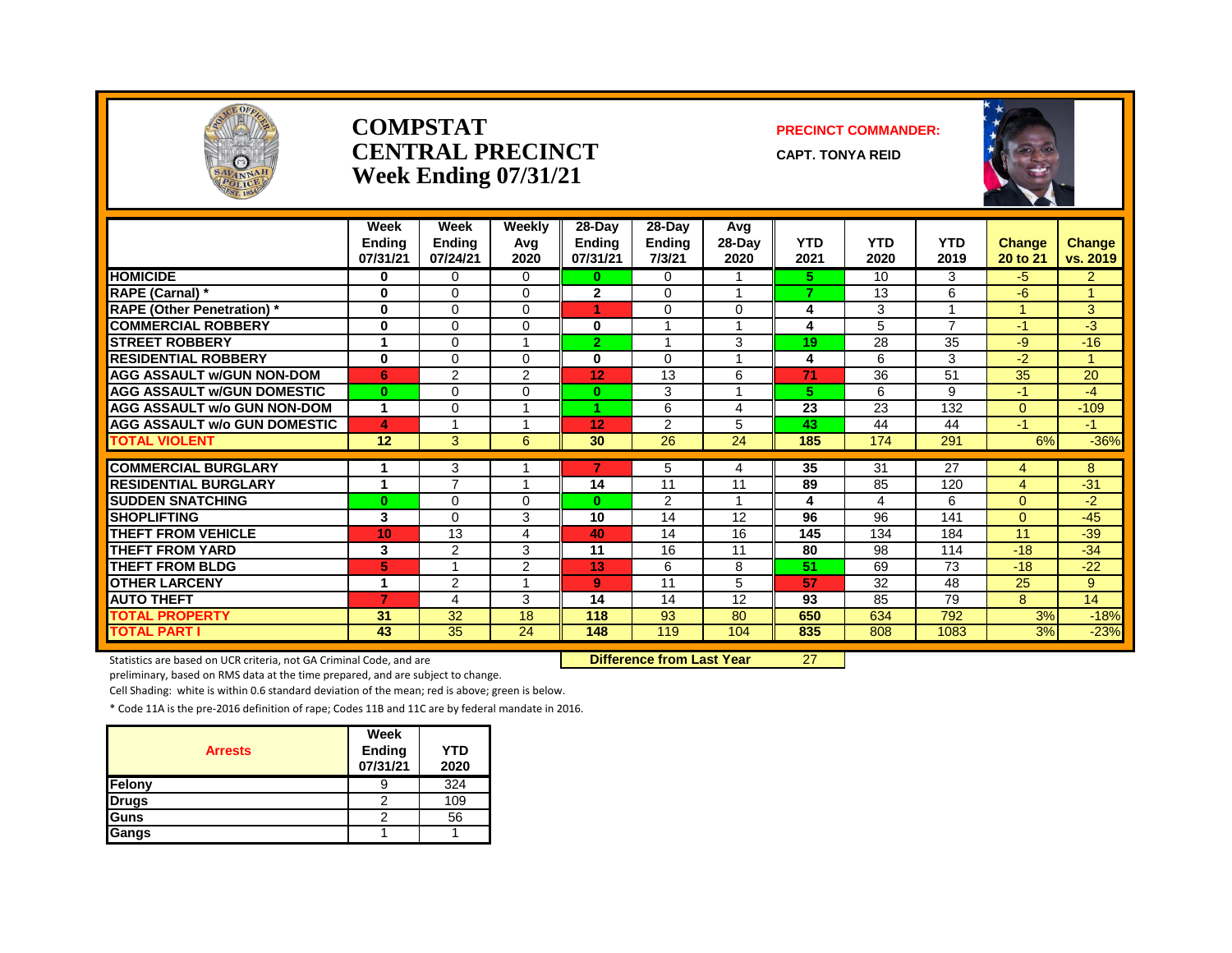

#### **COMPSTAT PRECINCT COMMANDER: SOUTH PRECINCT CAPT. ALEX TOBAR Week Ending 07/31/21**



|                                     | Week<br><b>Endina</b><br>07/31/21 | Week<br><b>Ending</b><br>07/24/21 | Weekly<br>Avg<br>2020 | 28-Day<br><b>Ending</b><br>07/31/21 | 28-Day<br><b>Ending</b><br>7/3/21 | Avg<br>28-Day<br>2020 | <b>YTD</b><br>2021      | <b>YTD</b><br>2020 | <b>YTD</b><br>2019 | Change<br>20 to 21 | Change<br>vs. 2019 |
|-------------------------------------|-----------------------------------|-----------------------------------|-----------------------|-------------------------------------|-----------------------------------|-----------------------|-------------------------|--------------------|--------------------|--------------------|--------------------|
| <b>HOMICIDE</b>                     | 0                                 |                                   | $\Omega$              |                                     | $\Omega$                          | $\Omega$              | 5                       | 3                  | 5                  | $\overline{2}$     | 0                  |
| RAPE (Carnal) *                     | 0                                 | -4                                | $\Omega$              | 1                                   | 3                                 |                       | 9                       | 13                 | 8                  | $-4$               | $\overline{A}$     |
| <b>RAPE (Other Penetration)</b> *   | 0                                 | $\Omega$                          | $\Omega$              | $\mathbf{0}$                        | $\Omega$                          |                       | 4                       | 5                  | 1                  | $-1$               | 3                  |
| <b>COMMERCIAL ROBBERY</b>           | 0                                 | $\Omega$                          | $\Omega$              | 0                                   | $\Omega$                          |                       | 5                       | 16                 | 9                  | $-11$              | $-4$               |
| <b>STREET ROBBERY</b>               |                                   | $\Omega$                          |                       |                                     | 5                                 | 2                     | 15                      | 17                 | 23                 | $-2$               | $-8$               |
| <b>RESIDENTIAL ROBBERY</b>          | 4                                 | $\Omega$                          | $\Omega$              | 1                                   |                                   |                       | 9                       | 4                  | 3                  | 5                  | 6                  |
| <b>AGG ASSAULT w/GUN NON-DOM</b>    | 1                                 |                                   |                       | 4                                   | 6                                 | 3                     | 31                      | 37                 | 26                 | $-6$               | 5                  |
| <b>AGG ASSAULT W/GUN DOMESTIC</b>   | 4                                 | $\Omega$                          | $\Omega$              | 4                                   | и                                 | $\Omega$              | $\overline{\mathbf{A}}$ | $\overline{7}$     | 9                  | $-3$               | $-5$               |
| <b>AGG ASSAULT w/o GUN NON-DOM</b>  | $\bf{0}$                          | $\Omega$                          |                       | $\bf{0}$                            | 4                                 | 3                     | 25                      | 20                 | 85                 | 5                  | $-60$              |
| <b>AGG ASSAULT W/o GUN DOMESTIC</b> | $\bf{0}$                          | 4                                 |                       | 8                                   | 6                                 | 3                     | 57                      | 27                 | 33                 | 30                 | 24                 |
| <b>TOTAL VIOLENT</b>                | 4                                 | $\overline{7}$                    | 4                     | 17                                  | $\overline{26}$                   | 16                    | 164                     | 149                | 202                | 10%                | $-19%$             |
|                                     |                                   |                                   |                       |                                     |                                   |                       |                         |                    |                    |                    |                    |
| <b>COMMERCIAL BURGLARY</b>          | 0                                 | $\Omega$                          |                       | 2                                   | 2                                 | 2                     | $\overline{32}$         | 24                 | 42                 | 8                  | $-10$              |
| <b>RESIDENTIAL BURGLARY</b>         | $\mathbf{2}$                      | $\Omega$                          |                       | $\mathbf{2}$                        | 6                                 | 6                     | 32                      | 52                 | 60                 | $-20$              | $-28$              |
| <b>SUDDEN SNATCHING</b>             |                                   | $\Omega$                          | $\Omega$              |                                     | $\Omega$                          | 0                     | 4                       | 3                  | 9                  |                    | $-5$               |
| <b>SHOPLIFTING</b>                  | 3                                 | 17                                | 6                     | 41                                  | 30                                | 25                    | 280                     | 173                | 422                | 107                | $-142$             |
| <b>THEFT FROM VEHICLE</b>           | 4                                 | $\overline{7}$                    | 5                     | 19                                  | 28                                | 19                    | 178                     | 194                | 226                | $-16$              | $-48$              |
| <b>THEFT FROM YARD</b>              | $\mathbf{2}$                      | $\overline{2}$                    | 2                     | 8                                   | 4                                 | 6                     | 49                      | 56                 | 45                 | $-7$               | 4                  |
| <b>THEFT FROM BLDG</b>              | 1                                 | 5                                 | 2                     | 9                                   | 6                                 | 9                     | 73                      | 73                 | 101                | $\overline{0}$     | $-28$              |
| <b>OTHER LARCENY</b>                | 1                                 | $\Omega$                          |                       | 7                                   | $\overline{7}$                    | 3                     | 47                      | 24                 | 30                 | 23                 | 17                 |
| <b>AUTO THEFT</b>                   | 1                                 | 2                                 | 2                     | 7                                   | 12                                | 8                     | 71                      | 77                 | 81                 | $-6$               | $-10$              |
| <b>TOTAL PROPERTY</b>               | 15                                | 33                                | 19                    | 96                                  | 95                                | 79                    | 766                     | 676                | 1016               | 13%                | $-25%$             |
| <b>TOTAL PART I</b>                 | 19                                | 40                                | 23                    | 113                                 | 121                               | 95                    | 930                     | 825                | 1218               | 13%                | $-24%$             |

Statistics are based on UCR criteria, not GA Criminal Code, and are **Difference from Last Year** 105

preliminary, based on RMS data at the time prepared, and are subject to change.

Cell Shading: white is within 0.6 standard deviation of the mean; red is above; green is below.

| <b>Arrests</b> | Week<br>Ending<br>07/31/21 | YTD<br>2020 |
|----------------|----------------------------|-------------|
| Felony         |                            |             |
| <b>Drugs</b>   |                            |             |
| Guns           |                            |             |
| Gangs          |                            |             |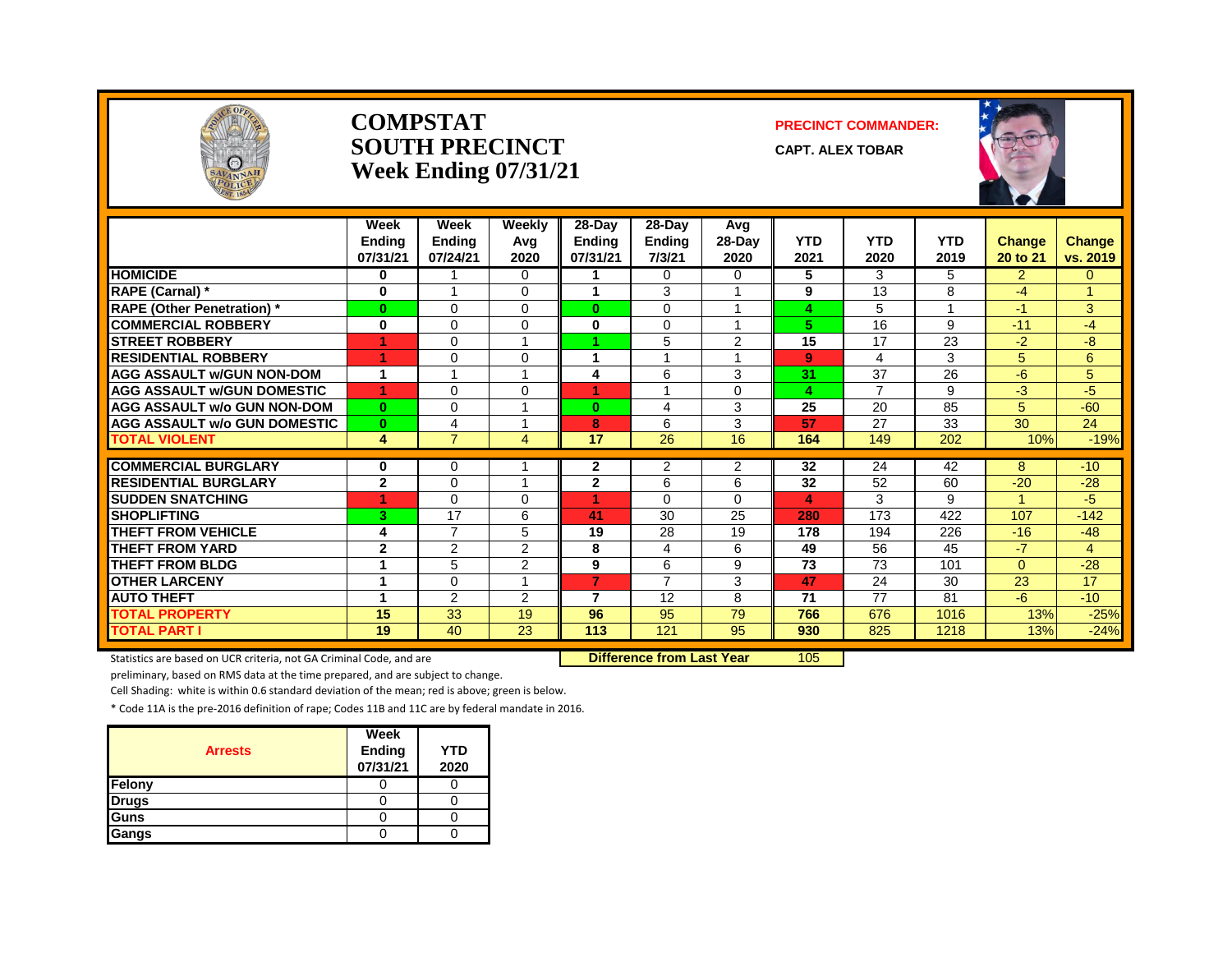

#### **COMPSTAT PRECINCT COMMANDER: EAST PRECINCT** CAPT. SHINITA YOUNG **Week Ending 07/31/21**



|                                     | Week<br><b>Endina</b><br>07/31/21 | Week<br><b>Ending</b><br>07/24/21 | Weekly<br>Avg<br>2020 | 28-Day<br><b>Ending</b><br>07/31/21 | $28-Day$<br><b>Ending</b><br>7/3/21 | Avg<br>$28-Day$<br>2020 | <b>YTD</b><br>2021 | <b>YTD</b><br>2020 | <b>YTD</b><br>2019 | <b>Change</b><br>20 to 21 | <b>Change</b><br>vs. 2019 |
|-------------------------------------|-----------------------------------|-----------------------------------|-----------------------|-------------------------------------|-------------------------------------|-------------------------|--------------------|--------------------|--------------------|---------------------------|---------------------------|
| <b>HOMICIDE</b>                     | 0                                 | $\Omega$                          | 0                     |                                     | 4                                   | $\Omega$                | $\overline{7}$     | 3                  | 3                  | 4                         | 4                         |
| RAPE (Carnal) *                     | $\bf{0}$                          | $\Omega$                          | $\Omega$              | 0                                   | 2                                   | $\Omega$                | 9                  | $\Omega$           | 10                 | 9                         | $-1$                      |
| <b>RAPE (Other Penetration)</b> *   | $\bf{0}$                          | $\Omega$                          | $\Omega$              | 4.                                  | $\Omega$                            | $\overline{\mathbf{A}}$ | $\overline{2}$     | 3                  |                    | $-1$                      | 1                         |
| <b>COMMERCIAL ROBBERY</b>           | $\bf{0}$                          |                                   | 0                     | $\mathbf{2}$                        | $\Omega$                            |                         | 7                  | 4                  | $\overline{2}$     | 3                         | 5                         |
| <b>STREET ROBBERY</b>               | $\bf{0}$                          | $\Omega$                          | $\Omega$              |                                     | 5                                   | 2                       | 16                 | 16                 | 27                 | $\Omega$                  | $-11$                     |
| <b>RESIDENTIAL ROBBERY</b>          | $\bf{0}$                          | $\Omega$                          | $\Omega$              | 0                                   | $\overline{2}$                      | 0                       | 9                  | 3                  | 4                  | 6                         | 5                         |
| <b>AGG ASSAULT w/GUN NON-DOM</b>    | $\mathbf{2}$                      |                                   | 2                     |                                     | $\overline{ }$                      | 6                       | 43                 | 37                 | 43                 | 6                         | $\overline{0}$            |
| <b>AGG ASSAULT w/GUN DOMESTIC</b>   | $\bf{0}$                          | $\Omega$                          | $\Omega$              | $\bf{0}$                            | $\Omega$                            | $\overline{A}$          | $\overline{2}$     | 11                 | 12                 | $-9$                      | $-10$                     |
| AGG ASSAULT w/o GUN NON-DOM         | $\mathbf{0}$                      |                                   |                       |                                     | 3                                   | 4                       | 31                 | 42                 | 147                | $-11$                     | $-116$                    |
| <b>AGG ASSAULT w/o GUN DOMESTIC</b> | $\mathbf{0}$                      |                                   |                       | Δ                                   | 4                                   | 5                       | 38                 | 53                 | 54                 | $-15$                     | $-16$                     |
| <b>TOTAL VIOLENT</b>                | $\overline{2}$                    | $\overline{4}$                    | 5.                    | 14                                  | $\overline{27}$                     | $\overline{20}$         | 164                | 172                | 303                | $-5%$                     | $-46%$                    |
|                                     |                                   |                                   |                       |                                     |                                     |                         |                    |                    |                    |                           |                           |
| <b>COMMERCIAL BURGLARY</b>          |                                   | 0                                 | 0                     |                                     | $\Omega$                            | $\overline{2}$          | 10                 | 18                 | 14                 | $-8$                      | $-4$                      |
| <b>RESIDENTIAL BURGLARY</b>         | 4                                 | 5                                 |                       | 15                                  | 19                                  | 9                       | 90                 | 81                 | 133                | 9                         | $-43$                     |
| <b>SUDDEN SNATCHING</b>             | 0<br>4                            | $\Omega$                          | 0                     |                                     | $\Omega$                            | 0                       |                    | 2                  | 8                  | $-1$                      | $-7$                      |
| <b>SHOPLIFTING</b>                  |                                   | 5                                 | 4                     | 20                                  | 22                                  | 16                      | 163                | 146                | 182                | 17<br>$\overline{7}$      | $-19$                     |
| <b>THEFT FROM VEHICLE</b>           | 14                                | 8                                 | 4                     | 42                                  | 28                                  | 15                      | 154                | 147                | 190                |                           | $-36$                     |
| <b>THEFT FROM YARD</b>              | 5                                 |                                   | 2                     | 16                                  | 8                                   | $\overline{7}$          | 59                 | 72                 | 71                 | $-13$                     | $-12$                     |
| <b>THEFT FROM BLDG</b>              | 1                                 | $\Omega$                          | 2                     | 6                                   | 6                                   | 8                       | 58                 | 87                 | 87                 | $-29$                     | $-29$                     |
| <b>OTHER LARCENY</b>                | $\bf{0}$                          | $\Omega$                          |                       | $\mathbf{2}$                        | 2                                   | 3                       | 33                 | 31                 | 36                 | $\overline{2}$            | $-3$                      |
| <b>AUTO THEFT</b>                   | 4                                 | 3                                 | 2                     | 9                                   | 22                                  | 8                       | 89                 | 56                 | 87                 | 33                        | $\overline{2}$            |
| <b>TOTAL PROPERTY</b>               | 30                                | 22                                | 15                    | 112                                 | 107                                 | 68                      | 657                | 640                | 808                | 3%                        | $-19%$                    |
| <b>TOTAL PART I</b>                 | 32                                | $\overline{26}$                   | 20                    | 126                                 | 134                                 | 88                      | 821                | 812                | 1111               | 1%                        | $-26%$                    |

Statistics are based on UCR criteria, not GA Criminal Code, and are **Difference from Last Year** 9

preliminary, based on RMS data at the time prepared, and are subject to change.

Cell Shading: white is within 0.6 standard deviation of the mean; red is above; green is below.

| <b>Arrests</b> | Week<br>Ending<br>07/31/21 | YTD<br>2020 |
|----------------|----------------------------|-------------|
| Felony         |                            |             |
| <b>Drugs</b>   |                            |             |
| Guns           |                            |             |
| Gangs          |                            |             |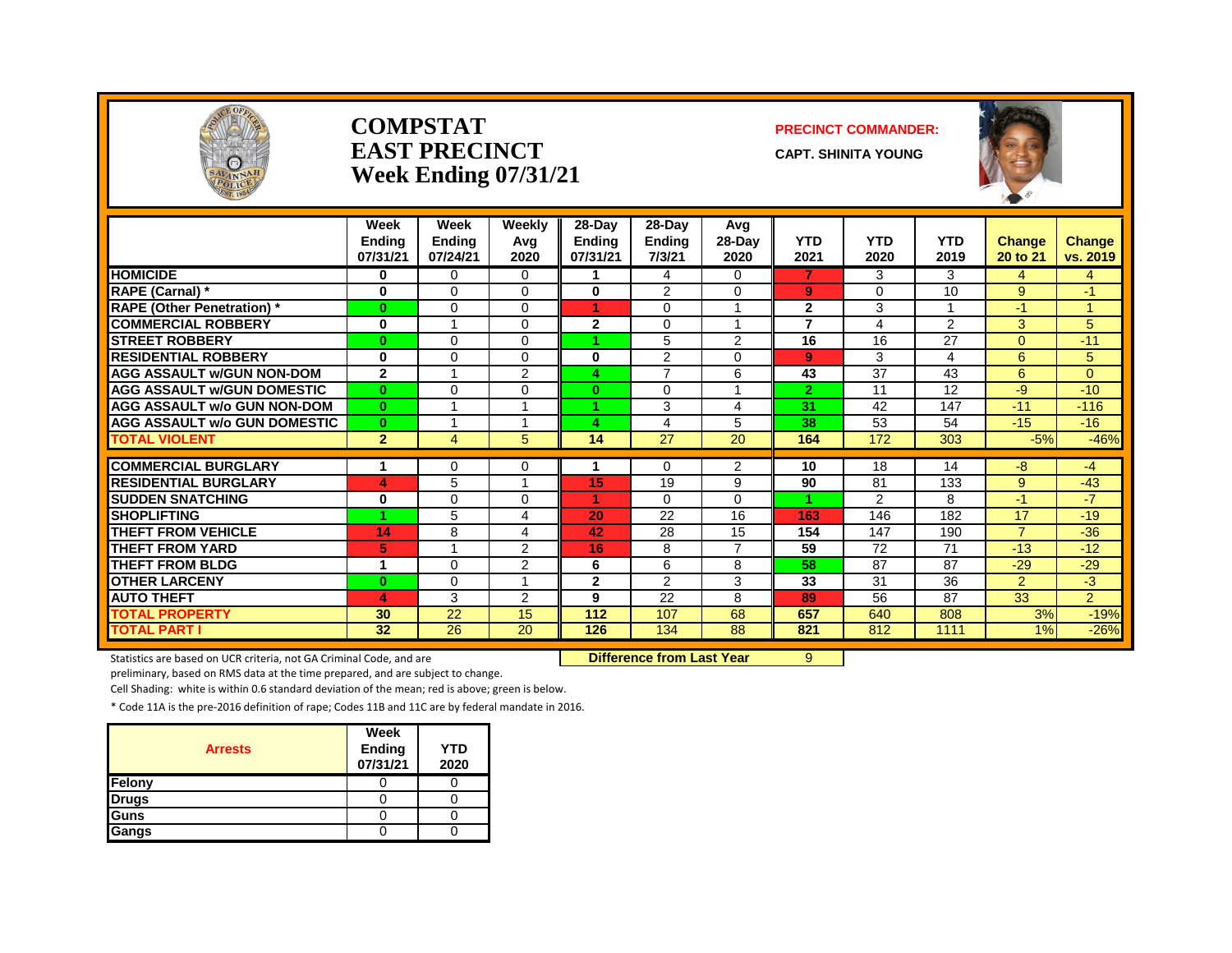# **BEAT 21 North Precinct Week Ending 07/31/21**

|                                     |                |                           | <b>Last 4 Weeks</b> |                | 28 Days        | 28 Day  |                |                |                |                |                |
|-------------------------------------|----------------|---------------------------|---------------------|----------------|----------------|---------|----------------|----------------|----------------|----------------|----------------|
|                                     | <b>Ending</b>  | <b>Ending</b>             | <b>Ending</b>       | <b>Ending</b>  | <b>Ending</b>  | Average | <b>YTD</b>     | <b>YTD</b>     | <b>YTD</b>     | Change         | <b>Change</b>  |
|                                     | 07/10/21       | 07/17/21                  | 07/24/21            | 07/31/21       | 07/31/21       | 2020    | 2021           | 2020           | 2019           | 20 to 21       | vs. 2019       |
| <b>HOMICIDE</b>                     | 0              | 0                         | 0                   | 0              | 0              | 0.0     | 0              | 0              | 0              | $\Omega$       | $\overline{0}$ |
| <b>RAPE (Carnal) *</b>              | 0              | 0                         | 0                   | 0              | 0              | 0.2     | $\overline{2}$ | $\mathbf{1}$   | $\mathbf{1}$   | 1              | $\mathbf{1}$   |
| <b>RAPE (Other Penetration) *</b>   | $\Omega$       | $\mathbf{1}$              | $\Omega$            | $\Omega$       | $\mathbf{1}$   | 0.0     | $\mathbf{1}$   | $\Omega$       | $\Omega$       | $\mathbf{1}$   | $\mathbf{1}$   |
| <b>COMMERCIAL ROBBERY</b>           | $\Omega$       | $\Omega$                  | $\Omega$            | $\Omega$       | $\Omega$       | 0.0     | $\Omega$       | $\Omega$       | $\Omega$       | $\Omega$       | $\Omega$       |
| <b>STREET ROBBERY</b>               | 0              | 0                         | 0                   | 0              | 0              | 0.4     | $\overline{2}$ | 2              | 0              | $\Omega$       | 2              |
| <b>RESIDENTIAL ROBBERY</b>          | $\Omega$       | $\Omega$                  | $\Omega$            | $\Omega$       | $\Omega$       | 0.0     | $\Omega$       | $\Omega$       | $\Omega$       | $\Omega$       | $\Omega$       |
| <b>AGG ASSAULT W/GUN NON-DOM</b>    | 0              | $\Omega$                  | $\Omega$            | 0              | 0              | 0.4     | $\mathbf{1}$   | $\overline{2}$ | 3              | $-1$           | $-2$           |
| <b>AGG ASSAULT W/GUN DOMESTIC</b>   | $\Omega$       | $\Omega$                  | $\Omega$            | $\Omega$       | $\Omega$       | 0.2     | $\Omega$       | $\overline{2}$ | $\mathbf{1}$   | $-2$           | $-1$           |
| <b>AGG ASSAULT w/o GUN NON-DOM</b>  | $\Omega$       | $\Omega$                  | $\Omega$            | $\Omega$       | $\Omega$       | 0.1     | $\Omega$       | $\mathbf{1}$   | $\mathbf{1}$   | $-1$           | $-1$           |
| <b>AGG ASSAULT W/o GUN DOMESTIC</b> | $\mathbf{1}$   | 0                         | 1                   | 0              | $\overline{2}$ | 1.2     | 6              | 6              | $\overline{2}$ | $\Omega$       | $\overline{4}$ |
| <b>TOTAL VIOLENT</b>                | $\mathbf{1}$   | $\mathbf{1}$              | $\mathbf{1}$        | $\mathbf{0}$   | $\overline{3}$ | 2.5     | 12             | 14             | 8              | $-14%$         | 50%            |
| <b>COMMERCIAL BURGLARY</b>          | 0              | 0                         | 0                   | 0              | 0              | 0.2     | $\mathbf{1}$   | $\mathbf{1}$   | $\mathbf{1}$   | $\Omega$       | $\mathbf{0}$   |
| <b>RESIDENTIAL BURGLARY</b>         | $\Omega$       | $\Omega$                  | $\Omega$            | $\Omega$       | $\Omega$       | 0.8     | $\overline{4}$ | 4              | 12             | $\Omega$       | $-8$           |
| <b>SUDDEN SNATCHING</b>             | $\Omega$       | $\Omega$                  | $\Omega$            | $\Omega$       | $\Omega$       | 0.2     | $\mathbf{1}$   | $\Omega$       | 0              | $\mathbf{1}$   | $\mathbf{1}$   |
| <b>SHOPLIFTING</b>                  | $\Omega$       | $\Omega$                  | $\Omega$            | $\Omega$       | $\Omega$       | 0.2     | $\overline{2}$ | $\overline{2}$ | 6              | $\Omega$       | $-4$           |
| <b>THEFT FROM VEHICLE</b>           | $\Omega$       | $\Omega$                  | $\Omega$            | $\Omega$       | $\Omega$       | 1.0     | 15             | 4              | 37             | 11             | $-22$          |
| <b>THEFT FROM YARD</b>              | $\mathbf{1}$   | $\mathbf{1}$              | 1                   | 0              | 3              | 0.5     | 10             | $\overline{2}$ | 3              | 8              | $\overline{7}$ |
| <b>THEFT FROM BLDG</b>              | $\Omega$       | $\mathbf{1}$              | $\Omega$            | $\mathbf{1}$   | $\overline{2}$ | 0.7     | 10             | 5              | 5              | 5              | 5              |
| <b>OTHER LARCENY</b>                | $\Omega$       | $\Omega$                  | $\Omega$            | $\Omega$       | $\Omega$       | 0.2     | $\overline{2}$ | $\Omega$       | $\mathbf{1}$   | $\overline{2}$ | $\overline{1}$ |
| <b>AUTO THEFT</b>                   | 0              | $\Omega$                  | $\mathbf{1}$        | $\mathbf{1}$   | $\overline{2}$ | 0.6     | 6              | $\overline{2}$ | 14             | $\overline{4}$ | $-8$           |
| <b>TOTAL PROPERTY</b>               | $\mathbf{1}$   | $\overline{2}$            | $\overline{2}$      | $\overline{2}$ | $\overline{7}$ | 4.4     | 51             | 20             | 79             | 155%           | $-35%$         |
| <b>TOTAL PART I</b>                 | $\overline{2}$ | 3                         | $\overline{3}$      | $\overline{2}$ | 10             | 6.8     | 63             | 34             | 87             | 85%            | $-28%$         |
|                                     |                | Difference from Last Year |                     | າດ             |                |         |                |                |                |                |                |

**Difference from Last Year** 

Statistics are based on UCR criteria, not GA Criminal Code.

\* Rape Code 11A is the historical definition of rape (aka Legacy Rape); Rape Codes 11B and 11C are those moved from Part II to Part I in 2017.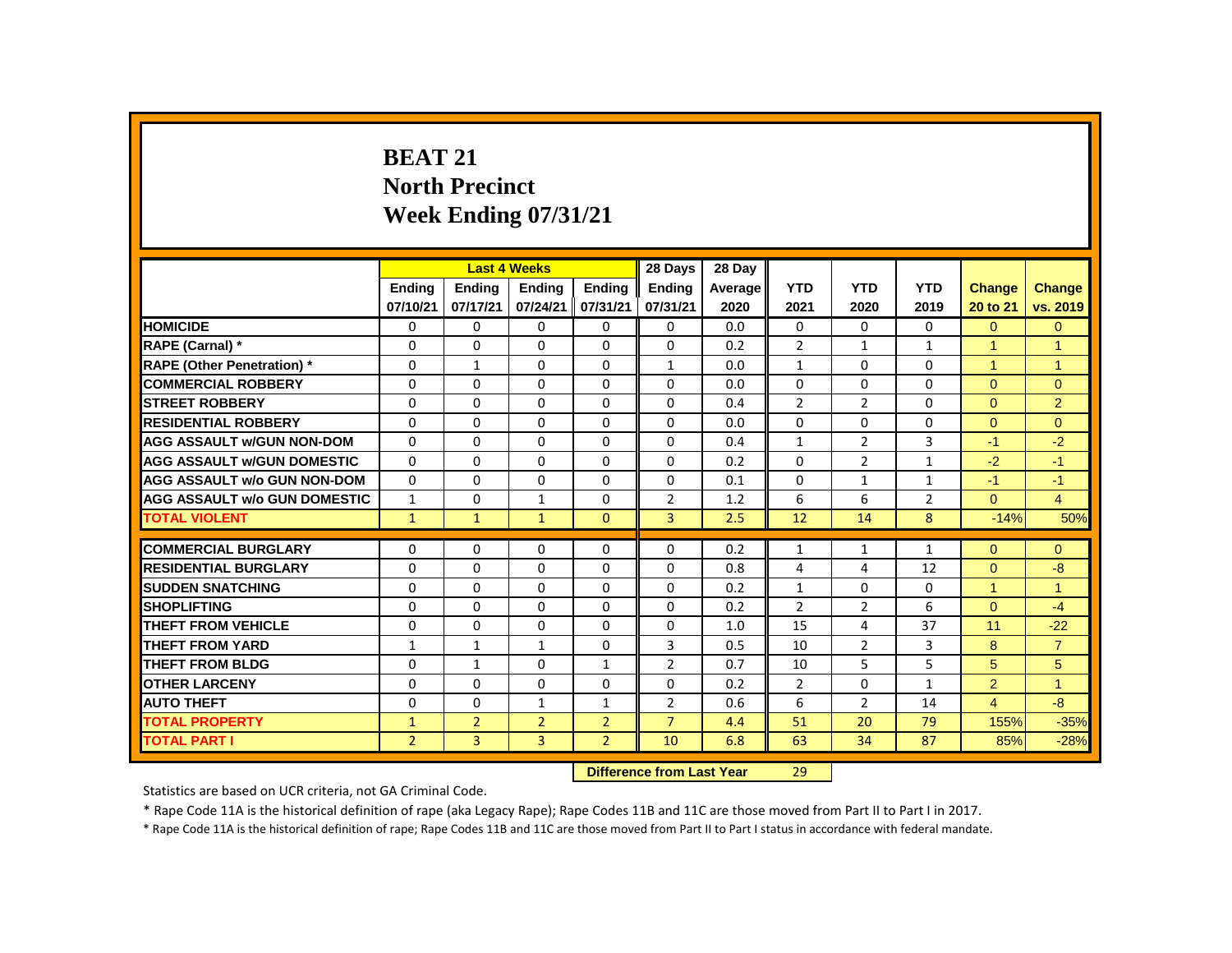# **BEAT 22 North Precinct Week Ending 07/31/21**

|                                     |                |                           | <b>Last 4 Weeks</b> |                | 28 Days        | 28 Day  |                |                |                |                |                |
|-------------------------------------|----------------|---------------------------|---------------------|----------------|----------------|---------|----------------|----------------|----------------|----------------|----------------|
|                                     | <b>Ending</b>  | <b>Ending</b>             | <b>Ending</b>       | Ending         | <b>Ending</b>  | Average | <b>YTD</b>     | <b>YTD</b>     | <b>YTD</b>     | <b>Change</b>  | Change         |
|                                     | 07/10/21       | 07/17/21                  | 07/24/21            | 07/31/21       | 07/31/21       | 2020    | 2021           | 2020           | 2019           | 20 to 21       | vs. 2019       |
| <b>HOMICIDE</b>                     | 0              | 0                         | 0                   | 0              | 0              | 0.2     | $\mathbf{0}$   | $\mathbf{1}$   | $\mathbf{1}$   | $-1$           | $-1$           |
| RAPE (Carnal) *                     | 0              | $\Omega$                  | $\Omega$            | $\Omega$       | $\Omega$       | 0.2     | 0              | $\overline{2}$ | $\mathbf{1}$   | $-2$           | $-1$           |
| <b>RAPE (Other Penetration)</b> *   | 0              | 0                         | $\mathbf 0$         | $\Omega$       | 0              | 0.1     | $\mathbf{1}$   | $\mathbf{1}$   | 0              | $\overline{0}$ | $\overline{1}$ |
| <b>COMMERCIAL ROBBERY</b>           | 0              | 0                         | $\Omega$            | $\mathbf{0}$   | 0              | 0.1     | $\Omega$       | $\mathbf{1}$   | $\mathbf{1}$   | $-1$           | $-1$           |
| <b>STREET ROBBERY</b>               | 0              | 0                         | $\Omega$            | $\Omega$       | $\Omega$       | 0.5     | $\mathbf{1}$   | $\overline{2}$ | $\overline{7}$ | $-1$           | $-6$           |
| <b>RESIDENTIAL ROBBERY</b>          | $\Omega$       | $\Omega$                  | $\Omega$            | $\Omega$       | $\Omega$       | 0.1     | 0              | $\mathbf{1}$   | $\mathbf{1}$   | $-1$           | $-1$           |
| <b>AGG ASSAULT w/GUN NON-DOM</b>    | 3              | 0                         | 0                   | $\mathbf{0}$   | 3              | 2.6     | 16             | 20             | 13             | $-4$           | 3              |
| <b>AGG ASSAULT W/GUN DOMESTIC</b>   | $\Omega$       | $\Omega$                  | $\Omega$            | $\Omega$       | $\Omega$       | 0.2     | $\overline{2}$ | $\overline{2}$ | $\Omega$       | $\Omega$       | $\overline{2}$ |
| <b>AGG ASSAULT w/o GUN NON-DOM</b>  | 0              | 0                         | 0                   | 0              | 0              | 0.5     | 4              | 3              | 8              | $\mathbf{1}$   | $-4$           |
| <b>AGG ASSAULT W/o GUN DOMESTIC</b> | 0              | 1                         | $\Omega$            | $\mathbf{0}$   | $\mathbf{1}$   | 0.7     | 6              | 4              | 16             | 2 <sup>1</sup> | $-10$          |
| <b>TOTAL VIOLENT</b>                | $\overline{3}$ | $\mathbf{1}$              | $\mathbf{0}$        | $\mathbf{0}$   | $\overline{4}$ | 5.0     | 30             | 37             | 48             | $-19%$         | $-38%$         |
| <b>COMMERCIAL BURGLARY</b>          | 0              | $\Omega$                  | 0                   | 0              | 0              | 0.3     | 8              | 3              | 4              | 5              | 4              |
| <b>RESIDENTIAL BURGLARY</b>         | $\Omega$       | $\Omega$                  | $\mathbf{1}$        | $\Omega$       | $\mathbf{1}$   | 2.3     | 6              | 26             | 9              | $-20$          | $-3$           |
| <b>SUDDEN SNATCHING</b>             | 0              | $\Omega$                  | $\Omega$            | $\Omega$       | 0              | 0.1     | $\Omega$       | $\mathbf{1}$   | $\overline{2}$ | $-1$           | $-2$           |
| <b>SHOPLIFTING</b>                  | $\Omega$       | $\Omega$                  | $\Omega$            | $\mathbf{1}$   | $\mathbf{1}$   | 0.5     | $\overline{2}$ | 5              | 6              | $-3$           | $-4$           |
| <b>THEFT FROM VEHICLE</b>           | 1              | 0                         | 0                   | 5              | 6              | 2.3     | 21             | 16             | 16             | 5              | 5              |
| <b>THEFT FROM YARD</b>              | $\mathbf{1}$   | $\mathbf{1}$              | 0                   | 0              | $\overline{2}$ | 0.9     | 13             | 10             | 10             | 3              | 3              |
| <b>THEFT FROM BLDG</b>              | 0              | $\Omega$                  | $\Omega$            | $\mathbf{1}$   | $\mathbf{1}$   | 1.1     | 11             | 9              | 14             | $\overline{2}$ | $-3$           |
| <b>OTHER LARCENY</b>                | $\Omega$       | $\Omega$                  | $\Omega$            | $\Omega$       | $\Omega$       | 0.6     | $\overline{2}$ | $\overline{2}$ | $\Omega$       | $\Omega$       | $\overline{2}$ |
| <b>AUTO THEFT</b>                   | 0              | 2                         | 0                   | $\mathbf{0}$   | $\overline{2}$ | 1.7     | 13             | 10             | 6              | 3              | $\overline{7}$ |
| <b>TOTAL PROPERTY</b>               | $\overline{2}$ | 3                         | $\mathbf{1}$        | $\overline{7}$ | 13             | 9.8     | 76             | 82             | 67             | $-7%$          | 13%            |
| <b>TOTAL PART I</b>                 | 5              | $\overline{4}$            | $\mathbf{1}$        | $\overline{7}$ | 17             | 14.8    | 106            | 119            | 115            | $-11%$         | $-8%$          |
|                                     |                | Difference from Last Year |                     | -13            |                |         |                |                |                |                |                |

**Difference from Last Year** 

Statistics are based on UCR criteria, not GA Criminal Code.

\* Rape Code 11A is the historical definition of rape (aka Legacy Rape); Rape Codes 11B and 11C are those moved from Part II to Part I in 2017.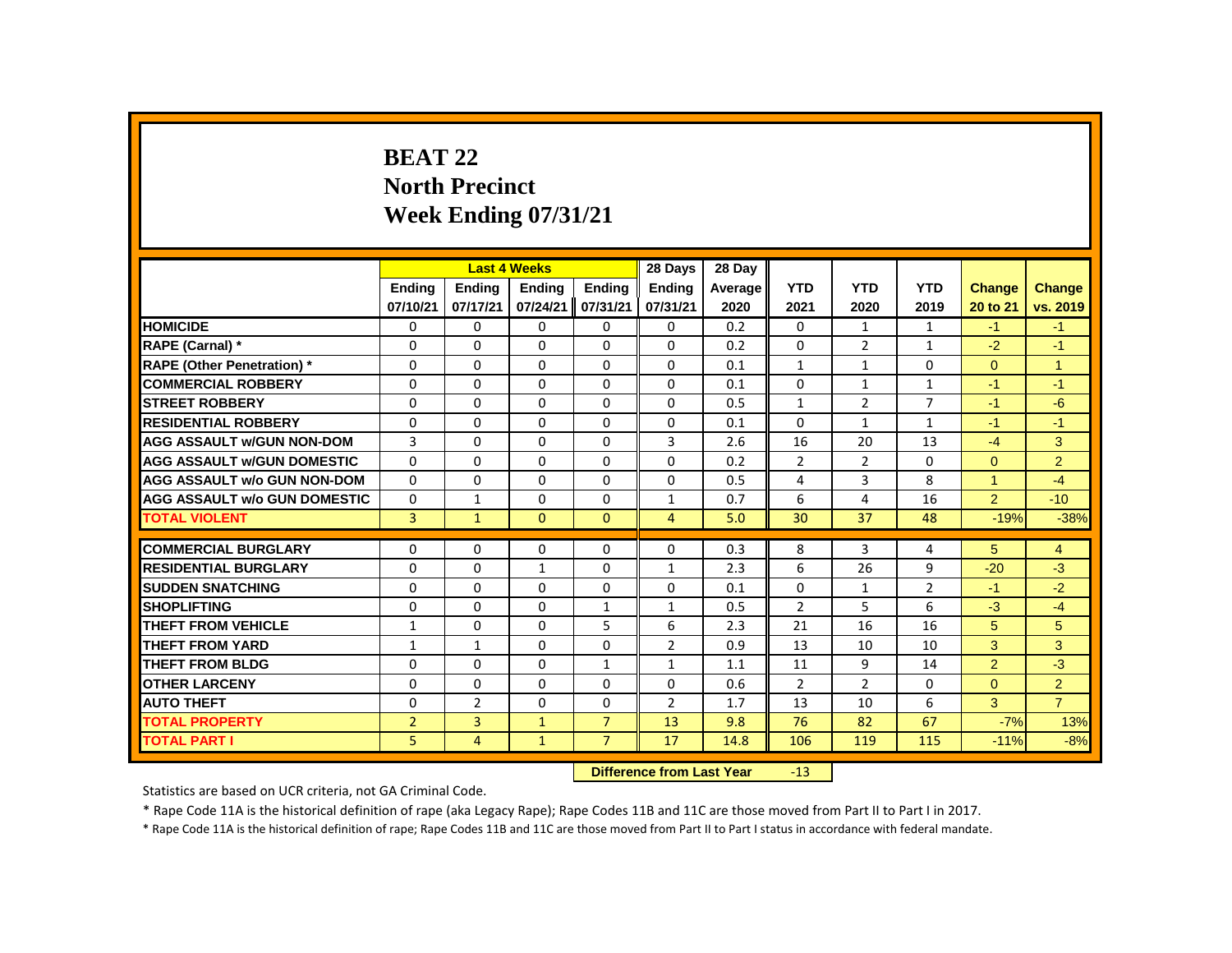# **BEAT 23 North Precinct Week Ending 07/31/21**

|                                     |                |                | <b>Last 4 Weeks</b> |                | 28 Days        | 28 Day                    |                |                |                |                      |                |
|-------------------------------------|----------------|----------------|---------------------|----------------|----------------|---------------------------|----------------|----------------|----------------|----------------------|----------------|
|                                     | <b>Ending</b>  | <b>Ending</b>  | <b>Ending</b>       | Ending         | <b>Ending</b>  | Average                   | <b>YTD</b>     | <b>YTD</b>     | <b>YTD</b>     | <b>Change</b>        | Change         |
|                                     | 07/10/21       | 07/17/21       | 07/24/21            | 07/31/21       | 07/31/21       | 2020                      | 2021           | 2020           | 2019           | 20 to 21             | vs. 2019       |
| <b>HOMICIDE</b>                     | 0              | 0              | 0                   | 0              | 0              | 0.3                       | $\mathbf{1}$   | $\mathbf{1}$   | $\overline{2}$ | $\overline{0}$       | $-1$           |
| RAPE (Carnal) *                     | 0              | $\Omega$       | $\Omega$            | $\Omega$       | $\Omega$       | 0.2                       | $\mathbf{1}$   | $\Omega$       | $\mathbf{1}$   | $\blacktriangleleft$ | $\Omega$       |
| <b>RAPE (Other Penetration)</b> *   | 0              | 0              | $\mathbf 0$         | $\Omega$       | 0              | 0.2                       | $\mathbf 0$    | $\overline{2}$ | $\Omega$       | $-2$                 | $\mathbf{0}$   |
| <b>COMMERCIAL ROBBERY</b>           | 0              | 0              | $\mathbf{1}$        | $\mathbf{0}$   | $\mathbf{1}$   | 0.0                       | $\mathbf{1}$   | $\mathbf{0}$   | 0              | $\mathbf{1}$         | $\mathbf{1}$   |
| <b>STREET ROBBERY</b>               | 0              | $\Omega$       | $\Omega$            | $\Omega$       | $\Omega$       | 0.3                       | $\overline{7}$ | 9              | $\overline{2}$ | $-2$                 | 5              |
| <b>RESIDENTIAL ROBBERY</b>          | $\Omega$       | $\Omega$       | $\Omega$            | $\Omega$       | $\Omega$       | 0.0                       | $\mathbf{1}$   | $\mathbf{1}$   | $\Omega$       | $\Omega$             | $\overline{1}$ |
| <b>AGG ASSAULT w/GUN NON-DOM</b>    | 0              | 0              | $\mathbf{1}$        | $\mathbf{0}$   | $\mathbf{1}$   | 1.6                       | 5              | 4              | 8              | $\overline{1}$       | $-3$           |
| <b>AGG ASSAULT W/GUN DOMESTIC</b>   | $\Omega$       | $\Omega$       | $\Omega$            | $\Omega$       | $\Omega$       | 0.2                       | $\mathbf{1}$   | $\overline{2}$ | $\Omega$       | $-1$                 | $\mathbf{1}$   |
| <b>AGG ASSAULT w/o GUN NON-DOM</b>  | $\Omega$       | 0              | $\mathbf{1}$        | 0              | $\mathbf{1}$   | 0.4                       | 4              | $\overline{2}$ | 5              | $\overline{2}$       | $-1$           |
| <b>AGG ASSAULT W/o GUN DOMESTIC</b> | $\Omega$       | 1              | 0                   | $\mathbf{0}$   | $\mathbf{1}$   | 0.8                       | 9              | 3              | 5              | 6                    | $\overline{4}$ |
| <b>TOTAL VIOLENT</b>                | $\mathbf{0}$   | $\mathbf{1}$   | 3                   | $\mathbf{0}$   | $\overline{4}$ | 3.9                       | 30             | 24             | 23             | 25%                  | 30%            |
| <b>COMMERCIAL BURGLARY</b>          | 0              | $\Omega$       | $\Omega$            | 0              | 0              | 0.7                       | 8              | 6              | 5              | $\overline{2}$       | 3              |
| <b>RESIDENTIAL BURGLARY</b>         | $\Omega$       | $\mathbf{1}$   | $\Omega$            | $\Omega$       | $\mathbf{1}$   | 1.6                       | $\overline{7}$ | 9              | 8              | $-2$                 | $-1$           |
| <b>SUDDEN SNATCHING</b>             | 0              | 0              | $\Omega$            | $\Omega$       | 0              | 0.2                       | 3              | $\overline{2}$ | $\mathbf{1}$   | $\mathbf{1}$         | $\overline{2}$ |
| <b>SHOPLIFTING</b>                  | $\Omega$       | $\mathbf{1}$   | $\Omega$            | $\Omega$       | $\mathbf{1}$   | 1.2                       | 4              | 8              | $\overline{7}$ | $-4$                 | $-3$           |
| <b>THEFT FROM VEHICLE</b>           | 1              | 0              | 2                   | 0              | 3              | 2.5                       | 25             | 22             | 17             | 3                    | 8              |
| <b>THEFT FROM YARD</b>              | 0              | 0              | $\mathbf{1}$        | $\mathbf{0}$   | $\mathbf{1}$   | 2.3                       | 11             | 18             | 5              | $-7$                 | 6              |
| <b>THEFT FROM BLDG</b>              | 0              | $\Omega$       | $\mathbf{1}$        | $\Omega$       | $\mathbf{1}$   | 0.9                       | $\overline{7}$ | 6              | 6              | $\mathbf{1}$         | $\mathbf{1}$   |
| <b>OTHER LARCENY</b>                | $\Omega$       | $\Omega$       | $\Omega$            | $\mathbf{1}$   | $\mathbf{1}$   | 0.4                       | 3              | $\overline{2}$ | $\overline{2}$ | $\mathbf{1}$         | $\mathbf{1}$   |
| <b>AUTO THEFT</b>                   | $\overline{2}$ | $\mathbf{1}$   | $\mathbf{1}$        | $\mathbf{1}$   | 5              | 1.5                       | 17             | 9              | 8              | 8                    | 9              |
| <b>TOTAL PROPERTY</b>               | 3              | 3              | 5                   | $\overline{2}$ | 13             | 11.4                      | 85             | 82             | 59             | 4%                   | 44%            |
| <b>TOTAL PART I</b>                 | 3              | $\overline{4}$ | 8                   | $\overline{2}$ | 17             | 15.4                      | 115            | 106            | 82             | 8%                   | 40%            |
|                                     |                |                |                     |                |                | Difference from Last Year | q              |                |                |                      |                |

 **Difference from Last Year** 9

Statistics are based on UCR criteria, not GA Criminal Code.

\* Rape Code 11A is the historical definition of rape (aka Legacy Rape); Rape Codes 11B and 11C are those moved from Part II to Part I in 2017.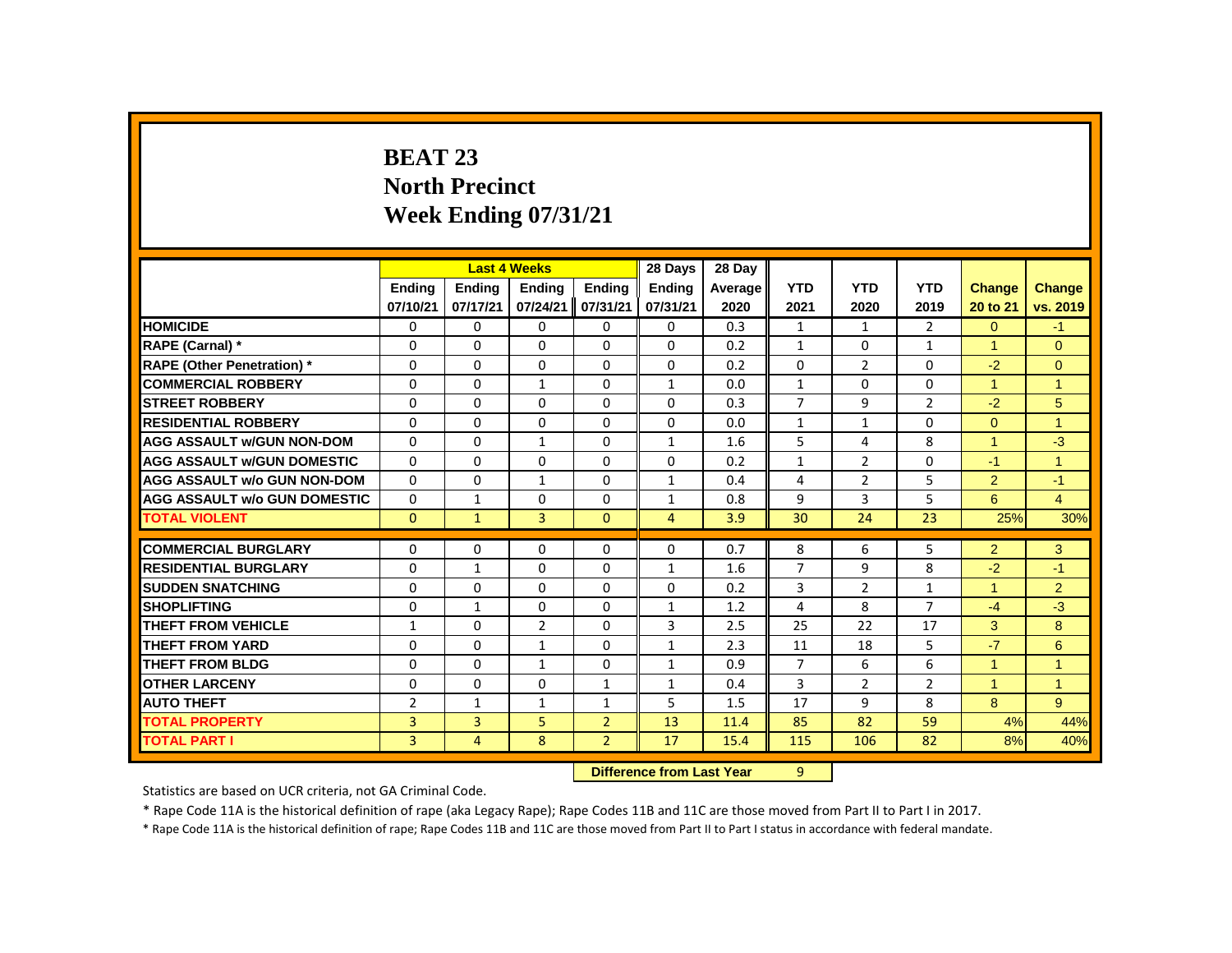# **BEAT 24 North Precinct Week Ending 07/31/21**

|                                     |                |                | <b>Last 4 Weeks</b> |                | 28 Days                   | 28 Day  |                |                |                |                |                |
|-------------------------------------|----------------|----------------|---------------------|----------------|---------------------------|---------|----------------|----------------|----------------|----------------|----------------|
|                                     | Ending         | Ending         | <b>Ending</b>       | Ending         | <b>Ending</b>             | Average | <b>YTD</b>     | <b>YTD</b>     | <b>YTD</b>     | <b>Change</b>  | Change         |
|                                     | 07/10/21       | 07/17/21       | 07/24/21            | 07/31/21       | 07/31/21                  | 2020    | 2021           | 2020           | 2019           | 20 to 21       | vs. 2019       |
| <b>HOMICIDE</b>                     | 0              | 0              | 0                   | 0              | 0                         | 0.1     | 0              | $\mathbf{1}$   | $\mathbf{0}$   | $-1$           | $\mathbf{0}$   |
| RAPE (Carnal) *                     | $\Omega$       | $\Omega$       | $\Omega$            | $\Omega$       | $\Omega$                  | 0.2     | $\mathbf{1}$   | $\mathbf{1}$   | $\mathbf{1}$   | $\Omega$       | $\Omega$       |
| <b>RAPE (Other Penetration) *</b>   | $\Omega$       | $\Omega$       | $\Omega$            | $\Omega$       | $\Omega$                  | 0.0     | $\Omega$       | $\Omega$       | $\mathbf{1}$   | $\Omega$       | $-1$           |
| <b>COMMERCIAL ROBBERY</b>           | $\Omega$       | $\Omega$       | $\Omega$            | $\Omega$       | $\Omega$                  | 0.6     | $\Omega$       | $\mathbf{1}$   | $\Omega$       | $-1$           | $\mathbf{0}$   |
| <b>STREET ROBBERY</b>               | $\Omega$       | $\Omega$       | $\Omega$            | $\Omega$       | $\Omega$                  | 0.4     | 6              | 4              | 4              | $\overline{2}$ | $\overline{2}$ |
| <b>RESIDENTIAL ROBBERY</b>          | 0              | 0              | $\mathbf{1}$        | $\mathbf{0}$   | $\mathbf{1}$              | 0.0     | $\mathbf{1}$   | 0              | $\mathbf{1}$   | $\overline{1}$ | $\mathbf{0}$   |
| <b>AGG ASSAULT W/GUN NON-DOM</b>    | 0              | $\Omega$       | $\Omega$            | $\Omega$       | 0                         | 0.6     | $\mathbf{1}$   | 5              | $\overline{2}$ | $-4$           | $-1$           |
| <b>AGG ASSAULT w/GUN DOMESTIC</b>   | $\Omega$       | 0              | $\Omega$            | $\Omega$       | $\Omega$                  | 0.0     | $\mathbf 0$    | $\Omega$       | 0              | $\overline{0}$ | $\mathbf 0$    |
| <b>AGG ASSAULT w/o GUN NON-DOM</b>  | $\Omega$       | $\Omega$       | $\Omega$            | $\Omega$       | $\Omega$                  | 0.5     | $\overline{2}$ | 4              | $\mathbf{1}$   | $-2$           | $\mathbf{1}$   |
| <b>AGG ASSAULT W/o GUN DOMESTIC</b> | $\Omega$       | $\Omega$       | $\Omega$            | $\Omega$       | $\Omega$                  | 0.3     | $\overline{2}$ | $\overline{2}$ | $\mathbf{1}$   | $\Omega$       | $\overline{1}$ |
| <b>TOTAL VIOLENT</b>                | $\Omega$       | $\mathbf{0}$   | $\mathbf{1}$        | $\Omega$       | $\mathbf{1}$              | 2.7     | 13             | 18             | 11             | $-28%$         | 18%            |
| <b>COMMERCIAL BURGLARY</b>          | $\Omega$       | $\Omega$       | $\Omega$            | $\Omega$       | $\Omega$                  | 0.2     | $\mathbf{1}$   | $\mathbf{1}$   | 4              | $\Omega$       | $-3$           |
| <b>RESIDENTIAL BURGLARY</b>         | $\mathbf{1}$   | 0              | $\Omega$            | $\mathbf{0}$   | $\mathbf{1}$              | 0.8     | 9              | 5              | $\overline{7}$ | $\overline{4}$ | $\overline{2}$ |
| <b>SUDDEN SNATCHING</b>             | 0              | 0              | $\Omega$            | $\mathbf 0$    | 0                         | 0.1     | $\Omega$       | $\mathbf{1}$   | $\Omega$       | $-1$           | $\mathbf{0}$   |
| <b>SHOPLIFTING</b>                  | $\overline{2}$ | $\Omega$       | $\overline{2}$      | $\mathbf{1}$   | 5                         | 2.2     | 17             | 20             | 22             | $-3$           | $-5$           |
| <b>THEFT FROM VEHICLE</b>           | $\overline{2}$ | $\mathbf{1}$   | $\Omega$            | $\mathbf{1}$   | 4                         | 3.5     | 21             | 18             | 34             | 3              | $-13$          |
| <b>THEFT FROM YARD</b>              | $\overline{2}$ | $\mathbf{1}$   | $\Omega$            | $\Omega$       | 3                         | 1.7     | 11             | 15             | 30             | $-4$           | $-19$          |
| <b>THEFT FROM BLDG</b>              | $\Omega$       | $\Omega$       | $\Omega$            | $\overline{2}$ | $\overline{2}$            | 0.8     | 3              | 6              | $\overline{7}$ | $-3$           | $-4$           |
| <b>OTHER LARCENY</b>                | 0              | $\overline{2}$ | 0                   | $\mathbf 0$    | $\overline{2}$            | 1.2     | 10             | 9              | 9              | $\mathbf{1}$   | $\mathbf{1}$   |
| <b>AUTO THEFT</b>                   | $\Omega$       | $\Omega$       | $\overline{2}$      | $\Omega$       | $\overline{2}$            | 1.3     | 13             | 9              | 5              | $\overline{4}$ | 8              |
| <b>TOTAL PROPERTY</b>               | $\overline{7}$ | $\overline{4}$ | $\overline{4}$      | $\overline{4}$ | 19                        | 11.8    | 85             | 84             | 118            | 1%             | $-28%$         |
| <b>TOTAL PART I</b>                 | $\overline{7}$ | $\overline{4}$ | 5                   | $\overline{4}$ | 20                        | 14.5    | 98             | 102            | 129            | $-4%$          | $-24%$         |
|                                     |                |                |                     |                | Difference from Last Vear |         | $ \Lambda$     |                |                |                |                |

**Difference from Last Year** 

Statistics are based on UCR criteria, not GA Criminal Code.

\* Rape Code 11A is the historical definition of rape (aka Legacy Rape); Rape Codes 11B and 11C are those moved from Part II to Part I in 2017.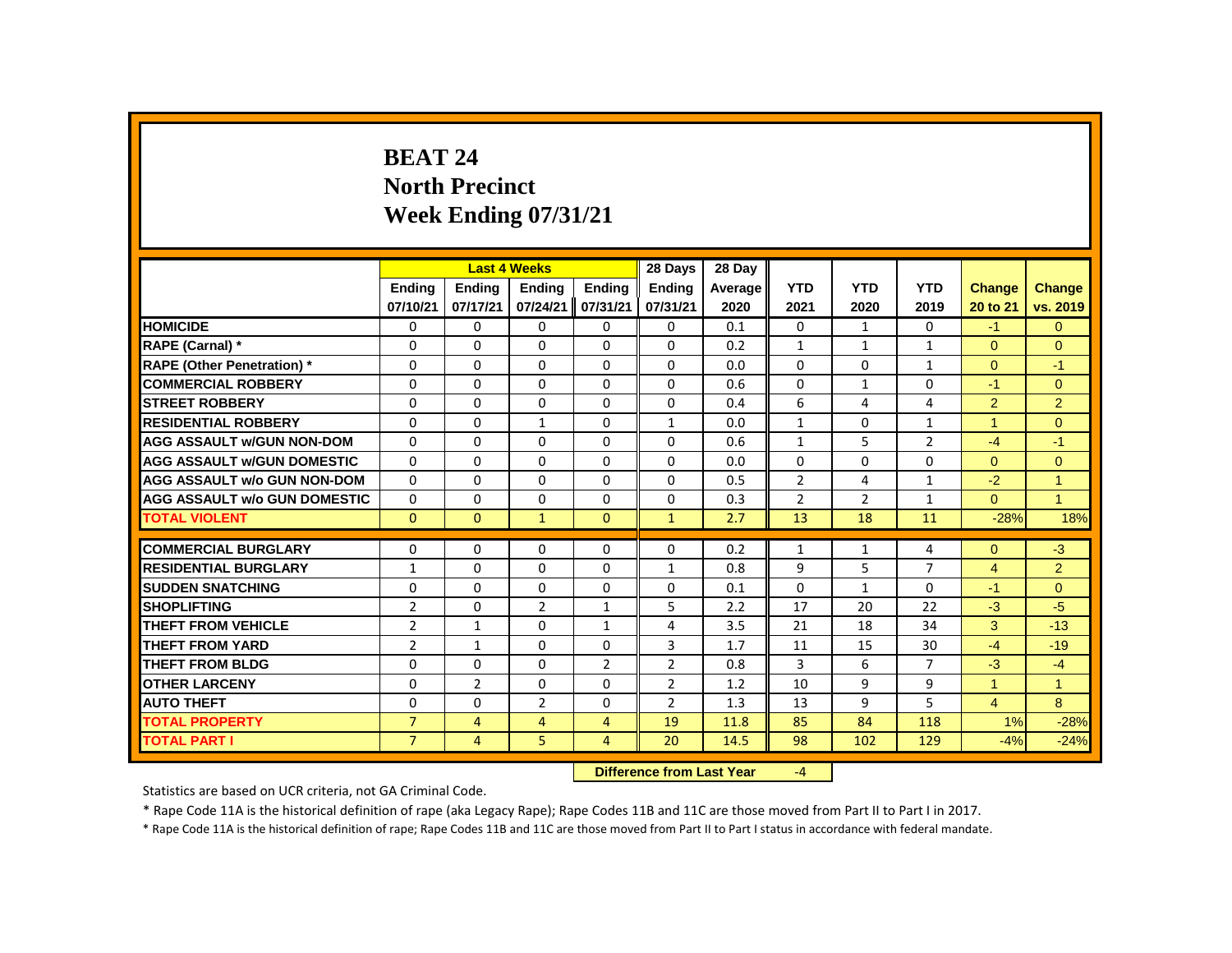# **BEAT 25 North Precinct Week Ending 07/31/21**

|                                     |              |                                  | <b>Last 4 Weeks</b> |                | 28 Days        | 28 Dav  |                |                |                |                      |                |
|-------------------------------------|--------------|----------------------------------|---------------------|----------------|----------------|---------|----------------|----------------|----------------|----------------------|----------------|
|                                     | Ending       | Ending                           | <b>Ending</b>       | <b>Ending</b>  | <b>Ending</b>  | Average | <b>YTD</b>     | <b>YTD</b>     | <b>YTD</b>     | <b>Change</b>        | <b>Change</b>  |
|                                     | 07/10/21     | 07/17/21                         | 07/24/21            | 07/31/21       | 07/31/21       | 2020    | 2021           | 2020           | 2019           | 20 to 21             | vs. 2019       |
| <b>HOMICIDE</b>                     | 0            | $\Omega$                         | 0                   | $\Omega$       | $\mathbf 0$    | 0.1     | $\mathbf{0}$   | 0              | 0              | $\overline{0}$       | $\mathbf{0}$   |
| <b>RAPE (Carnal) *</b>              | 0            | $\Omega$                         | $\Omega$            | $\Omega$       | $\Omega$       | 0.2     | $\mathbf{1}$   | $\overline{2}$ | $\mathbf{1}$   | $-1$                 | $\Omega$       |
| <b>RAPE (Other Penetration)</b> *   | 0            | $\Omega$                         | $\Omega$            | $\Omega$       | $\Omega$       | 0.0     | $\Omega$       | $\Omega$       | $\Omega$       | $\Omega$             | $\mathbf{0}$   |
| <b>COMMERCIAL ROBBERY</b>           | $\Omega$     | $\Omega$                         | $\Omega$            | $\mathbf{0}$   | $\Omega$       | 0.0     | $\Omega$       | $\Omega$       | $\mathbf{1}$   | $\Omega$             | $-1$           |
| <b>ISTREET ROBBERY</b>              | 0            | $\mathbf{0}$                     | 0                   | 0              | $\Omega$       | 0.2     | 4              | 0              | 4              | $\overline{4}$       | $\mathbf{0}$   |
| <b>RESIDENTIAL ROBBERY</b>          | $\Omega$     | $\Omega$                         | $\Omega$            | 0              | $\Omega$       | 0.2     | 1              | $\mathbf{1}$   | $\Omega$       | $\Omega$             | $\overline{1}$ |
| <b>AGG ASSAULT W/GUN NON-DOM</b>    | $\Omega$     | $\Omega$                         | $\Omega$            | $\Omega$       | $\Omega$       | 0.0     | 4              | $\Omega$       | $\overline{2}$ | $\overline{4}$       | 2              |
| <b>AGG ASSAULT W/GUN DOMESTIC</b>   | $\Omega$     | $\Omega$                         | $\Omega$            | $\Omega$       | 0              | 0.0     | $\Omega$       | $\Omega$       | $\Omega$       | $\Omega$             | $\Omega$       |
| <b>AGG ASSAULT w/o GUN NON-DOM</b>  | $\Omega$     | $\mathbf{0}$                     | 0                   | $\mathbf{0}$   | $\Omega$       | 0.5     | $\overline{2}$ | 5              | $\mathbf{1}$   | $-3$                 | $\overline{1}$ |
| <b>AGG ASSAULT w/o GUN DOMESTIC</b> | $\Omega$     | $\Omega$                         | $\Omega$            | $\Omega$       | $\Omega$       | 0.5     | $\mathbf{1}$   | 6              | $\mathbf{1}$   | $-5$                 | $\Omega$       |
| <b>TOTAL VIOLENT</b>                | $\mathbf{0}$ | $\mathbf{0}$                     | $\mathbf{0}$        | $\mathbf{0}$   | $\mathbf{0}$   | 1.5     | 13             | 14             | 10             | $-7%$                | 30%            |
| <b>COMMERCIAL BURGLARY</b>          | 0            | 0                                | $\mathbf{1}$        | 0              | 1              | 0.6     | 3              | 6              | 3              | $-3$                 | $\Omega$       |
| <b>RESIDENTIAL BURGLARY</b>         | 0            | $\Omega$                         | 0                   | $\Omega$       | $\Omega$       | 0.8     | 4              | 8              | 12             | $-4$                 | $-8$           |
| <b>SUDDEN SNATCHING</b>             | $\Omega$     | 0                                | 0                   | 0              | 0              | 0.2     | 3              | $\overline{2}$ | $\mathbf{1}$   | $\blacktriangleleft$ | $\overline{2}$ |
| <b>SHOPLIFTING</b>                  | 1            | $\Omega$                         | $\mathbf{1}$        | $\mathbf{0}$   | $\overline{2}$ | 1.5     | 21             | 14             | 12             | $\overline{7}$       | 9              |
| <b>THEFT FROM VEHICLE</b>           | 1            | $\Omega$                         | $\mathbf{1}$        | $\mathbf{1}$   | 3              | 3.1     | 46             | 20             | 35             | 26                   | 11             |
| <b>THEFT FROM YARD</b>              | $\mathbf{1}$ | $\Omega$                         | $\mathbf{1}$        | $\Omega$       | $\overline{2}$ | 1.3     | 18             | 13             | 14             | 5                    | $\overline{4}$ |
| <b>THEFT FROM BLDG</b>              | 1            | $\mathbf{1}$                     | 0                   | $\mathbf{1}$   | 3              | 0.8     | 18             | 5              | 12             | 13                   | 6              |
| <b>OTHER LARCENY</b>                | 0            | $\mathbf{1}$                     | 0                   | 0              | $\mathbf{1}$   | 1.1     | 11             | $\overline{7}$ | 4              | $\overline{4}$       | $\overline{7}$ |
| <b>AUTO THEFT</b>                   | $\mathbf{1}$ | $\mathbf{1}$                     | 0                   | $\mathbf{0}$   | $\overline{2}$ | 0.8     | 15             | $\overline{7}$ | 5              | 8                    | 10             |
| <b>TOTAL PROPERTY</b>               | 5            | 3                                | $\overline{4}$      | $\overline{2}$ | 14             | 10.0    | 139            | 82             | 98             | 70%                  | 42%            |
| <b>TOTAL PART I</b>                 | 5            | 3                                | 4                   | $\overline{2}$ | 14             | 11.4    | 152            | 96             | 108            | 58%                  | 41%            |
|                                     |              | <b>Difference from Last Year</b> |                     | 56             |                |         |                |                |                |                      |                |

Statistics are based on UCR criteria, not GA Criminal Code.

\* Rape Code 11A is the historical definition of rape (aka Legacy Rape); Rape Codes 11B and 11C are those moved from Part II to Part I in 2017.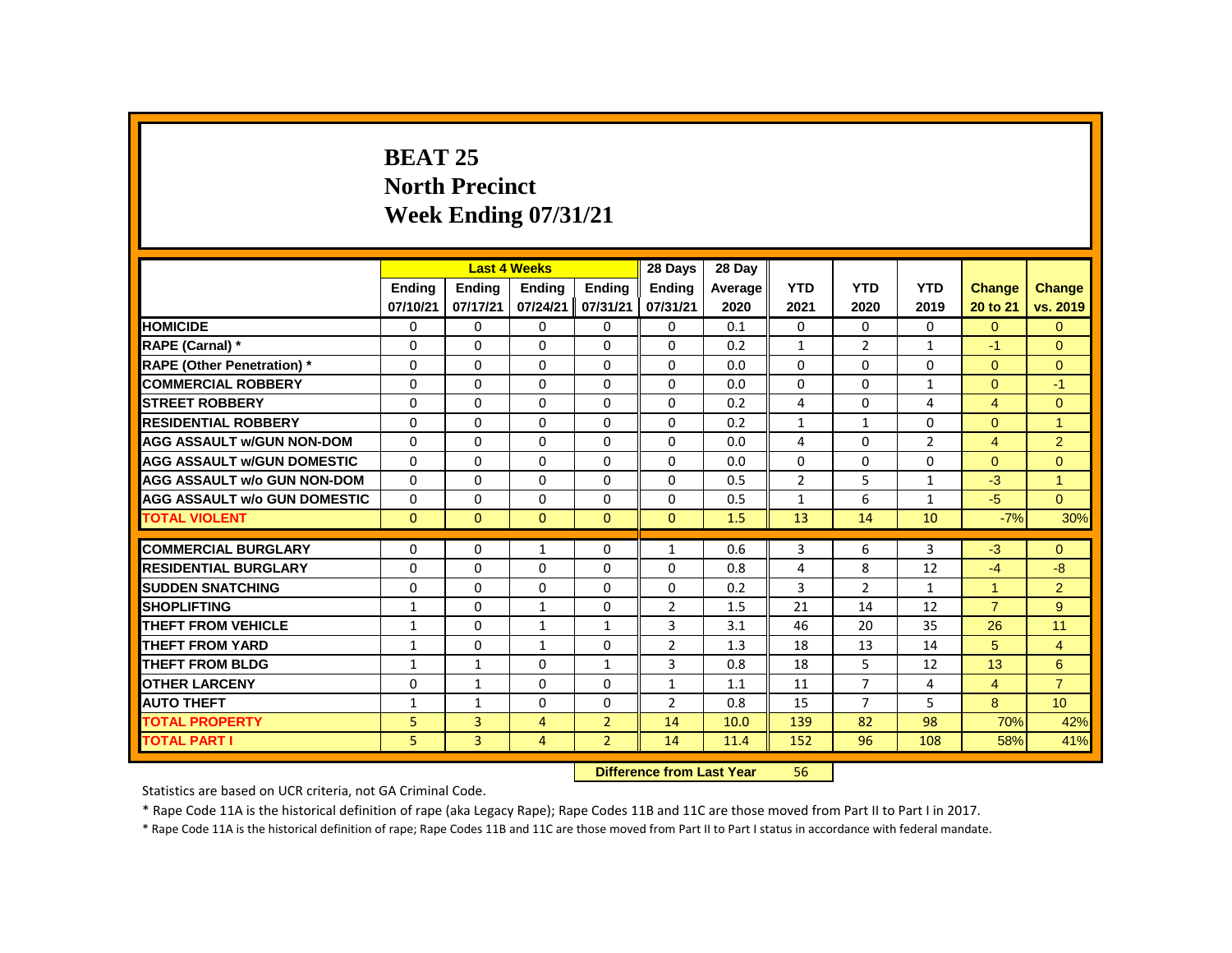# **BEAT 26 North Precinct Week Ending 07/31/21**

|                                     |                |                           | <b>Last 4 Weeks</b> |                | 28 Days        | 28 Day  |                |                |                |                 |                |
|-------------------------------------|----------------|---------------------------|---------------------|----------------|----------------|---------|----------------|----------------|----------------|-----------------|----------------|
|                                     | Ending         | Ending                    | <b>Ending</b>       | Ending         | <b>Ending</b>  | Average | <b>YTD</b>     | <b>YTD</b>     | <b>YTD</b>     | <b>Change</b>   | Change         |
|                                     | 07/10/21       | 07/17/21                  | 07/24/21            | 07/31/21       | 07/31/21       | 2020    | 2021           | 2020           | 2019           | 20 to 21        | vs. 2019       |
| <b>HOMICIDE</b>                     | 0              | 0                         | $\mathbf{0}$        | $\mathbf{0}$   | 0              | 0.0     | $\mathbf{0}$   | $\Omega$       | $\mathbf{0}$   | $\Omega$        | $\overline{0}$ |
| RAPE (Carnal) *                     | 0              | $\Omega$                  | $\Omega$            | $\Omega$       | $\Omega$       | 0.1     | 0              | 4              | $\mathbf{1}$   | $-4$            | $-1$           |
| <b>RAPE (Other Penetration) *</b>   | 0              | 0                         | 0                   | 0              | 0              | 0.0     | $\mathbf{1}$   | 0              | 0              | $\mathbf{1}$    | $\mathbf{1}$   |
| <b>COMMERCIAL ROBBERY</b>           | $\Omega$       | $\Omega$                  | $\Omega$            | $\Omega$       | $\Omega$       | 0.0     | 4              | $\mathbf{1}$   | $\Omega$       | 3               | $\overline{4}$ |
| <b>STREET ROBBERY</b>               | $\Omega$       | $\Omega$                  | $\mathbf{1}$        | $\Omega$       | $\mathbf{1}$   | 0.1     | 5              | 5              | 8              | $\Omega$        | $-3$           |
| <b>RESIDENTIAL ROBBERY</b>          | 0              | 0                         | $\Omega$            | 0              | 0              | 0.0     | 0              | 0              | 0              | $\Omega$        | $\mathbf{0}$   |
| <b>AGG ASSAULT W/GUN NON-DOM</b>    | $\mathbf{1}$   | $\mathbf{1}$              | $\Omega$            | $\Omega$       | $\overline{2}$ | 0.1     | $\overline{2}$ | 4              | 3              | $-2$            | $-1$           |
| <b>AGG ASSAULT w/GUN DOMESTIC</b>   | $\Omega$       | $\Omega$                  | $\Omega$            | $\Omega$       | $\Omega$       | 0.0     | $\Omega$       | $\Omega$       | $\Omega$       | $\Omega$        | $\Omega$       |
| <b>AGG ASSAULT w/o GUN NON-DOM</b>  | $\overline{2}$ | $\mathbf{1}$              | $\Omega$            | $\mathbf{1}$   | 4              | 0.3     | 14             | 13             | $\overline{2}$ | $\mathbf{1}$    | 12             |
| <b>AGG ASSAULT W/o GUN DOMESTIC</b> | 0              | 0                         | $\mathbf{1}$        | 0              | $\mathbf{1}$   | 0.1     | 3              | 3              | $\overline{2}$ | $\mathbf{0}$    | $\mathbf{1}$   |
| <b>TOTAL VIOLENT</b>                | $\overline{3}$ | $\overline{2}$            | $\overline{2}$      | $\mathbf{1}$   | 8              | 0.6     | 29             | 30             | 16             | $-3%$           | 81%            |
| <b>COMMERCIAL BURGLARY</b>          | 0              | 0                         | 0                   | 0              | 0              | 0.1     | $\overline{2}$ | 12             | 3              | $-10$           | $-1$           |
| <b>RESIDENTIAL BURGLARY</b>         | 0              | $\Omega$                  | $\Omega$            | $\Omega$       | 0              | 0.0     | 0              | $\mathbf 0$    | $\mathbf{1}$   | $\overline{0}$  | $-1$           |
| <b>SUDDEN SNATCHING</b>             | 0              | $\mathbf{1}$              | $\Omega$            | $\Omega$       | $\mathbf{1}$   | 0.1     | $\overline{7}$ | $\overline{2}$ | 5              | 5               | $\overline{2}$ |
| <b>SHOPLIFTING</b>                  | 0              | $\Omega$                  | $\Omega$            | $\Omega$       | $\Omega$       | 0.3     | 10             | 18             | 21             | $-8$            | $-11$          |
| THEFT FROM VEHICLE                  | $\mathbf{1}$   | $\mathbf{1}$              | 3                   | 3              | 8              | 0.4     | 54             | 17             | 20             | 37              | 34             |
| <b>THEFT FROM YARD</b>              | $\Omega$       | $\Omega$                  | $\mathbf{1}$        | $\Omega$       | $\mathbf{1}$   | 0.2     | 11             | 15             | 11             | $-4$            | $\Omega$       |
| <b>THEFT FROM BLDG</b>              | $\Omega$       | $\mathbf{1}$              | $\overline{2}$      | $\Omega$       | 3              | 0.2     | 17             | 5              | 14             | 12              | 3              |
| <b>OTHER LARCENY</b>                | 0              | 0                         | $\Omega$            | $\Omega$       | 0              | 0.0     | 3              | $\mathbf{1}$   | $\overline{2}$ | $\overline{2}$  | $\overline{1}$ |
| <b>AUTO THEFT</b>                   | 0              | $\mathbf{1}$              | $\Omega$            | $\mathbf 0$    | $\mathbf{1}$   | 0.2     | 22             | 10             | $\overline{2}$ | 12 <sup>°</sup> | 20             |
| <b>TOTAL PROPERTY</b>               | $\mathbf{1}$   | $\overline{4}$            | 6                   | 3              | 14             | 1.6     | 126            | 80             | 79             | 58%             | 59%            |
| <b>TOTAL PART I</b>                 | $\overline{4}$ | 6                         | 8                   | $\overline{4}$ | 22             | 2.2     | 155            | 110            | 95             | 41%             | 63%            |
|                                     |                | Difference from Last Year |                     | 45.            |                |         |                |                |                |                 |                |

 **Difference from Last Year** 45

Statistics are based on UCR criteria, not GA Criminal Code.

\* Rape Code 11A is the historical definition of rape (aka Legacy Rape); Rape Codes 11B and 11C are those moved from Part II to Part I in 2017.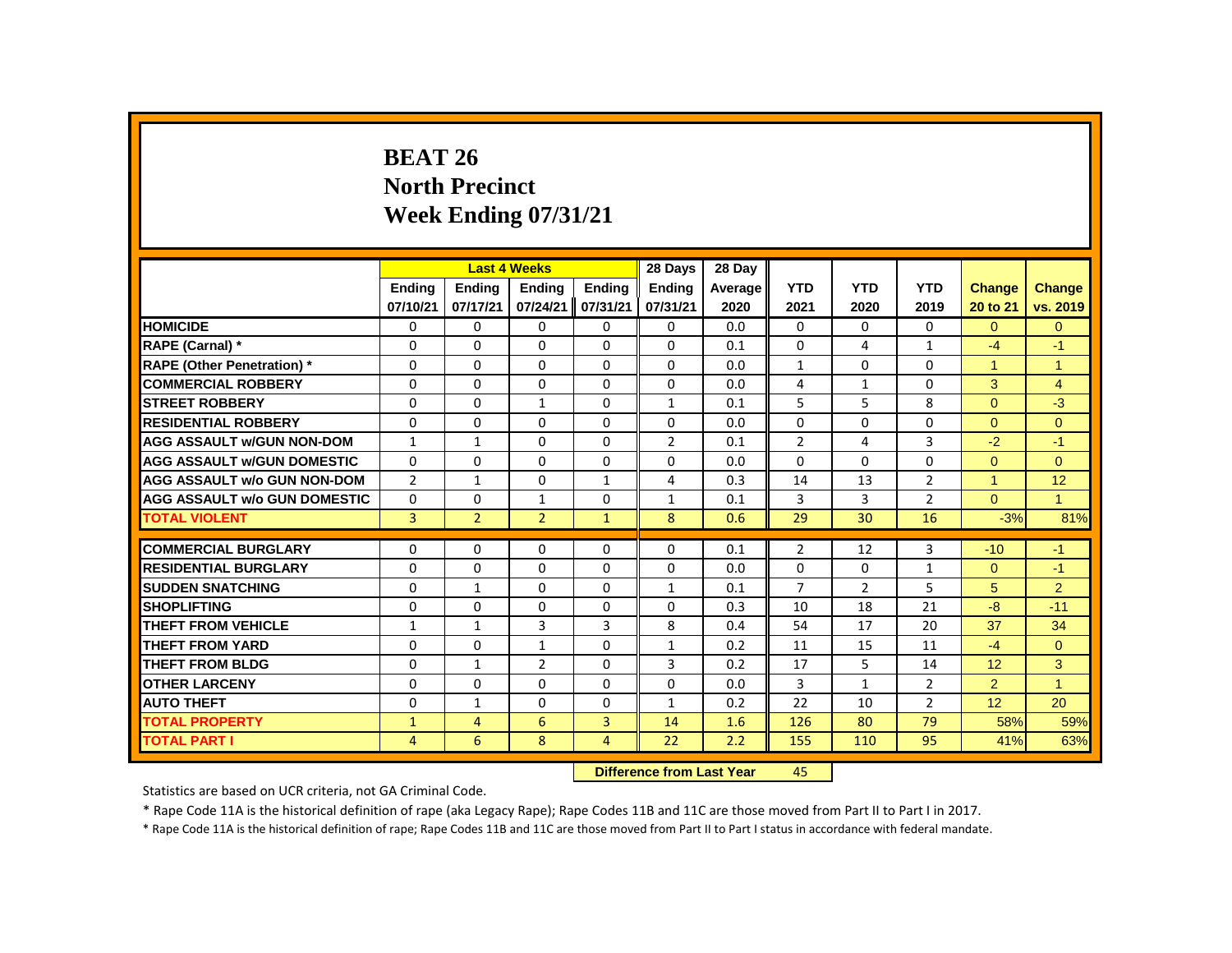# **BEAT 27 North Precinct Week Ending 07/31/21**

|                                     |                | <b>Last 4 Weeks</b> |                                  |               | 28 Days       | 28 Day  |                |                |                |                 |                |
|-------------------------------------|----------------|---------------------|----------------------------------|---------------|---------------|---------|----------------|----------------|----------------|-----------------|----------------|
|                                     | Ending         | <b>Ending</b>       | <b>Ending</b>                    | <b>Ending</b> | <b>Ending</b> | Average | <b>YTD</b>     | <b>YTD</b>     | <b>YTD</b>     | Change          | Change         |
|                                     | 07/10/21       | 07/17/21            | 07/24/21                         | 07/31/21      | 07/31/21      | 2020    | 2021           | 2020           | 2019           | 20 to 21        | vs. 2019       |
| <b>HOMICIDE</b>                     | 0              | 0                   | 0                                | 0             | 0             | 0.0     | $\overline{2}$ | 0              | 0              | $\overline{2}$  | $\overline{2}$ |
| RAPE (Carnal) *                     | 0              | 0                   | 0                                | 0             | 0             | 0.3     | $\overline{2}$ | $\overline{2}$ | 0              | $\Omega$        | $\overline{2}$ |
| <b>RAPE (Other Penetration) *</b>   | $\Omega$       | $\mathbf{0}$        | $\Omega$                         | $\Omega$      | $\Omega$      | 0.1     | $\overline{2}$ | $\Omega$       | $\Omega$       | $\overline{2}$  | $\overline{2}$ |
| <b>COMMERCIAL ROBBERY</b>           | 0              | $\mathbf{0}$        | 0                                | 0             | 0             | 0.1     | $\Omega$       | 0              | 0              | $\Omega$        | $\Omega$       |
| <b>STREET ROBBERY</b>               | 0              | 0                   | $\mathbf{1}$                     | 0             | $\mathbf{1}$  | 1.2     | 8              | 6              | 10             | $\overline{2}$  | $-2$           |
| <b>RESIDENTIAL ROBBERY</b>          | $\Omega$       | 0                   | 0                                | 0             | 0             | 0.0     | $\Omega$       | $\Omega$       | $\mathbf{1}$   | $\mathbf{0}$    | $-1$           |
| <b>AGG ASSAULT W/GUN NON-GUN</b>    | $\mathbf{1}$   | $\mathbf{0}$        | $\Omega$                         | $\Omega$      | $\mathbf{1}$  | 1.3     | 6              | 10             | 8              | $-4$            | $-2$           |
| <b>AGG ASSAULT W/GUN DOMESTIC</b>   | $\Omega$       | $\mathbf{0}$        | 0                                | 0             | 0             | 0.1     | $\mathcal{P}$  | $\mathbf{1}$   | 1              | $\mathbf{1}$    | $\overline{1}$ |
| <b>AGG ASSAULT w/o GUN NON-DOM</b>  | 0              | 0                   | 0                                | 0             | 0             | 1.8     | 17             | 9              | 11             | 8               | 6              |
| <b>AGG ASSAULT W/o GUN DOMESTIC</b> | $\overline{2}$ | 0                   | 1                                | $\mathbf{1}$  | 4             | 0.6     | 10             | $\overline{2}$ | 11             | 8               | $-1$           |
| <b>TOTAL VIOLENT</b>                | $\overline{3}$ | $\mathbf{0}$        | $\overline{2}$                   | $\mathbf{1}$  | 6             | 5.4     | 49             | 30             | 42             | 63%             | 17%            |
| <b>COMMERCIAL BURGLARY</b>          | 0              | 0                   | 0                                | 0             | 0             | 0.3     | 2              | 2              | 3              | $\overline{0}$  | $-1$           |
| <b>RESIDENTIAL BURGLARY</b>         | $\Omega$       | $\mathbf{0}$        | $\Omega$                         | $\Omega$      | $\Omega$      | 0.4     | $\overline{2}$ | 4              | 4              | $-2$            | $-2$           |
| <b>SUDDEN SNATCHING</b>             | $\mathbf{1}$   | $\Omega$            | $\Omega$                         | $\Omega$      | $\mathbf{1}$  | 0.5     | $\overline{4}$ | 4              | $\overline{2}$ | $\Omega$        | $\overline{2}$ |
| <b>SHOPLIFTING</b>                  | 3              | $\mathbf{1}$        | 1                                | 0             | 5             | 1.8     | 11             | 16             | 17             | $-5$            | $-6$           |
| <b>THEFT FROM VEHICLE</b>           | $\mathbf{1}$   | 0                   | $\Omega$                         | $\Omega$      | $\mathbf{1}$  | 1.9     | 66             | 16             | 22             | 50              | 44             |
| <b>THEFT FROM YARD</b>              | $\mathbf{1}$   | $\mathbf{0}$        | $\Omega$                         | $\mathbf 0$   | $\mathbf{1}$  | 1.6     | 5              | 14             | 3              | $-9$            | $\overline{2}$ |
| <b>THEFT FROM BLDG</b>              | 0              | $\Omega$            | 0                                | 0             | 0             | 2.1     | $\overline{7}$ | 13             | 22             | $-6$            | $-15$          |
| <b>OTHER LARCENY</b>                | 0              | $\mathbf{0}$        | 0                                | $\Omega$      | $\Omega$      | 0.0     | $\Omega$       | $\mathbf{0}$   | $\overline{2}$ | $\Omega$        | $-2$           |
| <b>AUTO THEFT</b>                   | $\mathbf{1}$   | $\Omega$            | $\Omega$                         | 0             | $\mathbf{1}$  | 1.4     | 23             | 13             | 5              | 10 <sup>°</sup> | 18             |
| <b>TOTAL PROPERTY</b>               | $\overline{7}$ | $\mathbf{1}$        | $\mathbf{1}$                     | $\mathbf{0}$  | 9             | 10.0    | 120            | 82             | 80             | 46%             | 50%            |
| <b>TOTAL PART I</b>                 | 10             | $\mathbf{1}$        | $\overline{3}$                   | $\mathbf{1}$  | 15            | 15.5    | 169            | 112            | 122            | 51%             | 39%            |
|                                     |                |                     | <b>Difference from Last Year</b> |               | 57            |         |                |                |                |                 |                |

Statistics are based on UCR criteria, not GA Criminal Code.

\* Rape Code 11A is the historical definition of rape (aka Legacy Rape); Rape Codes 11B and 11C are those moved from Part II to Part I in 2017.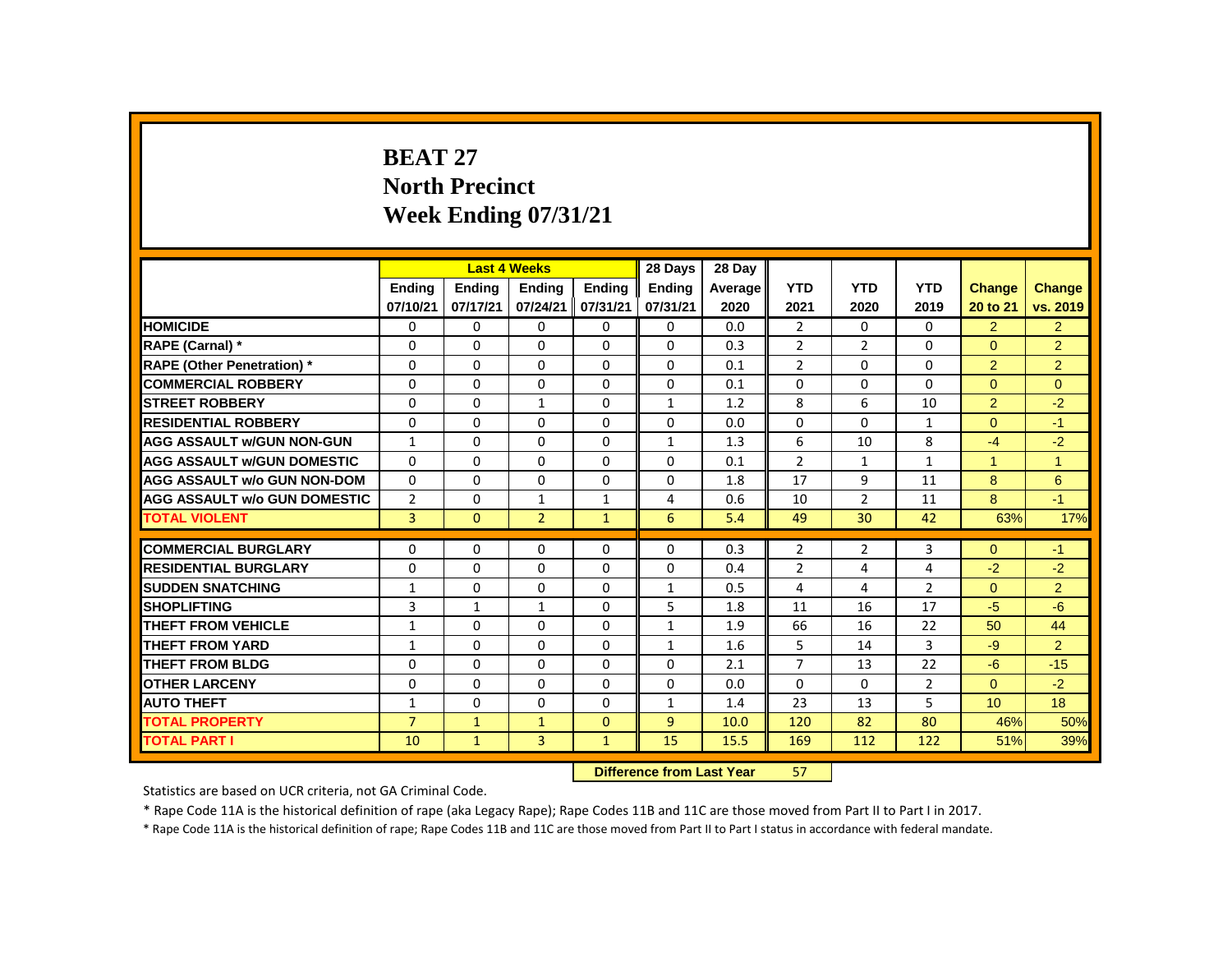# **BEAT 31 Central Precinct Week Ending 07/31/21**

|                                     |                |                | <b>Last 4 Weeks</b>       |                | 28 Days       | 28 Day  |                |                |                |                |                 |
|-------------------------------------|----------------|----------------|---------------------------|----------------|---------------|---------|----------------|----------------|----------------|----------------|-----------------|
|                                     | <b>Ending</b>  | <b>Ending</b>  | <b>Ending</b>             | <b>Ending</b>  | <b>Ending</b> | Average | <b>YTD</b>     | <b>YTD</b>     | <b>YTD</b>     | Change         | <b>Change</b>   |
|                                     | 07/10/21       | 07/17/21       | 07/24/21                  | 07/31/21       | 07/31/21      | 2020    | 2021           | 2020           | 2019           | 20 to 21       | vs. 2019        |
| <b>HOMICIDE</b>                     | 0              | 0              | 0                         | 0              | 0             | 0.1     | 0              | $\mathbf{1}$   | 1              | $-1$           | $-1$            |
| <b>RAPE (Carnal)</b> *              | 0              | 0              | 0                         | 0              | 0             | 0.3     | $\overline{2}$ | 4              | 3              | $-2$           | $-1$            |
| <b>RAPE (Other Penetration) *</b>   | $\Omega$       | $\Omega$       | $\Omega$                  | $\Omega$       | $\Omega$      | 0.1     | $\Omega$       | $\mathbf{1}$   | $\Omega$       | $-1$           | $\overline{0}$  |
| <b>COMMERCIAL ROBBERY</b>           | $\Omega$       | $\Omega$       | $\Omega$                  | $\Omega$       | $\Omega$      | 0.1     | $\Omega$       | $\Omega$       | $\Omega$       | $\Omega$       | $\Omega$        |
| <b>STREET ROBBERY</b>               | 0              | 0              | 0                         | 0              | 0             | 0.3     | 4              | 4              | 3              | $\mathbf{0}$   | $\mathbf{1}$    |
| <b>RESIDENTIAL ROBBERY</b>          | $\Omega$       | $\Omega$       | $\Omega$                  | $\Omega$       | $\Omega$      | 0.3     | $\mathbf{1}$   | $\overline{2}$ | $\Omega$       | $-1$           | $\mathbf{1}$    |
| <b>AGG ASSAULT W/GUN NON-DOM</b>    | $\overline{2}$ | $\mathbf{1}$   | $\overline{2}$            | $\overline{2}$ | 7             | 1.2     | 22             | $\overline{7}$ | 10             | 15             | 12              |
| <b>AGG ASSAULT W/GUN DOMESTIC</b>   | $\Omega$       | $\Omega$       | $\Omega$                  | $\Omega$       | $\Omega$      | 0.2     | $\Omega$       | $\overline{2}$ | $\mathbf{1}$   | $-2$           | $-1$            |
| <b>AGG ASSAULT w/o GUN NON-DOM</b>  | $\Omega$       | $\Omega$       | $\Omega$                  | $\mathbf{1}$   | $\mathbf{1}$  | 0.5     | $\overline{2}$ | 3              | 27             | $-1$           | $-25$           |
| <b>AGG ASSAULT W/o GUN DOMESTIC</b> | 0              | $\mathbf{1}$   | 1                         | $\mathbf{1}$   | 3             | 0.8     | $\overline{7}$ | 4              | 9              | 3              | $-2$            |
| <b>TOTAL VIOLENT</b>                | $\overline{2}$ | $\overline{2}$ | $\overline{3}$            | $\overline{4}$ | 11            | 3.7     | 38             | 28             | 54             | 36%            | $-30%$          |
| <b>COMMERCIAL BURGLARY</b>          | 0              | 0              | 0                         | 0              | 0             | 0.6     | 4              | 5              | 7              | $-1$           | $-3$            |
| <b>RESIDENTIAL BURGLARY</b>         | $\mathbf{1}$   | $\overline{2}$ | 3                         | $\Omega$       | 6             | 2.6     | 23             | 21             | 24             | $\overline{2}$ | $-1$            |
| <b>SUDDEN SNATCHING</b>             | $\Omega$       | $\Omega$       | $\Omega$                  | 0              | $\Omega$      | 0.1     | $\overline{2}$ | 0              | 3              | 2              | $-1$            |
| <b>SHOPLIFTING</b>                  | $\Omega$       | $\Omega$       | $\Omega$                  | $\Omega$       | $\Omega$      | 0.5     | $\Omega$       | 6              | $\overline{2}$ | $-6$           | $-2$            |
| <b>THEFT FROM VEHICLE</b>           | $\overline{2}$ | 4              | $\mathbf{1}$              | $\mathbf{1}$   | 8             | 2.8     | 30             | 18             | 34             | 12             | $-4$            |
| <b>THEFT FROM YARD</b>              | 0              | $\mathbf{1}$   | 2                         | 0              | 3             | 2.7     | 16             | 23             | 35             | $-7$           | $-19$           |
| <b>THEFT FROM BLDG</b>              | $\Omega$       | $\Omega$       | $\Omega$                  | $\mathbf{1}$   | $\mathbf{1}$  | 1.4     | 8              | 9              | 12             | $-1$           | $-4$            |
| <b>OTHER LARCENY</b>                | $\Omega$       | $\mathbf{1}$   | $\overline{2}$            | $\mathbf{1}$   | 4             | 1.5     | 16             | 8              | 12             | 8              | $\overline{4}$  |
| <b>AUTO THEFT</b>                   | 0              | $\Omega$       | $\overline{2}$            | $\overline{2}$ | 4             | 2.0     | 20             | 15             | 10             | 5              | 10 <sup>°</sup> |
| <b>TOTAL PROPERTY</b>               | 3              | 8              | 10                        | 5              | 26            | 14.1    | 119            | 105            | 139            | 13%            | $-14%$          |
| TOTAL PART I                        | 5              | 10             | 13                        | 9              | 37            | 17.8    | 157            | 133            | 193            | 18%            | $-19%$          |
|                                     |                |                | Difference from Last Year |                | 21            |         |                |                |                |                |                 |

 **Difference from Last Year** 24

Statistics are based on UCR criteria, not GA Criminal Code.

\* Rape Code 11A is the historical definition of rape (aka Legacy Rape); Rape Codes 11B and 11C are those moved from Part II to Part I in 2017.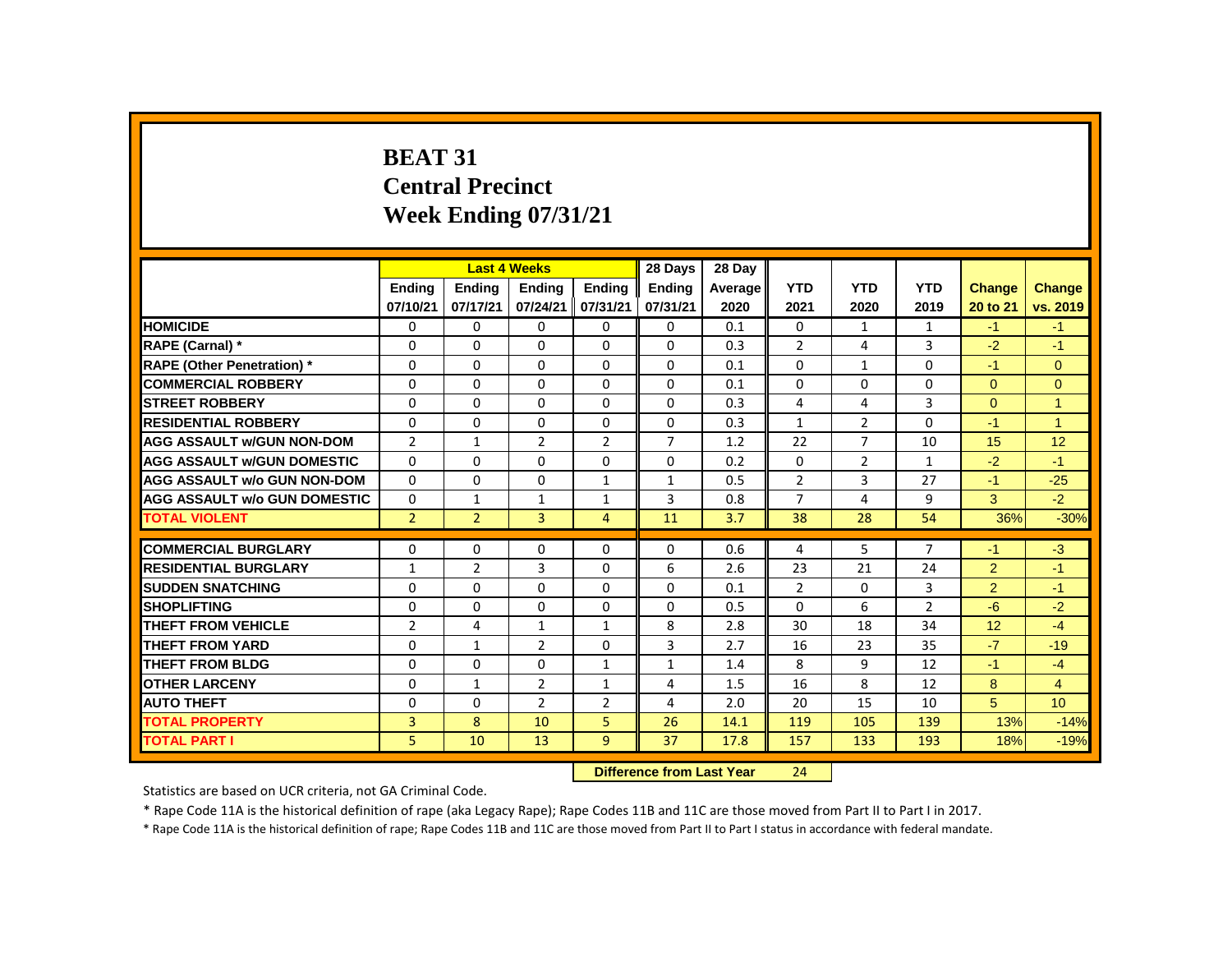# **BEAT 32 Central Precinct Week Ending 07/31/21**

|                                     |                |               | <b>Last 4 Weeks</b> |               | 28 Days        | 28 Day                    |                |                |                |                      |                |
|-------------------------------------|----------------|---------------|---------------------|---------------|----------------|---------------------------|----------------|----------------|----------------|----------------------|----------------|
|                                     | <b>Ending</b>  | <b>Ending</b> | <b>Ending</b>       | <b>Endina</b> | <b>Ending</b>  | Average                   | <b>YTD</b>     | <b>YTD</b>     | <b>YTD</b>     | <b>Change</b>        | <b>Change</b>  |
|                                     | 07/10/21       | 07/17/21      | 07/24/21            | 07/31/21      | 07/31/21       | 2020                      | 2021           | 2020           | 2019           | 20 to 21             | vs. 2019       |
| <b>HOMICIDE</b>                     | 0              | $\Omega$      | 0                   | 0             | 0              | 0.0                       | 0              | 0              | $\mathbf{1}$   | $\Omega$             | $-1$           |
| RAPE (Carnal) *                     | 0              | 0             | $\Omega$            | 0             | 0              | 0.1                       | 0              | $\mathbf{1}$   | 0              | $-1$                 | $\Omega$       |
| <b>RAPE (Other Penetration)</b> *   | $\Omega$       | $\Omega$      | $\Omega$            | $\Omega$      | $\Omega$       | 0.0                       | $\overline{2}$ | $\Omega$       | $\Omega$       | $\overline{2}$       | $\overline{2}$ |
| <b>COMMERCIAL ROBBERY</b>           | $\Omega$       | $\Omega$      | $\Omega$            | $\Omega$      | $\Omega$       | 0.5                       | $\Omega$       | $\overline{2}$ | 4              | $-2$                 | $-4$           |
| <b>STREET ROBBERY</b>               | 0              | 0             | 0                   | 0             | 0              | 0.2                       | 0              | 0              | 3              | $\mathbf{0}$         | $-3$           |
| <b>RESIDENTIAL ROBBERY</b>          | $\Omega$       | $\Omega$      | $\Omega$            | $\Omega$      | $\Omega$       | 0.0                       | 1              | $\Omega$       | $\Omega$       | 1                    | $\mathbf{1}$   |
| <b>AGG ASSAULT w/GUN NON-DOM</b>    | 0              | $\mathbf{0}$  | $\Omega$            | 0             | 0              | 0.5                       | 3              | $\overline{2}$ | $\overline{2}$ | $\blacktriangleleft$ | $\mathbf{1}$   |
| <b>AGG ASSAULT w/GUN DOMESTIC</b>   | $\Omega$       | $\Omega$      | $\Omega$            | $\Omega$      | $\Omega$       | 0.1                       | $\Omega$       | $\mathbf{1}$   | $\Omega$       | $-1$                 | $\Omega$       |
| <b>AGG ASSAULT w/o GUN NON-DOM</b>  | $\Omega$       | $\Omega$      | $\Omega$            | $\Omega$      | $\Omega$       | 0.4                       | $\overline{2}$ | $\mathbf{1}$   | 9              | $\mathbf{1}$         | $-7$           |
| <b>AGG ASSAULT w/o GUN DOMESTIC</b> | 0              | 0             | 0                   | 0             | 0              | 0.3                       | $\overline{2}$ | 3              | 4              | $-1$                 | $-2$           |
| <b>TOTAL VIOLENT</b>                | $\mathbf{0}$   | $\mathbf{0}$  | $\mathbf{0}$        | $\mathbf{0}$  | $\mathbf{0}$   | 2.1                       | 10             | 10             | 23             | 0%                   | $-57%$         |
| <b>COMMERCIAL BURGLARY</b>          | 0              | 0             | 0                   | 0             | 0              | 0.6                       | 5              | 6              | 3              | $-1$                 | $\overline{2}$ |
| <b>RESIDENTIAL BURGLARY</b>         | $\Omega$       | $\Omega$      | $\Omega$            | $\Omega$      | $\Omega$       | 1.9                       | 12             | 11             | 15             | 1                    | $-3$           |
| <b>SUDDEN SNATCHING</b>             | 0              | $\mathbf{0}$  | $\Omega$            | $\Omega$      | $\Omega$       | 0.0                       | $\mathbf{0}$   | 0              | $\mathbf{1}$   | $\Omega$             | $-1$           |
| <b>SHOPLIFTING</b>                  | $\overline{2}$ | $\Omega$      | $\Omega$            | $\Omega$      | $\overline{2}$ | 2.4                       | 28             | 18             | 30             | 10                   | $-2$           |
| <b>THEFT FROM VEHICLE</b>           | $\mathbf{1}$   | $\Omega$      | $\overline{2}$      | 3             | 6              | 2.5                       | 23             | 27             | 35             | $-4$                 | $-12$          |
| <b>THEFT FROM YARD</b>              | $\mathbf{1}$   | $\mathbf{0}$  | 0                   | $\mathbf{1}$  | $\overline{2}$ | 2.1                       | 13             | 21             | 18             | $-8$                 | $-5$           |
| <b>THEFT FROM BLDG</b>              | $\Omega$       | $\Omega$      | $\Omega$            | $\mathbf{1}$  | $\mathbf{1}$   | 1.2                       | 8              | 12             | 16             | $-4$                 | $-8$           |
| <b>OTHER LARCENY</b>                | $\Omega$       | $\Omega$      | $\Omega$            | $\Omega$      | $\Omega$       | 1.5                       | 6              | 12             | $\overline{2}$ | $-6$                 | $\overline{4}$ |
| <b>AUTO THEFT</b>                   | 0              | $\Omega$      | $\mathbf{1}$        | $\Omega$      | $\mathbf{1}$   | 1.1                       | 14             | 6              | 11             | 8                    | 3              |
| <b>TOTAL PROPERTY</b>               | 4              | $\mathbf{0}$  | 3                   | 5             | 12             | 13.4                      | 109            | 113            | 131            | $-4%$                | $-17%$         |
| <b>TOTAL PART I</b>                 | 4              | $\mathbf{0}$  | $\overline{3}$      | 5             | 12             | 15.6                      | 119            | 123            | 154            | $-3%$                | $-23%$         |
|                                     |                |               |                     |               |                | Difference from Last Year | $\mathcal{A}$  |                |                |                      |                |

*<u>IIIerence from Last Year</u>* 

Statistics are based on UCR criteria, not GA Criminal Code.

\* Rape Code 11A is the historical definition of rape (aka Legacy Rape); Rape Codes 11B and 11C are those moved from Part II to Part I in 2017.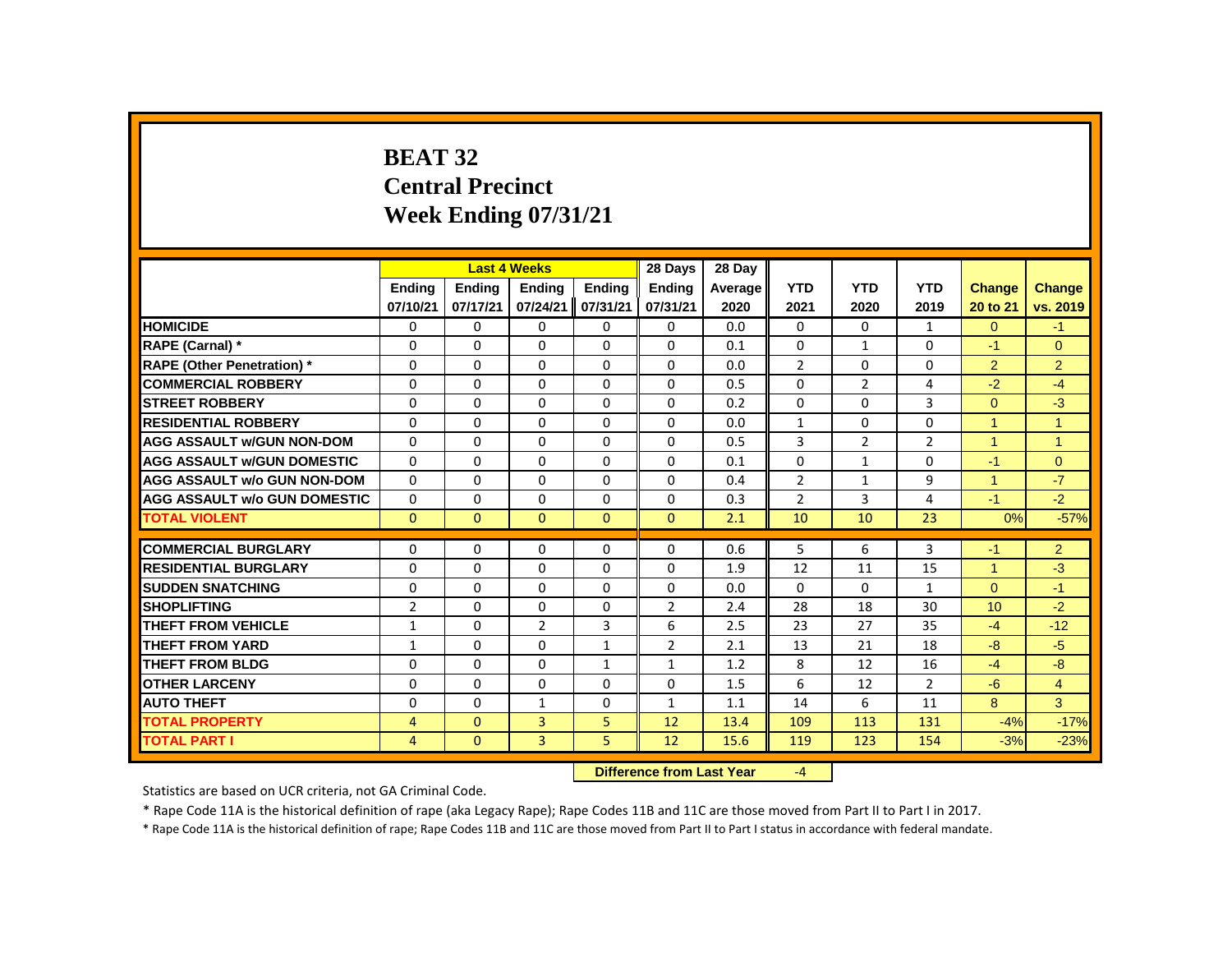# **BEAT 33 Central Precinct Week Ending 07/31/21**

|                                     |                | <b>Last 4 Weeks</b>       |               |                | 28 Days        | 28 Day  |                |                |                |                      |                |
|-------------------------------------|----------------|---------------------------|---------------|----------------|----------------|---------|----------------|----------------|----------------|----------------------|----------------|
|                                     | <b>Ending</b>  | <b>Ending</b>             | <b>Ending</b> | <b>Ending</b>  | <b>Ending</b>  | Average | <b>YTD</b>     | <b>YTD</b>     | <b>YTD</b>     | Change               | Change         |
|                                     | 07/10/21       | 07/17/21                  | 07/24/21      | 07/31/21       | 07/31/21       | 2020    | 2021           | 2020           | 2019           | 20 to 21             | vs. 2019       |
| <b>HOMICIDE</b>                     | 0              | $\Omega$                  | 0             | 0              | 0              | 0.2     | $\mathbf{1}$   | $\mathbf{1}$   | $\mathbf{1}$   | $\Omega$             | $\overline{0}$ |
| RAPE (Carnal) *                     | 0              | $\Omega$                  | $\Omega$      | $\Omega$       | 0              | 0.2     | $\mathbf{1}$   | $\Omega$       | $\Omega$       | $\overline{1}$       | $\overline{1}$ |
| <b>RAPE (Other Penetration) *</b>   | $\Omega$       | $\mathbf{1}$              | $\Omega$      | $\Omega$       | $\mathbf{1}$   | 0.0     | $\mathbf{1}$   | $\Omega$       | $\Omega$       | $\mathbf{1}$         | $\overline{1}$ |
| <b>COMMERCIAL ROBBERY</b>           | $\Omega$       | $\Omega$                  | $\Omega$      | $\Omega$       | $\Omega$       | 0.3     | $\mathbf{1}$   | $\mathbf{1}$   | $\overline{2}$ | $\Omega$             | $-1$           |
| <b>STREET ROBBERY</b>               | $\Omega$       | $\Omega$                  | $\Omega$      | $\Omega$       | 0              | 1.0     | 5              | $\overline{7}$ | 8              | $-2$                 | $-3$           |
| <b>RESIDENTIAL ROBBERY</b>          | $\Omega$       | $\Omega$                  | $\Omega$      | $\Omega$       | 0              | 0.0     | $\Omega$       | $\Omega$       | $\Omega$       | $\Omega$             | $\Omega$       |
| <b>AGG ASSAULT w/GUN NON-DOM</b>    | $\Omega$       | $\Omega$                  | $\Omega$      | $\Omega$       | 0              | 0.7     | $\overline{7}$ | 6              | 8              | $\blacktriangleleft$ | $-1$           |
| <b>AGG ASSAULT W/GUN DOMESTIC</b>   | $\Omega$       | 0                         | $\Omega$      | $\Omega$       | 0              | 0.1     | 3              | $\mathbf{1}$   | $\overline{2}$ | $\overline{2}$       | $\overline{1}$ |
| <b>AGG ASSAULT w/o GUN NON-DOM</b>  | $\Omega$       | $\Omega$                  | $\Omega$      | $\Omega$       | $\Omega$       | 0.6     | 5              | 5              | 9              | $\Omega$             | $-4$           |
| <b>AGG ASSAULT w/o GUN DOMESTIC</b> | $\Omega$       | 0                         | $\Omega$      | $\mathbf{1}$   | $\mathbf{1}$   | 0.8     | $\overline{2}$ | $\overline{7}$ | 8              | $-5$                 | $-6$           |
| <b>TOTAL VIOLENT</b>                | $\Omega$       | $\mathbf{1}$              | $\mathbf{0}$  | $\mathbf{1}$   | $\overline{2}$ | 3.8     | 26             | 28             | 38             | $-7%$                | $-32%$         |
| <b>COMMERCIAL BURGLARY</b>          | $\Omega$       | $\mathbf{1}$              | $\mathbf{1}$  | $\mathbf{1}$   | 3              | 0.8     | 8              | $\overline{7}$ | 5              | $\blacktriangleleft$ | 3              |
| <b>RESIDENTIAL BURGLARY</b>         | $\Omega$       | $\mathbf{1}$              | $\Omega$      | $\Omega$       | $\mathbf{1}$   | 1.2     | 9              | 11             | 19             | $-2$                 | $-10$          |
| <b>SUDDEN SNATCHING</b>             | $\Omega$       | 0                         | $\Omega$      | $\Omega$       | 0              | 0.2     | $\Omega$       | $\overline{2}$ | 0              | $-2$                 | $\Omega$       |
| <b>SHOPLIFTING</b>                  | $\mathbf{1}$   | 0                         | 0             | $\mathbf{1}$   | $\overline{2}$ | 2.4     | 17             | 21             | 58             | $-4$                 | $-41$          |
| <b>THEFT FROM VEHICLE</b>           | $\mathbf{1}$   | $\Omega$                  | 5             | $\Omega$       | 6              | 2.9     | 21             | 24             | 28             | $-3$                 | $-7$           |
| <b>THEFT FROM YARD</b>              | 1              | 0                         | $\Omega$      | 0              | 1              | 3.3     | 16             | 31             | 33             | $-15$                | $-17$          |
| <b>THEFT FROM BLDG</b>              | $\overline{2}$ | 0                         | 0             | $\mathbf{1}$   | 3              | 1.2     | 8              | 12             | 9              | $-4$                 | $-1$           |
| <b>OTHER LARCENY</b>                | $\Omega$       | 3                         | $\Omega$      | $\Omega$       | 3              | 1.0     | 12             | 4              | 22             | 8                    | $-10$          |
| <b>AUTO THEFT</b>                   | $\mathbf{1}$   | $\Omega$                  | $\Omega$      | $\mathbf{1}$   | $\overline{2}$ | 1.5     | 13             | 12             | 11             | $\mathbf{1}$         | 2              |
| <b>TOTAL PROPERTY</b>               | 6              | 5                         | 6             | $\overline{4}$ | 21             | 14.4    | 104            | 124            | 185            | $-16%$               | $-44%$         |
| <b>TOTAL PART I</b>                 | 6              | 6                         | 6             | 5              | 23             | 18.3    | 130            | 152            | 223            | $-14%$               | $-42%$         |
|                                     |                | Difference from Last Year |               | $-22$          |                |         |                |                |                |                      |                |

 **Difference from Last Year** -22

Statistics are based on UCR criteria, not GA Criminal Code.

\* Rape Code 11A is the historical definition of rape (aka Legacy Rape); Rape Codes 11B and 11C are those moved from Part II to Part I in 2017.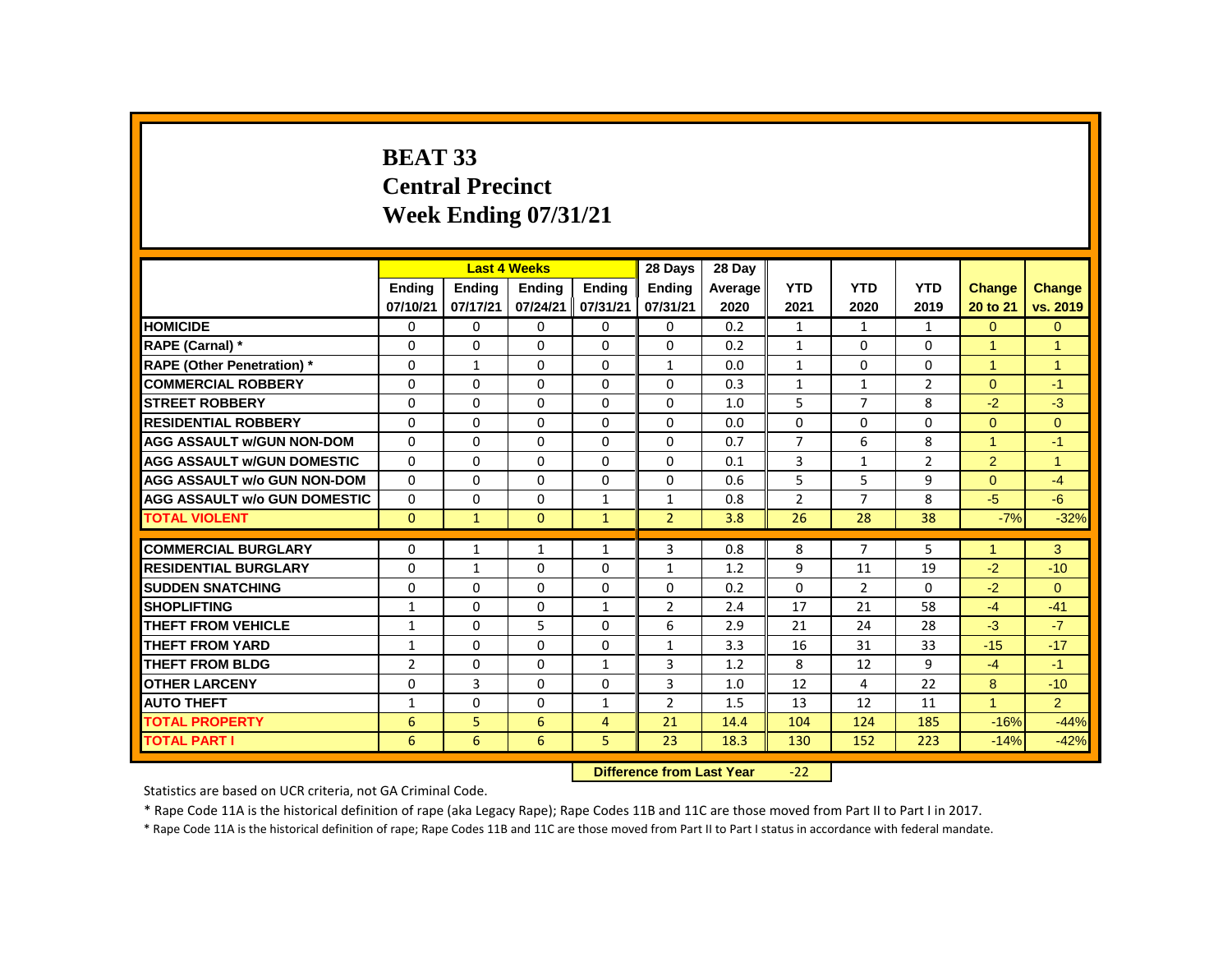# **BEAT 34 Central Precinct Week Ending 07/31/21**

|                                     |                |                | <b>Last 4 Weeks</b> |                | 28 Days                   | 28 Day  |                |                |                |                |                |
|-------------------------------------|----------------|----------------|---------------------|----------------|---------------------------|---------|----------------|----------------|----------------|----------------|----------------|
|                                     | <b>Endina</b>  | <b>Endina</b>  | <b>Endina</b>       | <b>Endina</b>  | <b>Endina</b>             | Average | <b>YTD</b>     | <b>YTD</b>     | <b>YTD</b>     | <b>Change</b>  | <b>Change</b>  |
|                                     | 07/10/21       | 07/17/21       | 07/24/21            | 07/31/21       | 07/31/21                  | 2020    | 2021           | 2020           | 2019           | 20 to 21       | vs. 2019       |
| <b>HOMICIDE</b>                     | 0              | 0              | 0                   | 0              | 0                         | 0.2     | $\mathbf{1}$   | $\overline{2}$ | 0              | $-1$           | $\mathbf{1}$   |
| RAPE (Carnal) *                     | 0              | $\Omega$       | $\Omega$            | $\Omega$       | $\Omega$                  | 0.4     | $\overline{2}$ | 4              | $\overline{2}$ | $-2$           | $\Omega$       |
| <b>RAPE (Other Penetration)</b> *   | $\Omega$       | $\Omega$       | $\Omega$            | $\Omega$       | $\Omega$                  | 0.2     | $\Omega$       | $\mathbf{1}$   | $\mathbf{1}$   | $-1$           | $-1$           |
| <b>COMMERCIAL ROBBERY</b>           | $\Omega$       | $\Omega$       | $\Omega$            | $\Omega$       | $\Omega$                  | 0.1     | $\Omega$       | $\Omega$       | $\Omega$       | $\Omega$       | $\Omega$       |
| <b>STREET ROBBERY</b>               | $\Omega$       | $\Omega$       | $\Omega$            | $\mathbf{1}$   | $\mathbf{1}$              | 1.1     | 4              | 12             | 8              | $-8$           | $-4$           |
| <b>RESIDENTIAL ROBBERY</b>          | 0              | 0              | 0                   | 0              | 0                         | 0.0     | 0              | 0              | $\overline{2}$ | $\Omega$       | $-2$           |
| <b>AGG ASSAULT W/GUN NON-DOM</b>    | $\Omega$       | $\Omega$       | $\Omega$            | $\mathbf{1}$   | $\mathbf{1}$              | 1.8     | 12             | 10             | 8              | $\overline{2}$ | $\overline{4}$ |
| <b>AGG ASSAULT W/GUN DOMESTIC</b>   | $\Omega$       | $\Omega$       | $\Omega$            | $\Omega$       | $\Omega$                  | 0.0     | 1              | 0              | 4              | $\mathbf{1}$   | $-3$           |
| <b>AGG ASSAULT w/o GUN NON-DOM</b>  | $\Omega$       | $\Omega$       | $\Omega$            | $\Omega$       | $\Omega$                  | 1.1     | 6              | 10             | 28             | $-4$           | $-22$          |
| <b>AGG ASSAULT W/o GUN DOMESTIC</b> | $\overline{2}$ | $\overline{2}$ | $\Omega$            | $\overline{2}$ | 6                         | 1.4     | 15             | 13             | 14             | $\overline{2}$ | $\mathbf{1}$   |
| <b>TOTAL VIOLENT</b>                | $\overline{2}$ | $\overline{2}$ | $\mathbf{0}$        | $\overline{4}$ | 8                         | 6.1     | 41             | 52             | 67             | $-21%$         | $-39%$         |
| <b>COMMERCIAL BURGLARY</b>          | $\Omega$       | $\Omega$       | $\mathbf{1}$        | 0              | $\mathbf{1}$              | 0.5     | 3              | 3              | $\overline{2}$ | $\Omega$       | $\mathbf{1}$   |
| <b>RESIDENTIAL BURGLARY</b>         | 0              | $\mathbf{1}$   | $\overline{2}$      | $\mathbf{1}$   | 4                         | 2.0     | 22             | 17             | 23             | 5              | $-1$           |
| <b>SUDDEN SNATCHING</b>             | 0              | 0              | $\Omega$            | 0              | 0                         | 0.1     | $\mathbf{1}$   | $\mathbf{1}$   | $\mathbf{1}$   | $\Omega$       | $\Omega$       |
| <b>SHOPLIFTING</b>                  | 0              | $\Omega$       | $\Omega$            | $\mathbf{1}$   | $\mathbf{1}$              | 0.6     | 4              | 4              | 6              | $\Omega$       | $-2$           |
| <b>THEFT FROM VEHICLE</b>           | $\mathbf{1}$   | $\Omega$       | $\mathbf{1}$        | $\Omega$       | $\overline{2}$            | 2.3     | 16             | 17             | 18             | $-1$           | $-2$           |
| <b>THEFT FROM YARD</b>              | $\Omega$       | $\mathbf{1}$   | $\Omega$            | $\overline{2}$ | 3                         | 1.3     | 13             | 10             | 17             | 3              | $-4$           |
| <b>THEFT FROM BLDG</b>              | $\mathbf{1}$   | $\Omega$       | $\Omega$            | $\mathbf{1}$   | $\overline{2}$            | 1.4     | 12             | 12             | 10             | $\overline{0}$ | 2              |
| <b>OTHER LARCENY</b>                | $\Omega$       | $\mathbf{1}$   | $\Omega$            | $\Omega$       | $\mathbf{1}$              | 0.4     | 13             | $\overline{2}$ | $\overline{2}$ | 11             | 11             |
| <b>AUTO THEFT</b>                   | $\Omega$       | $\Omega$       | $\Omega$            | $\mathbf{1}$   | $\mathbf{1}$              | 2.1     | 13             | 14             | 16             | $-1$           | $-3$           |
| <b>TOTAL PROPERTY</b>               | $\overline{2}$ | 3              | $\overline{4}$      | 6              | 15                        | 10.7    | 97             | 80             | 95             | 21%            | 2%             |
| TOTAL PART I                        | 4              | 5              | 4                   | 10             | 23                        | 16.8    | 138            | 132            | 162            | 5%             | $-15%$         |
|                                     |                |                |                     |                | Difference from Loot Voor |         | $\epsilon$     |                |                |                |                |

**Difference from Last Year** 6

Statistics are based on UCR criteria, not GA Criminal Code.

\* Rape Code 11A is the historical definition of rape (aka Legacy Rape); Rape Codes 11B and 11C are those moved from Part II to Part I in 2017.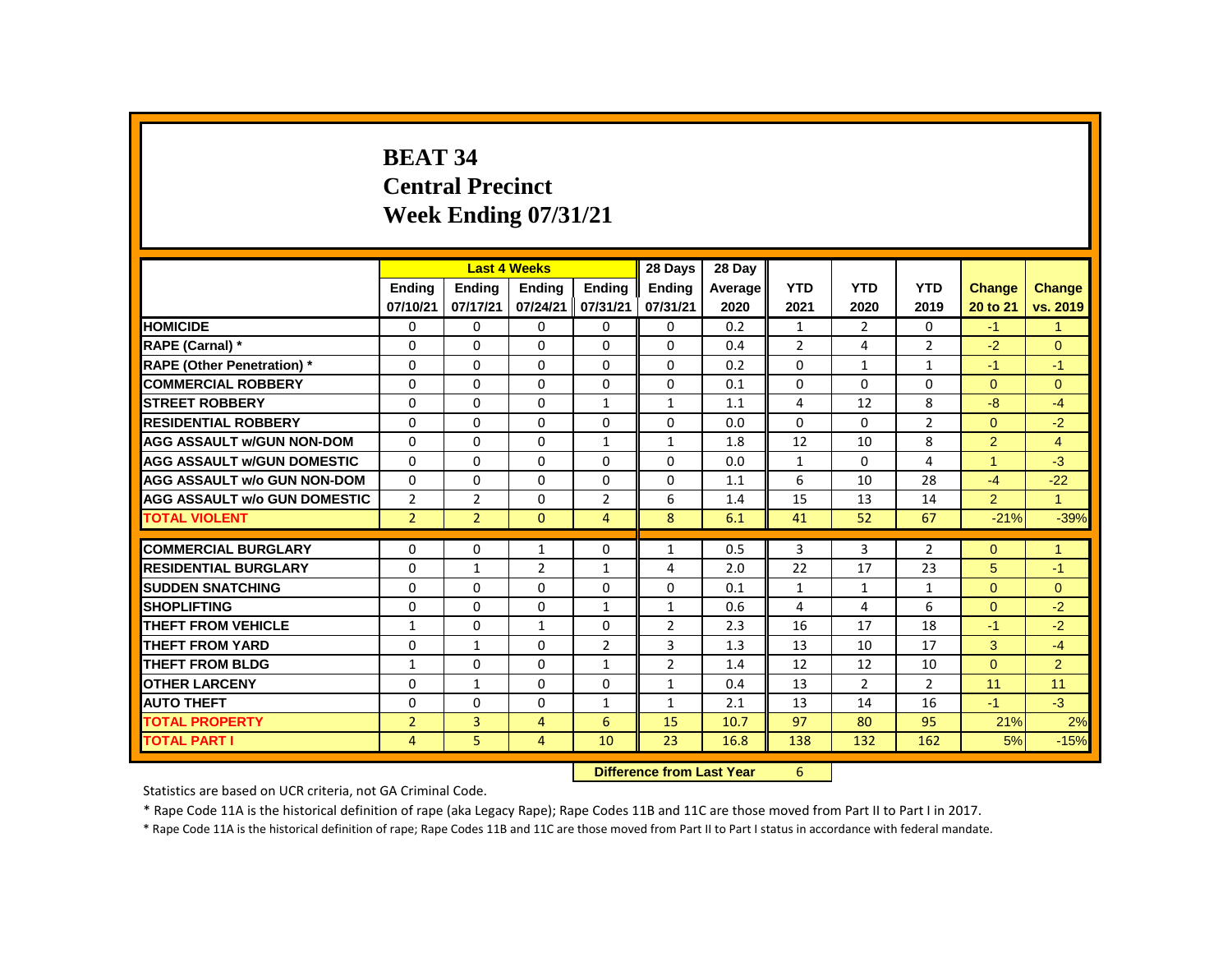# **BEAT 35 Central Precinct Week Ending 07/31/21**

|                                     |                |                | <b>Last 4 Weeks</b>       |                | 28 Days        | 28 Day  |                |                |            |                |                |
|-------------------------------------|----------------|----------------|---------------------------|----------------|----------------|---------|----------------|----------------|------------|----------------|----------------|
|                                     | <b>Ending</b>  | <b>Ending</b>  | <b>Ending</b>             | <b>Ending</b>  | <b>Endina</b>  | Average | <b>YTD</b>     | <b>YTD</b>     | <b>YTD</b> | Change         | <b>Change</b>  |
|                                     | 07/10/21       | 07/17/21       | 07/24/21                  | 07/31/21       | 07/31/21       | 2020    | 2021           | 2020           | 2019       | 20 to 21       | vs. 2019       |
| <b>HOMICIDE</b>                     | 0              | 0              | 0                         | 0              | 0              | 0.5     | $\overline{2}$ | 5              | 0          | $-3$           | $\overline{2}$ |
| RAPE (Carnal) *                     | 0              | $\overline{2}$ | $\Omega$                  | $\Omega$       | $\overline{2}$ | 0.2     | $\overline{2}$ | $\overline{2}$ | 0          | $\Omega$       | $\overline{2}$ |
| <b>RAPE (Other Penetration)</b> *   | $\mathbf 0$    | 0              | $\Omega$                  | $\mathbf 0$    | $\mathbf 0$    | 0.1     | $\mathbf 0$    | $\mathbf{1}$   | $\Omega$   | $-1$           | $\overline{0}$ |
| <b>COMMERCIAL ROBBERY</b>           | $\Omega$       | 0              | 0                         | 0              | 0              | 0.3     | $\overline{2}$ | $\overline{2}$ | 0          | $\Omega$       | $\overline{2}$ |
| <b>STREET ROBBERY</b>               | 0              | 0              | $\Omega$                  | 0              | 0              | 0.5     | 4              | 4              | 8          | $\Omega$       | $-4$           |
| <b>RESIDENTIAL ROBBERY</b>          | $\mathbf{0}$   | $\Omega$       | $\Omega$                  | $\Omega$       | 0              | 0.1     | $\Omega$       | $\mathbf{1}$   | 0          | $-1$           | $\Omega$       |
| <b>AGG ASSAULT w/GUN NON-DOM</b>    | 0              | $\mathbf{1}$   | $\Omega$                  | $\overline{2}$ | 3              | 1.7     | 14             | 10             | 16         | 4              | $-2$           |
| <b>AGG ASSAULT W/GUN DOMESTIC</b>   | $\Omega$       | $\Omega$       | $\Omega$                  | $\Omega$       | $\Omega$       | 0.2     | $\mathbf{1}$   | $\mathbf{1}$   | 1          | $\Omega$       | $\Omega$       |
| <b>AGG ASSAULT w/o GUN NON-DOM</b>  | $\Omega$       | 0              | 0                         | 0              | 0              | 0.5     | 4              | 3              | 32         | $\mathbf{1}$   | $-28$          |
| <b>AGG ASSAULT w/o GUN DOMESTIC</b> | $\mathbf{0}$   | 1              | 0                         | 0              | 1              | 1.1     | 10             | $\overline{7}$ | 6          | 3              | $\overline{4}$ |
| <b>TOTAL VIOLENT</b>                | $\mathbf{0}$   | $\overline{4}$ | $\mathbf{0}$              | $\overline{2}$ | 6              | 5.1     | 39             | 36             | 63         | 8%             | $-38%$         |
| <b>COMMERCIAL BURGLARY</b>          | $\mathbf{1}$   | 0              | 0                         | 0              | $\mathbf{1}$   | 0.5     | 5              | 5              | 4          | $\Omega$       | 1              |
| <b>RESIDENTIAL BURGLARY</b>         | 0              | $\mathbf{1}$   | $\Omega$                  | $\Omega$       | $\mathbf{1}$   | 2.3     | 16             | 16             | 22         | $\Omega$       | $-6$           |
| <b>SUDDEN SNATCHING</b>             | $\mathbf 0$    | 0              | $\Omega$                  | $\mathbf 0$    | 0              | 0.0     | $\Omega$       | $\Omega$       | $\Omega$   | $\overline{0}$ | $\overline{0}$ |
| <b>SHOPLIFTING</b>                  | $\mathbf{0}$   | $\mathbf{1}$   | $\Omega$                  | $\mathbf{1}$   | $\overline{2}$ | 2.5     | 21             | 18             | 21         | 3              | $\Omega$       |
| <b>THEFT FROM VEHICLE</b>           | 1              | 3              | 1                         | 6              | 11             | 3.0     | 30             | 23             | 48         | $\overline{7}$ | $-18$          |
| <b>THEFT FROM YARD</b>              | 1              | $\mathbf{1}$   | 0                         | 0              | $\overline{2}$ | 0.5     | 14             | 3              | 6          | 11             | 8              |
| <b>THEFT FROM BLDG</b>              | $\overline{2}$ | $\Omega$       | $\Omega$                  | $\mathbf 0$    | $\overline{2}$ | 1.2     | $\overline{7}$ | 11             | 12         | $-4$           | $-5$           |
| <b>OTHER LARCENY</b>                | $\mathbf{0}$   | $\Omega$       | $\Omega$                  | $\Omega$       | $\Omega$       | 0.3     | 4              | 3              | 9          | $\mathbf{1}$   | $-5$           |
| <b>AUTO THEFT</b>                   | 0              | 0              | 0                         | $\mathbf{1}$   | $\mathbf{1}$   | 2.8     | 15             | 20             | 15         | $-5$           | $\Omega$       |
| <b>TOTAL PROPERTY</b>               | 5              | 6              | $\mathbf{1}$              | 8              | 20             | 13.1    | 112            | 99             | 137        | 13%            | $-18%$         |
| <b>TOTAL PART I</b>                 | 5              | 10             | $\mathbf{1}$              | 10             | 26             | 18.3    | 151            | 135            | 200        | 12%            | $-25%$         |
|                                     |                |                | Difference from Last Year |                | 16.            |         |                |                |            |                |                |

 **Difference from Last Year** 16

Statistics are based on UCR criteria, not GA Criminal Code.

\* Rape Code 11A is the historical definition of rape (aka Legacy Rape); Rape Codes 11B and 11C are those moved from Part II to Part I in 2017.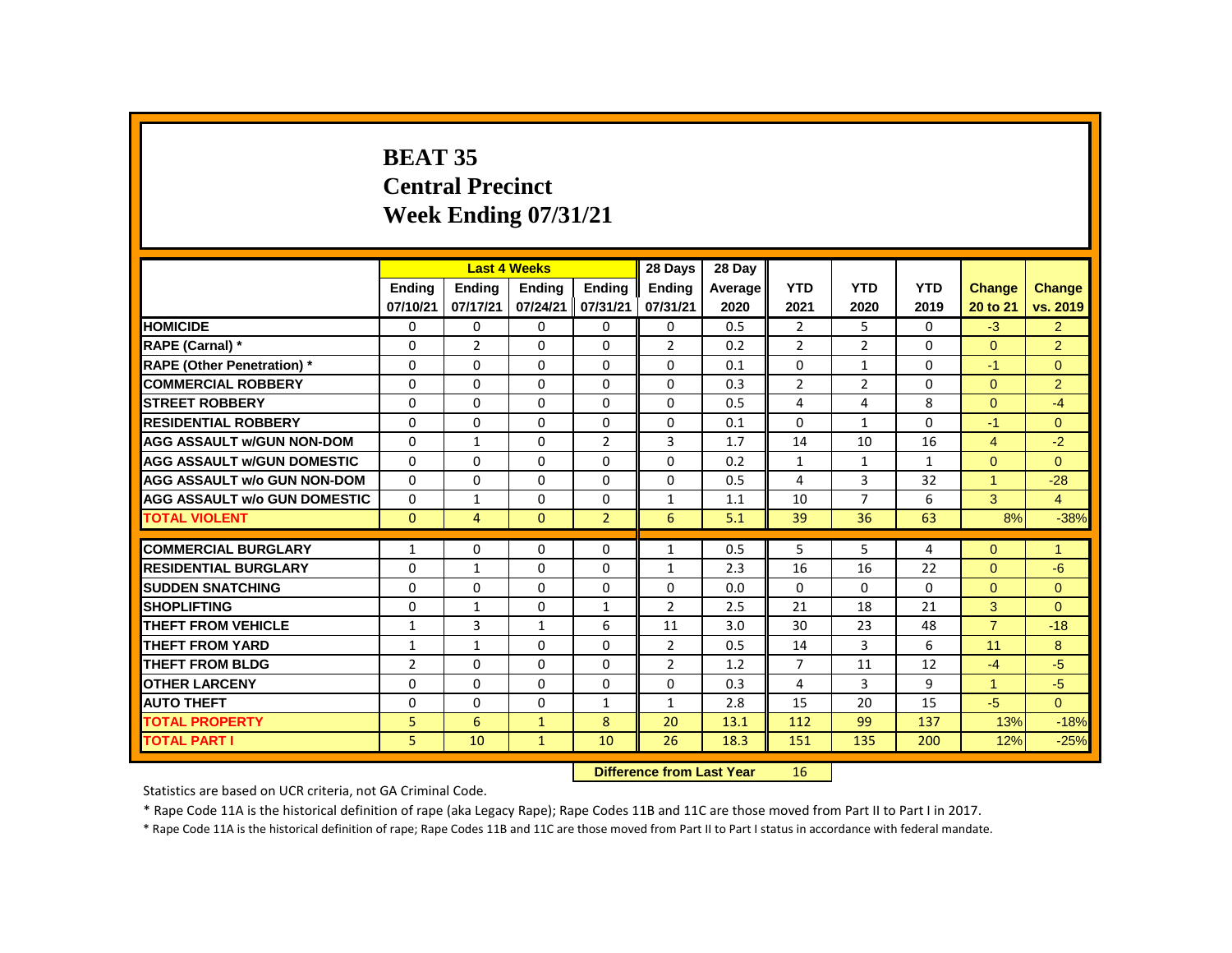# **BEAT 36 Central Precinct Week Ending 07/31/21**

|                                     |                          | <b>Last 4 Weeks</b> |                                |                | 28 Days                          | 28 Dav  |                      |              |                |                      |                         |
|-------------------------------------|--------------------------|---------------------|--------------------------------|----------------|----------------------------------|---------|----------------------|--------------|----------------|----------------------|-------------------------|
|                                     | <b>Endina</b>            | <b>Ending</b>       | <b>Ending</b>                  | Ending         | Ending                           | Average | <b>YTD</b>           | <b>YTD</b>   | <b>YTD</b>     | Change               | <b>Change</b>           |
|                                     | 07/10/21                 | 07/17/21            | 07/24/21                       | 07/31/21       | 07/31/21                         | 2020    | 2021                 | 2020         | 2019           | 20 to 21             | vs. 2019                |
| <b>HOMICIDE</b>                     | 0                        | 0                   | 0                              | 0              | $\mathbf{0}$                     | 0.2     | $\mathbf{1}$         | $\mathbf{1}$ | $\Omega$       | $\Omega$             | $\blacktriangleleft$    |
| <b>RAPE (Carnal) *</b>              | $\Omega$                 | 0                   | 0                              | 0              | 0                                | 0.4     | $\Omega$             | 2            | $\mathbf{1}$   | $-2$                 | $-1$                    |
| <b>RAPE (Other Penetration) *</b>   | $\Omega$                 | $\Omega$            | $\Omega$                       | $\Omega$       | 0                                | 0.0     | $\mathbf{1}$         | $\Omega$     | $\Omega$       | $\overline{1}$       | $\overline{1}$          |
| <b>COMMERCIAL ROBBERY</b>           | 0                        | $\Omega$            | $\Omega$                       | $\Omega$       | 0                                | 0.0     | $\mathbf{1}$         | 0            | $\mathbf{1}$   | $\overline{1}$       | $\mathbf{0}$            |
| <b>STREET ROBBERY</b>               | $\mathbf{1}$             | $\Omega$            | $\Omega$                       | $\Omega$       | $\mathbf{1}$                     | 0.2     | $\overline{2}$       | $\mathbf{1}$ | 5              | $\blacktriangleleft$ | $-3$                    |
| <b>RESIDENTIAL ROBBERY</b>          | 0                        | 0                   | $\Omega$                       | 0              | 0                                | 0.3     | 2                    | 3            | $\mathbf{1}$   | $-1$                 | $\overline{1}$          |
| <b>AGG ASSAULT W/GUN NON-DOM</b>    | 0                        | 0                   | 0                              | $\mathbf{1}$   | $\mathbf{1}$                     | 0.4     | 13                   | $\mathbf{1}$ | $\overline{7}$ | 12                   | 6                       |
| <b>AGG ASSAULT W/GUN DOMESTIC</b>   | $\Omega$                 | $\Omega$            | $\Omega$                       | $\Omega$       | 0                                | 0.2     | $\Omega$             | $\mathbf{1}$ | $\mathbf{1}$   | $-1$                 | $-1$                    |
| <b>AGG ASSAULT w/o GUN NON-DOM</b>  | $\Omega$                 | $\Omega$            | $\Omega$                       | $\Omega$       | $\Omega$                         | 0.5     | 4                    | $\mathbf{1}$ | 27             | 3                    | $-23$                   |
| <b>AGG ASSAULT W/o GUN DOMESTIC</b> | $\Omega$                 | $\mathbf{1}$        | $\Omega$                       | $\Omega$       | $\mathbf{1}$                     | 1.0     | $\overline{7}$       | 10           | 3              | $-3$                 | $\overline{4}$          |
| <b>TOTAL VIOLENT</b>                | $\mathbf{1}$             | $\mathbf{1}$        | $\mathbf{0}$                   | $\mathbf{1}$   | 3                                | 3.0     | 31                   | 20           | 46             | 55%                  | $-33%$                  |
| <b>COMMERCIAL BURGLARY</b>          |                          |                     |                                |                |                                  |         |                      |              | 6              |                      |                         |
| <b>RESIDENTIAL BURGLARY</b>         | $\mathbf{1}$<br>$\Omega$ | 0<br>$\Omega$       | $\mathbf{1}$<br>$\overline{2}$ | 0<br>$\Omega$  | $\overline{2}$<br>$\overline{2}$ | 0.6     | 10<br>$\overline{7}$ | 5<br>9       | 17             | 5<br>$-2$            | $\overline{4}$<br>$-10$ |
|                                     |                          |                     |                                |                |                                  | 1.0     |                      |              |                |                      |                         |
| <b>SUDDEN SNATCHING</b>             | 0                        | 0                   | $\Omega$                       | 0              | 0                                | 0.2     | $\mathbf{1}$         | $\mathbf{1}$ | $\mathbf{1}$   | $\Omega$             | $\Omega$                |
| <b>SHOPLIFTING</b>                  | 0                        | 3                   | 0                              | 0              | 3                                | 3.9     | 26                   | 29           | 24             | $-3$                 | $\overline{2}$          |
| <b>THEFT FROM VEHICLE</b>           | $\overline{2}$           | $\overline{2}$      | 3                              | $\Omega$       | $\overline{7}$                   | 2.8     | 25                   | 25           | 21             | $\Omega$             | $\overline{4}$          |
| <b>THEFT FROM YARD</b>              | $\Omega$                 | $\Omega$            | $\Omega$                       | $\Omega$       | $\Omega$                         | 1.4     | 8                    | 10           | 5              | $-2$                 | 3                       |
| <b>THEFT FROM BLDG</b>              | $\overline{2}$           | $\Omega$            | $\mathbf{1}$                   | $\mathbf{1}$   | 4                                | 1.5     | 8                    | 13           | 14             | $-5$                 | $-6$                    |
| <b>OTHER LARCENY</b>                | 0                        | $\mathbf{1}$        | 0                              | 0              | $\mathbf{1}$                     | 0.2     | 6                    | 3            | $\mathbf{1}$   | 3                    | 5                       |
| <b>AUTO THEFT</b>                   | $\mathbf{1}$             | $\mathbf{1}$        | $\mathbf{1}$                   | $\overline{2}$ | 5                                | 2.5     | 18                   | 18           | 16             | $\Omega$             | $\overline{2}$          |
| <b>TOTAL PROPERTY</b>               | 6                        | $\overline{7}$      | 8                              | 3              | 24                               | 14.0    | 109                  | 113          | 105            | $-4%$                | 4%                      |
| <b>TOTAL PART I</b>                 | $\overline{7}$           | 8                   | 8                              | 4              | 27                               | 17.0    | 140                  | 133          | 151            | 5%                   | $-7%$                   |
|                                     |                          |                     |                                |                |                                  |         |                      |              |                |                      |                         |

**Difference from Last Year** 7

Statistics are based on UCR criteria, not GA Criminal Code.

\* Rape Code 11A is the historical definition of rape (aka Legacy Rape); Rape Codes 11B and 11C are those moved from Part II to Part I in 2017.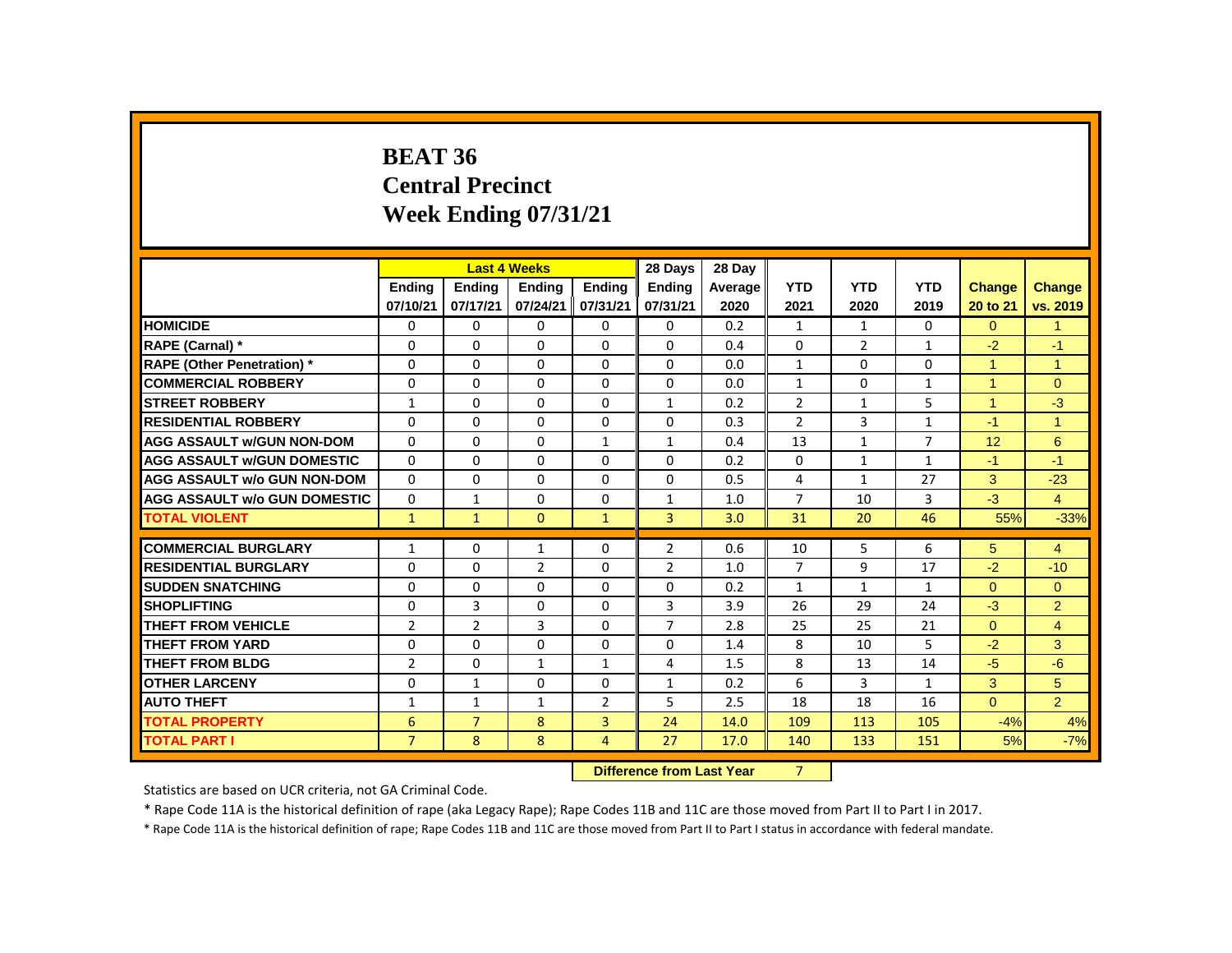# **BEAT 41 South Precinct Week Ending 07/31/21**

|                                     |                |                           | <b>Last 4 Weeks</b> |               | 28 Days        | 28 Day  |                |                |                |                |                      |
|-------------------------------------|----------------|---------------------------|---------------------|---------------|----------------|---------|----------------|----------------|----------------|----------------|----------------------|
|                                     | Ending         | Ending                    | <b>Ending</b>       | <b>Ending</b> | Ending         | Average | <b>YTD</b>     | <b>YTD</b>     | <b>YTD</b>     | <b>Change</b>  | Change               |
|                                     | 07/10/21       | 07/17/21                  | 07/24/21            | 07/31/21      | 07/31/21       | 2020    | 2021           | 2020           | 2019           | 20 to 21       | vs. 2019             |
| <b>HOMICIDE</b>                     | 0              | 0                         | $\Omega$            | 0             | $\Omega$       | 0.0     | 0              | $\mathbf{0}$   | 1              | $\Omega$       | $-1$                 |
| <b>RAPE (Carnal) *</b>              | $\Omega$       | $\Omega$                  | $\Omega$            | $\Omega$      | $\Omega$       | 0.1     | $\Omega$       | $\mathbf{1}$   | 3              | $-1$           | $-3$                 |
| <b>RAPE (Other Penetration)</b> *   | 0              | 0                         | 0                   | $\Omega$      | 0              | 0.1     | 3              | 0              | 0              | 3              | 3                    |
| <b>COMMERCIAL ROBBERY</b>           | $\mathbf{0}$   | $\Omega$                  | $\Omega$            | $\Omega$      | $\Omega$       | 0.2     | $\mathbf{1}$   | $\Omega$       | $\overline{2}$ | $\mathbf{1}$   | $-1$                 |
| <b>STREET ROBBERY</b>               | $\Omega$       | $\Omega$                  | $\Omega$            | $\Omega$      | $\Omega$       | 0.6     | 3              | 5              | 8              | $-2$           | $-5$                 |
| <b>RESIDENTIAL ROBBERY</b>          | 0              | 0                         | 0                   | $\Omega$      | 0              | 0.1     | 0              | 0              | $\mathbf{1}$   | $\mathbf{0}$   | $-1$                 |
| <b>AGG ASSAULT W/GUN NON-DOM</b>    | $\Omega$       | $\Omega$                  | $\Omega$            | $\Omega$      | $\Omega$       | 0.5     | 6              | $\overline{2}$ | $\mathbf{1}$   | $\overline{4}$ | 5                    |
| <b>AGG ASSAULT W/GUN DOMESTIC</b>   | $\Omega$       | $\Omega$                  | $\Omega$            | $\Omega$      | $\Omega$       | 0.1     | $\Omega$       | $\mathbf{1}$   | $\mathbf{1}$   | $-1$           | $-1$                 |
| <b>AGG ASSAULT w/o GUN NON-DOM</b>  | $\Omega$       | $\Omega$                  | $\Omega$            | $\Omega$      | $\Omega$       | 0.5     | 3              | $\overline{2}$ | 8              | $\mathbf{1}$   | $-5$                 |
| <b>AGG ASSAULT W/o GUN DOMESTIC</b> | $\Omega$       | $\Omega$                  | $\Omega$            | $\Omega$      | $\Omega$       | 0.6     | $\mathbf{1}$   | 3              | 4              | $-2$           | $-3$                 |
| <b>TOTAL VIOLENT</b>                | $\mathbf{0}$   | $\mathbf{0}$              | $\mathbf{0}$        | $\mathbf{0}$  | $\mathbf{0}$   | 2.6     | 17             | 14             | 29             | 21%            | $-41%$               |
| <b>COMMERCIAL BURGLARY</b>          | 0              | 0                         | 0                   | 0             | 0              | 0.5     | 9              | 6              | 10             | 3              | $-1$                 |
| <b>RESIDENTIAL BURGLARY</b>         | $\Omega$       | $\Omega$                  | $\Omega$            | $\Omega$      | $\Omega$       | 0.9     | $\overline{2}$ | 5              | 5              | $-3$           | $-3$                 |
| <b>SUDDEN SNATCHING</b>             | $\mathbf{0}$   | $\Omega$                  | $\Omega$            | $\Omega$      | $\Omega$       | 0.1     | $\mathbf{1}$   | $\Omega$       | $\overline{2}$ | $\mathbf{1}$   | $-1$                 |
| <b>SHOPLIFTING</b>                  | $\mathbf{0}$   | $\Omega$                  | $\Omega$            | $\Omega$      | $\Omega$       | 0.9     | 17             | 3              | 19             | 14             | $-2$                 |
| <b>THEFT FROM VEHICLE</b>           | $\mathbf{1}$   | 0                         | $\Omega$            | $\mathbf{1}$  | $\overline{2}$ | 3.5     | 19             | 29             | 51             | $-10$          | $-32$                |
| <b>THEFT FROM YARD</b>              | $\mathbf{0}$   | $\mathbf{1}$              | $\mathbf{1}$        | $\Omega$      | $\overline{2}$ | 0.8     | $\overline{7}$ | 8              | 6              | $-1$           | $\blacktriangleleft$ |
| <b>THEFT FROM BLDG</b>              | $\mathbf{1}$   | $\Omega$                  | $\overline{2}$      | $\Omega$      | 3              | 2.3     | 10             | 13             | 27             | $-3$           | $-17$                |
| <b>OTHER LARCENY</b>                | $\mathbf 0$    | $\Omega$                  | $\Omega$            | $\Omega$      | $\Omega$       | 0.4     | 4              | 3              | $\overline{2}$ | $\mathbf{1}$   | $\overline{2}$       |
| <b>AUTO THEFT</b>                   | 0              | $\Omega$                  | $\Omega$            | $\Omega$      | $\Omega$       | 1.7     | 8              | 13             | 14             | $-5$           | $-6$                 |
| <b>TOTAL PROPERTY</b>               | $\overline{2}$ | $\mathbf{1}$              | $\overline{3}$      | $\mathbf{1}$  | $\overline{7}$ | 11.1    | 77             | 80             | 136            | $-4%$          | $-43%$               |
| <b>TOTAL PART I</b>                 | $\overline{2}$ | $\mathbf{1}$              | $\overline{3}$      | $\mathbf{1}$  | $\overline{7}$ | 13.7    | 94             | 94             | 165            | 0%             | $-43%$               |
|                                     |                | Difference from Last Year |                     | $\Omega$      |                |         |                |                |                |                |                      |

 **Difference from Last Year** 0

Statistics are based on UCR criteria, not GA Criminal Code.

\* Rape Code 11A is the historical definition of rape (aka Legacy Rape); Rape Codes 11B and 11C are those moved from Part II to Part I in 2017.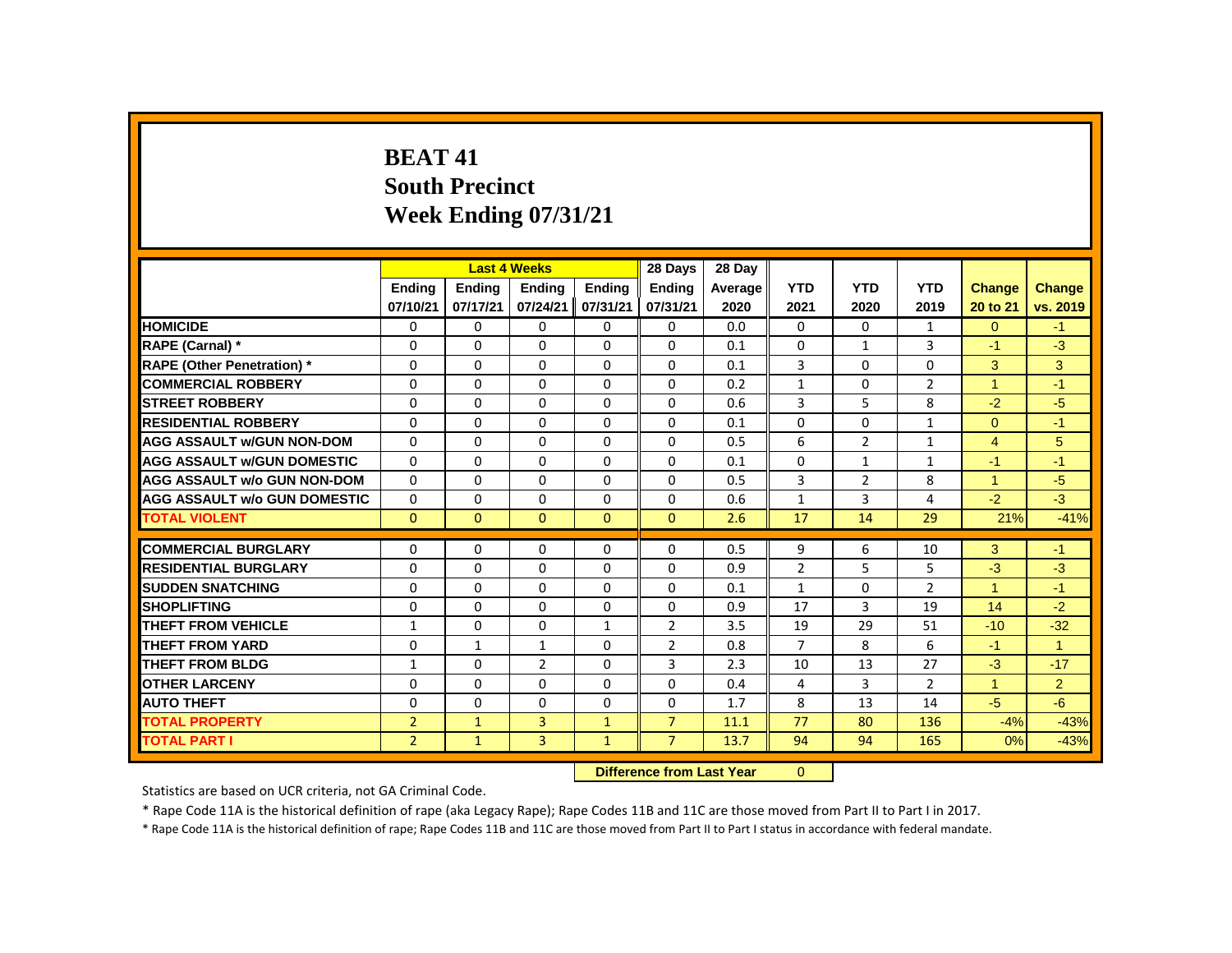# **BEAT 42 South Precinct Week Ending 07/31/21**

|                                     |                |                | <b>Last 4 Weeks</b> |                | 28 Days                          | 28 Dav  |                |                |                |                |                |
|-------------------------------------|----------------|----------------|---------------------|----------------|----------------------------------|---------|----------------|----------------|----------------|----------------|----------------|
|                                     | <b>Ending</b>  | <b>Ending</b>  | <b>Ending</b>       | <b>Ending</b>  | <b>Ending</b>                    | Average | <b>YTD</b>     | <b>YTD</b>     | <b>YTD</b>     | <b>Change</b>  | <b>Change</b>  |
|                                     | 07/10/21       | 07/17/21       | 07/24/21            | 07/31/21       | 07/31/21                         | 2020    | 2021           | 2020           | 2019           | 20 to 21       | vs. 2019       |
| <b>HOMICIDE</b>                     | 0              | 0              | 1                   | 0              | $\mathbf{1}$                     | 0.0     | $\mathbf{1}$   | 0              | 0              | $\mathbf{1}$   | $\mathbf{1}$   |
| RAPE (Carnal) *                     | $\Omega$       | $\Omega$       | $\Omega$            | $\Omega$       | $\Omega$                         | 0.3     | $\mathbf{1}$   | 3              | $\Omega$       | $-2$           | $\overline{1}$ |
| <b>RAPE (Other Penetration)</b> *   | 0              | 0              | $\Omega$            | $\Omega$       | $\Omega$                         | 0.2     | 0              | $\mathbf{1}$   | $\mathbf{1}$   | $-1$           | $-1$           |
| <b>COMMERCIAL ROBBERY</b>           | $\Omega$       | $\Omega$       | $\Omega$            | $\Omega$       | $\Omega$                         | 0.5     | $\mathbf{1}$   | 6              | 3              | $-5$           | $-2$           |
| <b>STREET ROBBERY</b>               | 0              | 0              | 0                   | $\mathbf{1}$   | $\mathbf{1}$                     | 0.2     | 4              | 0              | $\overline{2}$ | $\overline{4}$ | $\overline{2}$ |
| <b>RESIDENTIAL ROBBERY</b>          | $\Omega$       | $\Omega$       | $\Omega$            | $\mathbf{1}$   | $\mathbf{1}$                     | 0.2     | $\overline{2}$ | $\overline{2}$ | $\mathbf{1}$   | $\Omega$       | $\overline{1}$ |
| <b>AGG ASSAULT W/GUN NON-DOM</b>    | $\Omega$       | $\Omega$       | $\Omega$            | $\Omega$       | $\Omega$                         | 0.3     | 3              | 4              | 3              | $-1$           | $\mathbf{0}$   |
| <b>AGG ASSAULT W/GUN DOMESTIC</b>   | $\Omega$       | $\Omega$       | $\Omega$            | $\Omega$       | $\Omega$                         | 0.0     | $\Omega$       | $\Omega$       | $\mathbf{1}$   | $\Omega$       | $-1$           |
| <b>AGG ASSAULT w/o GUN NON-DOM</b>  | $\Omega$       | $\Omega$       | $\Omega$            | $\Omega$       | $\Omega$                         | 0.6     | 4              | 3              | 8              | $\mathbf{1}$   | $-4$           |
| <b>AGG ASSAULT W/o GUN DOMESTIC</b> | $\Omega$       | $\Omega$       | $\Omega$            | $\Omega$       | $\Omega$                         | 0.2     | 3              | $\overline{2}$ | $\mathbf{1}$   | $\overline{1}$ | $\overline{2}$ |
| <b>TOTAL VIOLENT</b>                | $\mathbf{0}$   | $\mathbf{0}$   | $\mathbf{1}$        | $\overline{2}$ | 3                                | 2.5     | 19             | 21             | 20             | $-10%$         | $-5%$          |
| <b>COMMERCIAL BURGLARY</b>          | $\mathbf{1}$   | $\Omega$       | $\Omega$            | $\mathbf{0}$   | $\mathbf{1}$                     | 0.7     | 8              | 4              | $\overline{7}$ | 4              | $\mathbf{1}$   |
| <b>RESIDENTIAL BURGLARY</b>         | $\Omega$       | $\Omega$       | $\Omega$            | $\mathbf{1}$   | $\mathbf{1}$                     | 0.2     | 5              | $\mathbf{1}$   | 5              | $\overline{4}$ | $\mathbf{0}$   |
| <b>SUDDEN SNATCHING</b>             | $\Omega$       | $\Omega$       | $\Omega$            | $\Omega$       | $\Omega$                         | 0.2     | $\mathbf{1}$   | $\Omega$       | $\overline{2}$ | $\overline{1}$ | $-1$           |
| <b>SHOPLIFTING</b>                  | 5              | 6              | 9                   | $\mathbf{1}$   | 21                               | 13.3    | 103            | 85             | 168            | 18             | $-65$          |
| <b>THEFT FROM VEHICLE</b>           | $\Omega$       | $\Omega$       | $\mathbf{1}$        | $\Omega$       | $\mathbf{1}$                     | 3.8     | 34             | 35             | 29             | $-1$           | 5              |
| <b>THEFT FROM YARD</b>              | 0              | 0              | $\mathbf 0$         | $\Omega$       | 0                                | 1.4     | 10             | 9              | 4              | $\mathbf{1}$   | 6              |
| <b>THEFT FROM BLDG</b>              | $\mathbf{1}$   | $\Omega$       | $\overline{2}$      | $\Omega$       | 3                                | 2.1     | 10             | 18             | 15             | $-8$           | $-5$           |
| <b>OTHER LARCENY</b>                | 0              | 0              | 0                   | 0              | 0                                | 0.6     | $\overline{7}$ | 3              | $\overline{7}$ | $\overline{4}$ | $\mathbf{0}$   |
| <b>AUTO THEFT</b>                   | $\Omega$       | $\mathbf{1}$   | $\Omega$            | $\Omega$       | $\mathbf{1}$                     | 1.8     | 10             | 15             | 8              | $-5$           | $\overline{2}$ |
| <b>TOTAL PROPERTY</b>               | $\overline{7}$ | $\overline{7}$ | 12                  | $\overline{2}$ | 28                               | 24.1    | 188            | 170            | 245            | 11%            | $-23%$         |
| <b>TOTAL PART I</b>                 | $\overline{7}$ | $\overline{7}$ | 13                  | $\overline{4}$ | 31                               | 26.5    | 207            | 191            | 265            | 8%             | $-22%$         |
|                                     |                |                |                     |                | <b>Difference from Last Year</b> |         | 16             |                |                |                |                |

Statistics are based on UCR criteria, not GA Criminal Code.

\* Rape Code 11A is the historical definition of rape (aka Legacy Rape); Rape Codes 11B and 11C are those moved from Part II to Part I in 2017.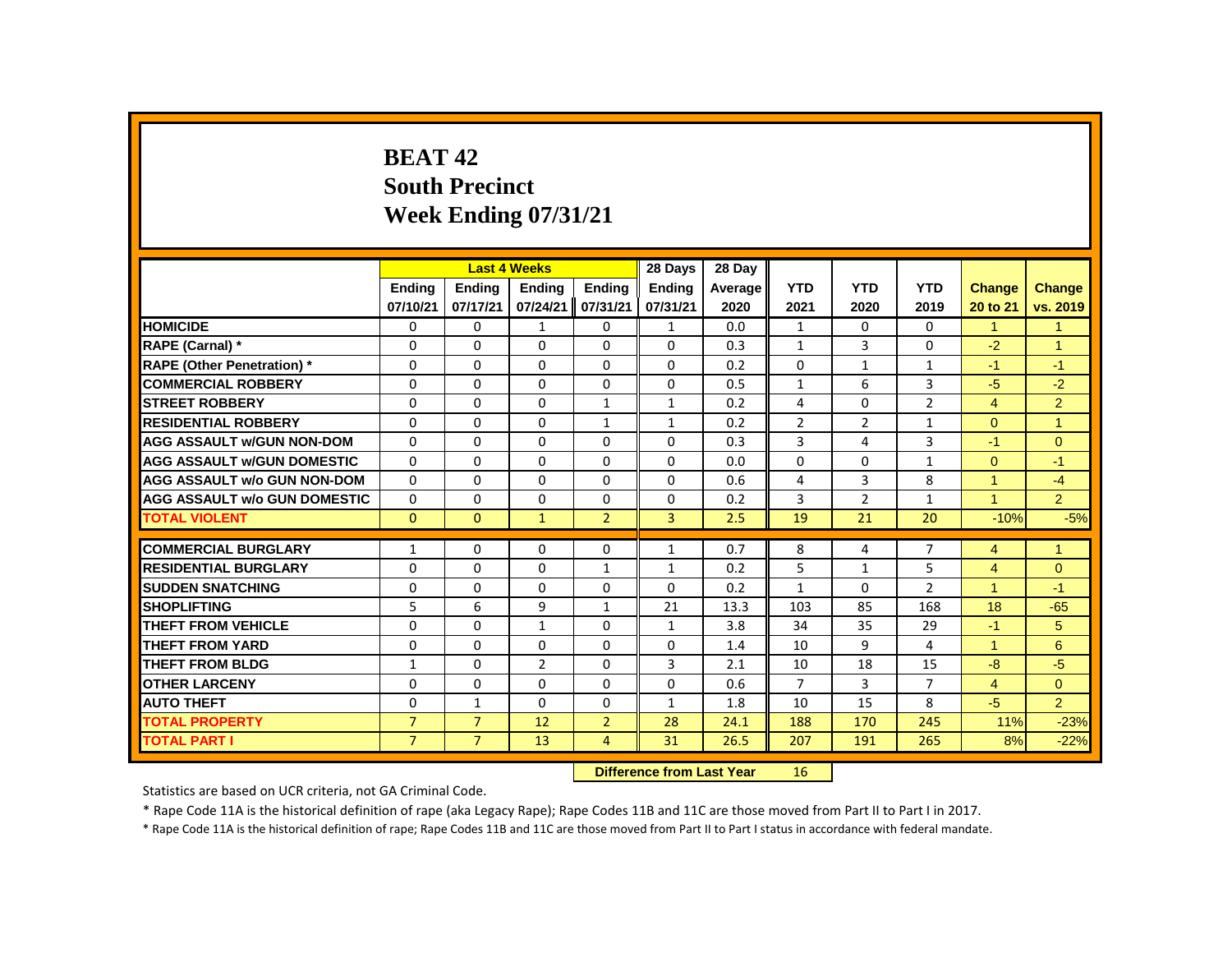# **BEAT 43 South Precinct Week Ending 07/31/21**

|                                           |                |               | <b>Last 4 Weeks</b> |               | 28 Days        | 28 Day  |                |                |                |                |                |
|-------------------------------------------|----------------|---------------|---------------------|---------------|----------------|---------|----------------|----------------|----------------|----------------|----------------|
|                                           | Ending         | <b>Ending</b> | <b>Ending</b>       | <b>Ending</b> | <b>Ending</b>  | Average | <b>YTD</b>     | <b>YTD</b>     | <b>YTD</b>     | <b>Change</b>  | <b>Change</b>  |
|                                           | 07/10/21       | 07/17/21      | 07/24/21            | 07/31/21      | 07/31/21       | 2020    | 2021           | 2020           | 2019           | 20 to 21       | vs. 2019       |
| <b>HOMICIDE</b>                           | 0              | $\mathbf{0}$  | 0                   | 0             | 0              | 0.0     | $\mathbf{1}$   | 0              | 1              | $\mathbf{1}$   | $\overline{0}$ |
| RAPE (Carnal) *                           | 0              | $\Omega$      | $\Omega$            | 0             | $\Omega$       | 0.0     | $\mathbf{1}$   | $\overline{2}$ | $\overline{2}$ | $-1$           | $-1$           |
| <b>RAPE (Other Penetration) *</b>         | $\Omega$       | $\mathbf{0}$  | $\Omega$            | $\Omega$      | $\Omega$       | 0.0     | $\Omega$       | $\mathbf{1}$   | $\Omega$       | $-1$           | $\Omega$       |
| <b>COMMERCIAL ROBBERY</b>                 | $\Omega$       | $\Omega$      | $\Omega$            | 0             | 0              | 0.1     | $\mathbf{1}$   | 6              | $\overline{2}$ | $-5$           | $-1$           |
| <b>STREET ROBBERY</b>                     | 0              | 0             | $\Omega$            | 0             | 0              | 0.1     | 3              | $\overline{2}$ | 4              | 1              | $-1$           |
| <b>RESIDENTIAL ROBBERY</b>                | 0              | 0             | 0                   | 0             | 0              | 0.0     | $\mathbf{1}$   | $\Omega$       | $\Omega$       | $\mathbf{1}$   | $\mathbf{1}$   |
| <b>AGG ASSAULT w/GUN ON-DOM</b>           | $\Omega$       | $\mathbf{0}$  | $\Omega$            | $\Omega$      | $\Omega$       | 0.2     | $\overline{7}$ | 13             | 8              | $-6$           | $-1$           |
| <b>AGG ASSAULT W/GUN DOMESTIC</b>         | $\Omega$       | $\Omega$      | $\Omega$            | $\Omega$      | $\Omega$       | 0.0     | $\Omega$       | $\overline{2}$ | $\mathfrak{p}$ | $-2$           | $-2$           |
| <b>AGG ASSAULT w/o GUN NON-DOM</b>        | 0              | 0             | 0                   | $\Omega$      | $\Omega$       | 0.1     | 3              | 4              | 18             | $-1$           | $-15$          |
| AGG ASSAULT w/o GUN DOMESTIC              | $\Omega$       | 0             | $\Omega$            | $\Omega$      | $\Omega$       | 0.2     | 8              | 11             | 5              | $-3$           | 3              |
| <b>TOTAL VIOLENT</b>                      | $\mathbf{0}$   | $\mathbf{0}$  | $\mathbf{0}$        | $\mathbf{0}$  | $\mathbf{0}$   | 0.7     | 25             | 41             | 42             | $-39%$         | $-40%$         |
| <b>COMMERCIAL BURGLARY</b>                | 0              | 0             | 0                   | 0             | 0              | 0.1     | 5              | 6              | $\overline{7}$ | $-1$           | $-2$           |
| <b>RESIDENTIAL BURGLARY</b>               | $\Omega$       | $\Omega$      | $\Omega$            | $\Omega$      | $\Omega$       | 0.3     | 3              | 12             | 14             | $-9$           | $-11$          |
| <b>SUDDEN SNATCHING</b>                   | $\Omega$       | $\Omega$      | $\Omega$            | $\mathbf{1}$  | $\mathbf{1}$   | 0.0     | $\mathbf{1}$   | $\mathbf{1}$   | $\mathbf{1}$   | $\Omega$       | $\Omega$       |
| <b>SHOPLIFTING</b>                        | $\Omega$       | 0             | $\Omega$            | 1             | 1              | 0.4     | 32             | 21             | 51             | 11             | $-19$          |
| <b>THEFT FROM VEHICLE</b>                 | 0              | $\mathbf{1}$  | $\Omega$            | $\mathbf{1}$  | $\overline{2}$ | 0.6     | 27             | 34             | 21             | $-7$           | 6              |
| <b>THEFT FROM YARD</b>                    | $\Omega$       | $\Omega$      | $\Omega$            | $\mathbf{1}$  | $\mathbf{1}$   | 0.2     | $\overline{7}$ | 8              | 8              | $-1$           | $-1$           |
| <b>THEFT FROM BLDG</b>                    | $\Omega$       | $\Omega$      | $\Omega$            | $\mathbf{1}$  | $\mathbf{1}$   | 0.2     | 11             | $\overline{7}$ | 19             | $\overline{4}$ | $-8$           |
| <b>OTHER LARCENY</b>                      | $\mathbf{1}$   | $\Omega$      | $\Omega$            | 0             | 1              | 0.1     | 6              | 5              | $\overline{2}$ | $\overline{1}$ | $\overline{4}$ |
| <b>AUTO THEFT</b>                         | $\mathbf{1}$   | 0             | $\mathbf{1}$        | $\mathbf{1}$  | 3              | 0.3     | 10             | 14             | 12             | $-4$           | $-2$           |
| <b>TOTAL PROPERTY</b>                     | $\overline{2}$ | $\mathbf{1}$  | $\mathbf{1}$        | 6             | 10             | 2.2     | 102            | 108            | 135            | $-6%$          | $-24%$         |
| <b>TOTAL PART I</b>                       | $\overline{2}$ | $\mathbf{1}$  | $\mathbf{1}$        | 6             | 10             | 2.9     | 127            | 149            | 177            | $-15%$         | $-28%$         |
| $-22$<br><b>Difference from Last Year</b> |                |               |                     |               |                |         |                |                |                |                |                |

Statistics are based on UCR criteria, not GA Criminal Code.

\* Rape Code 11A is the historical definition of rape (aka Legacy Rape); Rape Codes 11B and 11C are those moved from Part II to Part I in 2017.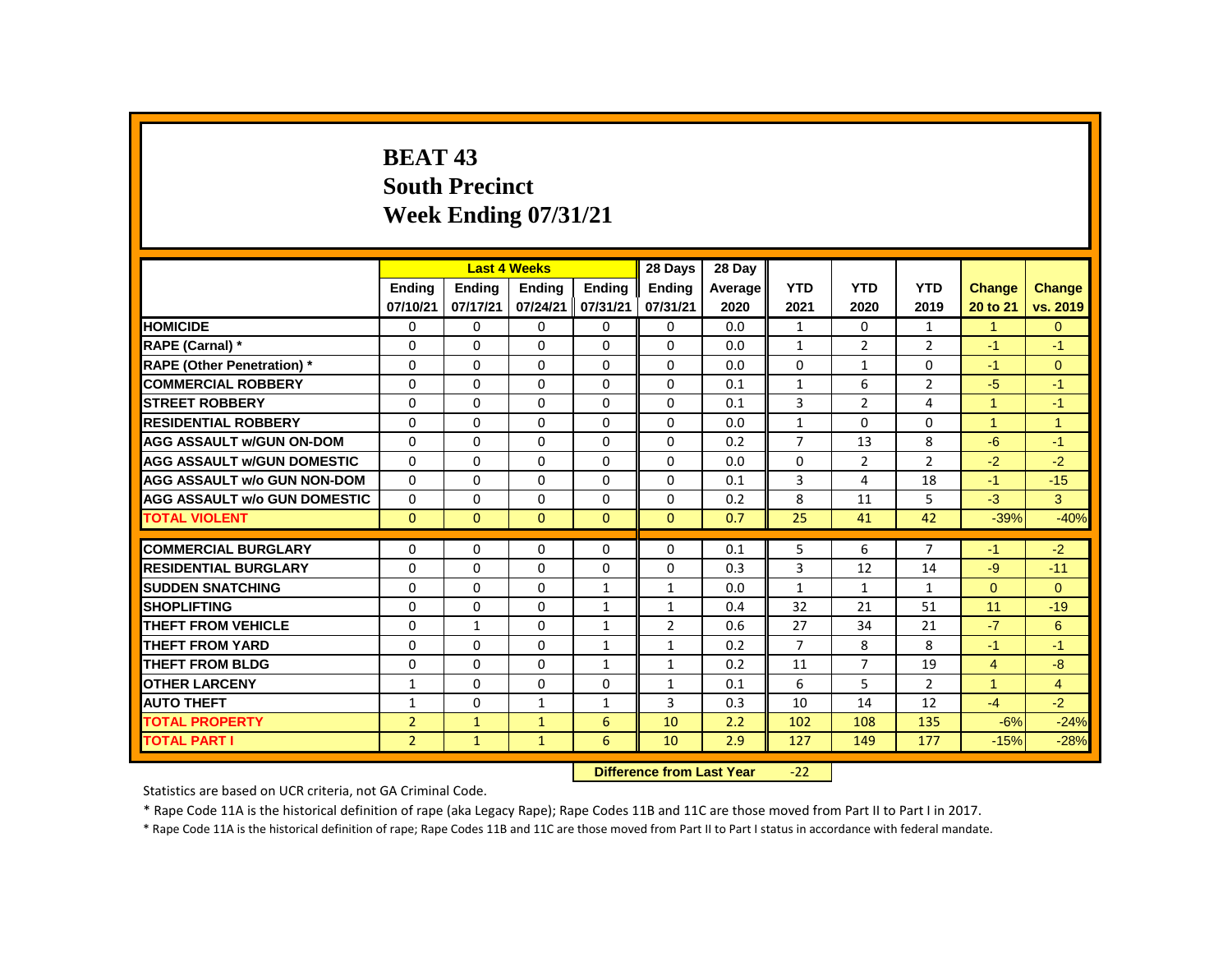# **BEAT 44 South Precinct Week Ending 07/31/21**

|                                     |                |               | <b>Last 4 Weeks</b> |              | 28 Days                   | 28 Day  |                |                |                |                |                |
|-------------------------------------|----------------|---------------|---------------------|--------------|---------------------------|---------|----------------|----------------|----------------|----------------|----------------|
|                                     | Ending         | <b>Ending</b> | <b>Ending</b>       | Ending       | Ending                    | Average | <b>YTD</b>     | <b>YTD</b>     | <b>YTD</b>     | Change         | <b>Change</b>  |
|                                     | 07/10/21       | 07/17/21      | 07/24/21            | 07/31/21     | 07/31/21                  | 2020    | 2021           | 2020           | 2019           | 20 to 21       | vs. 2019       |
| <b>HOMICIDE</b>                     | 0              | 0             | 0                   | 0            | 0                         | 0.1     | $\overline{2}$ | $\mathbf{1}$   | $\mathbf{1}$   | $\mathbf{1}$   | 1              |
| RAPE (Carnal) *                     | 0              | $\Omega$      | $\Omega$            | $\Omega$     | $\Omega$                  | 0.2     | 3              | $\overline{2}$ | $\overline{2}$ | $\overline{1}$ | $\mathbf{1}$   |
| <b>RAPE (Other Penetration)</b> *   | 0              | 0             | 0                   | 0            | 0                         | 0.2     | $\Omega$       | $\overline{2}$ | 0              | $-2$           | $\overline{0}$ |
| <b>COMMERCIAL ROBBERY</b>           | $\Omega$       | $\mathbf{0}$  | $\Omega$            | $\Omega$     | $\Omega$                  | 0.1     | $\mathbf{1}$   | $\mathbf{1}$   | $\Omega$       | $\Omega$       | $\overline{1}$ |
| <b>STREET ROBBERY</b>               | $\Omega$       | $\Omega$      | $\Omega$            | $\Omega$     | $\Omega$                  | 0.5     | $\Omega$       | 4              | 4              | $-4$           | $-4$           |
| <b>RESIDENTIAL ROBBERY</b>          | $\Omega$       | $\Omega$      | $\Omega$            | $\Omega$     | 0                         | 0.2     | 5              | $\mathbf{1}$   | $\Omega$       | $\overline{4}$ | 5              |
| <b>AGG ASSAULT W/GUN NON-DOM</b>    | $\Omega$       | $\Omega$      | $\mathbf{1}$        | $\mathbf{1}$ | $\overline{2}$            | 0.9     | 9              | 9              | 8              | $\Omega$       | $\mathbf{1}$   |
| <b>AGG ASSAULT W/GUN DOMESTIC</b>   | $\Omega$       | 0             | $\Omega$            | 0            | 0                         | 0.1     | $\mathbf 0$    | $\mathbf{1}$   | $\overline{2}$ | $-1$           | $-2$           |
| <b>AGG ASSAULT w/o GUN NON-DOM</b>  | $\Omega$       | $\Omega$      | $\Omega$            | $\Omega$     | $\Omega$                  | 0.5     | 3              | 3              | 24             | $\Omega$       | $-21$          |
| <b>AGG ASSAULT W/o GUN DOMESTIC</b> | $\mathbf{1}$   | 0             | 1                   | 0            | $\overline{2}$            | 1.1     | 12             | 6              | 11             | 6              | $\mathbf{1}$   |
| <b>TOTAL VIOLENT</b>                | $\mathbf{1}$   | $\mathbf{0}$  | $\overline{2}$      | $\mathbf{1}$ | $\overline{4}$            | 3.6     | 35             | 30             | 52             | 17%            | $-33%$         |
| <b>COMMERCIAL BURGLARY</b>          | $\Omega$       | $\Omega$      | $\Omega$            | $\Omega$     | $\Omega$                  | 0.2     | 4              | $\overline{2}$ | 9              | 2              | $-5$           |
| <b>RESIDENTIAL BURGLARY</b>         | $\Omega$       | $\Omega$      | $\Omega$            | $\Omega$     | $\Omega$                  | 2.1     | 3              | 17             | 11             | $-14$          | $-8$           |
| <b>SUDDEN SNATCHING</b>             | 0              | 0             | 0                   | 0            | 0                         | 0.0     | $\Omega$       | 0              | $\overline{2}$ | $\Omega$       | $-2$           |
| <b>SHOPLIFTING</b>                  | $\mathbf{1}$   | $\mathbf{1}$  | 1                   | $\Omega$     | 3                         | 1.8     | 13             | 10             | 21             | 3              | $-8$           |
| <b>THEFT FROM VEHICLE</b>           | $\Omega$       | $\mathbf{1}$  | $\overline{2}$      | $\Omega$     | 3                         | 3.8     | 25             | 34             | 53             | $-9$           | $-28$          |
| <b>THEFT FROM YARD</b>              | 0              | 2             | $\mathbf{1}$        | 0            | 3                         | 1.0     | 12             | 9              | 6              | 3              | 6              |
| <b>THEFT FROM BLDG</b>              | 0              | $\Omega$      | $\Omega$            | 0            | $\Omega$                  | 2.1     | 19             | 12             | 13             | $\overline{7}$ | 6              |
| <b>OTHER LARCENY</b>                | $\overline{2}$ | $\Omega$      | $\Omega$            | $\Omega$     | $\overline{2}$            | 0.7     | 8              | 6              | $\overline{7}$ | 2              | $\mathbf{1}$   |
| <b>AUTO THEFT</b>                   | $\Omega$       | $\mathbf{1}$  | $\Omega$            | $\Omega$     | $\mathbf{1}$              | 1.7     | 13             | 15             | 19             | $-2$           | $-6$           |
| <b>TOTAL PROPERTY</b>               | 3              | 5             | $\overline{4}$      | $\mathbf{0}$ | 12                        | 13.2    | 97             | 105            | 141            | $-8%$          | $-31%$         |
| TOTAL PART I                        | 4              | 5             | 6                   | $\mathbf{1}$ | 16                        | 16.8    | 132            | 135            | 193            | $-2%$          | $-32%$         |
|                                     |                |               |                     |              | Difference from Loot Vear |         | $\mathbf{P}$   |                |                |                |                |

**Difference from Last Year** 

Statistics are based on UCR criteria, not GA Criminal Code.

\* Rape Code 11A is the historical definition of rape (aka Legacy Rape); Rape Codes 11B and 11C are those moved from Part II to Part I in 2017.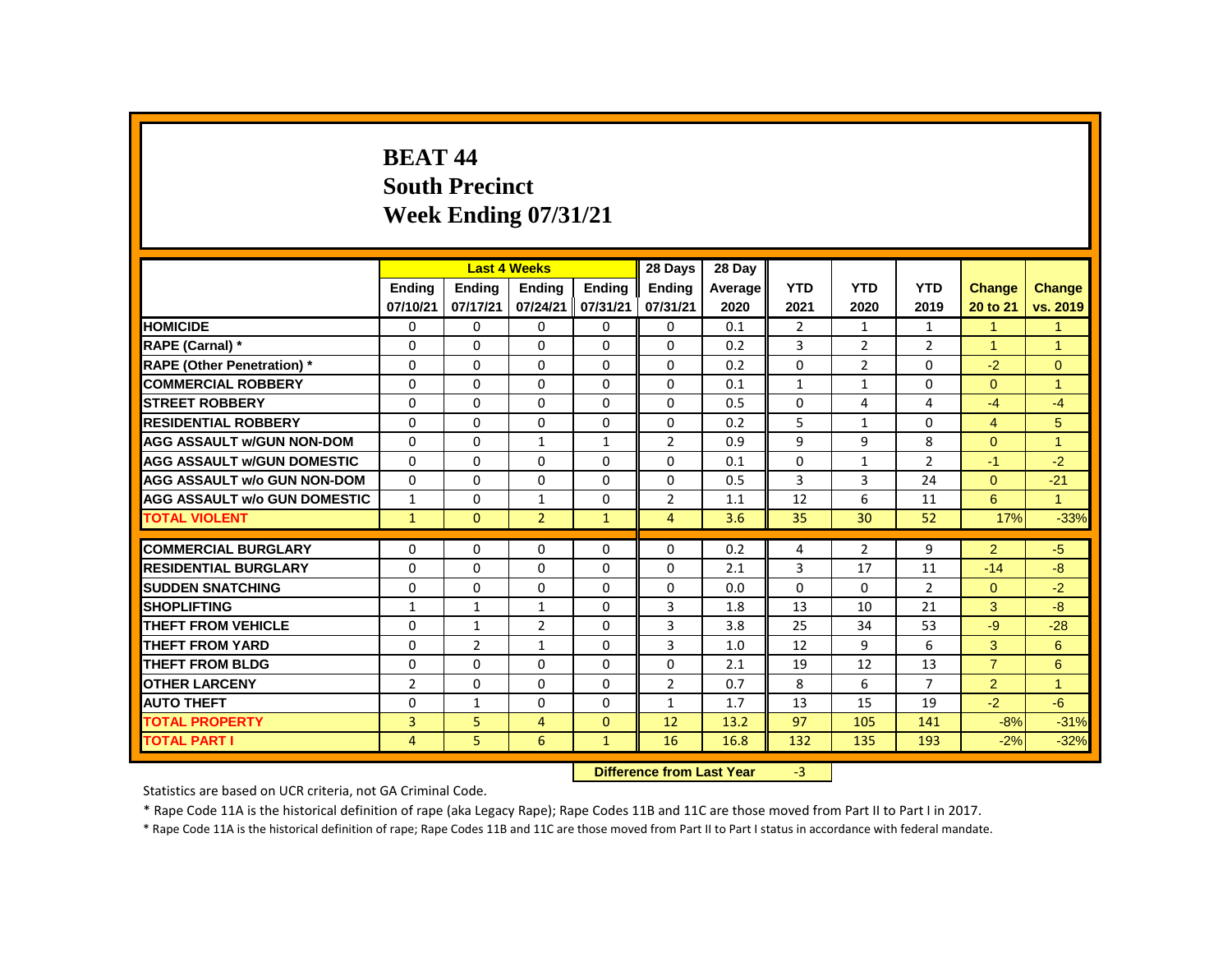# **BEAT 45 South Precinct Week Ending 07/31/21**

|                                     |                |                | <b>Last 4 Weeks</b> |               | 28 Days                   | 28 Day  |                 |                |                |                |                |
|-------------------------------------|----------------|----------------|---------------------|---------------|---------------------------|---------|-----------------|----------------|----------------|----------------|----------------|
|                                     | Ending         | <b>Ending</b>  | <b>Ending</b>       | <b>Ending</b> | Ending                    | Average | <b>YTD</b>      | <b>YTD</b>     | <b>YTD</b>     | <b>Change</b>  | <b>Change</b>  |
|                                     | 07/10/21       | 07/17/21       | 07/24/21            | 07/31/21      | 07/31/21                  | 2020    | 2021            | 2020           | 2019           | 20 to 21       | vs. 2019       |
| <b>HOMICIDE</b>                     | 0              | 0              | 0                   | 0             | 0                         | 0.1     | $\Omega$        | $\mathbf{1}$   | $\mathbf{0}$   | $-1$           | $\overline{0}$ |
| RAPE (Carnal) *                     | 0              | $\Omega$       | 1                   | $\Omega$      | $\mathbf{1}$              | 0.2     | 3               | 3              | 0              | $\Omega$       | 3              |
| <b>RAPE (Other Penetration) *</b>   | 0              | 0              | $\Omega$            | $\mathbf 0$   | $\Omega$                  | 0.1     | $\Omega$        | $\mathbf{1}$   | 0              | $-1$           | $\overline{0}$ |
| <b>COMMERCIAL ROBBERY</b>           | 0              | $\mathbf{0}$   | $\Omega$            | $\mathbf 0$   | $\Omega$                  | 0.3     | $\Omega$        | $\overline{2}$ | $\Omega$       | $-2$           | $\overline{0}$ |
| <b>STREET ROBBERY</b>               | 0              | 0              | $\Omega$            | $\Omega$      | 0                         | 0.2     | 4               | 3              | $\overline{2}$ | $\mathbf{1}$   | $\overline{2}$ |
| <b>RESIDENTIAL ROBBERY</b>          | $\mathbf{0}$   | 0              | 0                   | 0             | 0                         | 0.1     | $\Omega$        | 0              | 1              | $\Omega$       | $-1$           |
| <b>AGG ASSAULT w/GUN NON-DOM</b>    | 0              | $\mathbf{1}$   | $\Omega$            | 0             | $\mathbf{1}$              | 0.6     | $\mathbf{1}$    | $\overline{2}$ | 3              | $-1$           | $-2$           |
| <b>AGG ASSAULT W/GUN DOMESTIC</b>   | $\Omega$       | $\mathbf 0$    | $\Omega$            | $\mathbf 0$   | $\mathbf 0$               | 0.2     | $\mathbf{1}$    | $\overline{2}$ | $\mathbf{1}$   | $-1$           | $\overline{0}$ |
| <b>AGG ASSAULT w/o GUN NON-DOM</b>  | $\Omega$       | $\mathbf{0}$   | 0                   | $\Omega$      | $\Omega$                  | 0.6     | $\overline{7}$  | $\overline{2}$ | 8              | 5              | $-1$           |
| <b>AGG ASSAULT w/o GUN DOMESTIC</b> | $\mathbf{1}$   | 1              | 2                   | $\Omega$      | 4                         | 0.5     | 16              | $\overline{2}$ | 3              | 14             | 13             |
| <b>TOTAL VIOLENT</b>                | $\mathbf{1}$   | $\overline{2}$ | $\overline{3}$      | $\Omega$      | 6                         | 2.9     | 32 <sub>2</sub> | 18             | 18             | 78%            | 78%            |
| <b>COMMERCIAL BURGLARY</b>          | $\Omega$       | 0              | $\Omega$            | $\Omega$      | 0                         | 0.2     | $\Omega$        | $\overline{2}$ | $\mathbf{1}$   | $-2$           | $-1$           |
| <b>RESIDENTIAL BURGLARY</b>         | 0              | 0              | 0                   | $\mathbf{1}$  | $\mathbf{1}$              | 0.8     | 10              | $\overline{7}$ | $\overline{7}$ | 3              | 3              |
| <b>SUDDEN SNATCHING</b>             | 0              | 0              | $\Omega$            | 0             | 0                         | 0.1     | $\mathbf{1}$    | $\Omega$       | 0              | $\mathbf{1}$   | $\mathbf{1}$   |
| <b>SHOPLIFTING</b>                  | $\Omega$       | 3              | $\mathbf{1}$        | $\Omega$      | 4                         | 2.5     | 44              | 19             | 79             | 25             | $-35$          |
| <b>THEFT FROM VEHICLE</b>           | 0              | $\mathbf{1}$   | $\overline{2}$      | 0             | 3                         | 3.7     | 33              | 33             | 22             | $\Omega$       | 11             |
| <b>THEFT FROM YARD</b>              | 0              | $\Omega$       | $\Omega$            | 0             | 0                         | 1.2     | 6               | 8              | 11             | $-2$           | $-5$           |
| <b>THEFT FROM BLDG</b>              | 0              | $\mathbf{1}$   | $\mathbf{1}$        | 0             | $\overline{2}$            | 1.0     | 12              | 8              | 11             | $\overline{4}$ | $\overline{1}$ |
| <b>OTHER LARCENY</b>                | 1              | $\mathbf{1}$   | 0                   | $\mathbf 0$   | $\overline{2}$            | 0.7     | 11              | 4              | 0              | $\overline{7}$ | 11             |
| <b>AUTO THEFT</b>                   | $\mathbf{0}$   | $\Omega$       | $\Omega$            | $\mathbf 0$   | $\Omega$                  | 1.7     | 9               | 12             | $\overline{7}$ | $-3$           | $\overline{2}$ |
| <b>TOTAL PROPERTY</b>               | $\mathbf{1}$   | 6              | $\overline{4}$      | $\mathbf{1}$  | 12                        | 11.9    | 126             | 93             | 138            | 35%            | $-9%$          |
| <b>TOTAL PART I</b>                 | $\overline{2}$ | 8              | $\overline{7}$      | $\mathbf{1}$  | 18                        | 14.8    | 158             | 111            | 156            | 42%            | 1%             |
|                                     |                |                |                     |               | Difference from Last Vear |         | $\overline{17}$ |                |                |                |                |

**Difference from Last Year** 

Statistics are based on UCR criteria, not GA Criminal Code.

\* Rape Code 11A is the historical definition of rape (aka Legacy Rape); Rape Codes 11B and 11C are those moved from Part II to Part I in 2017.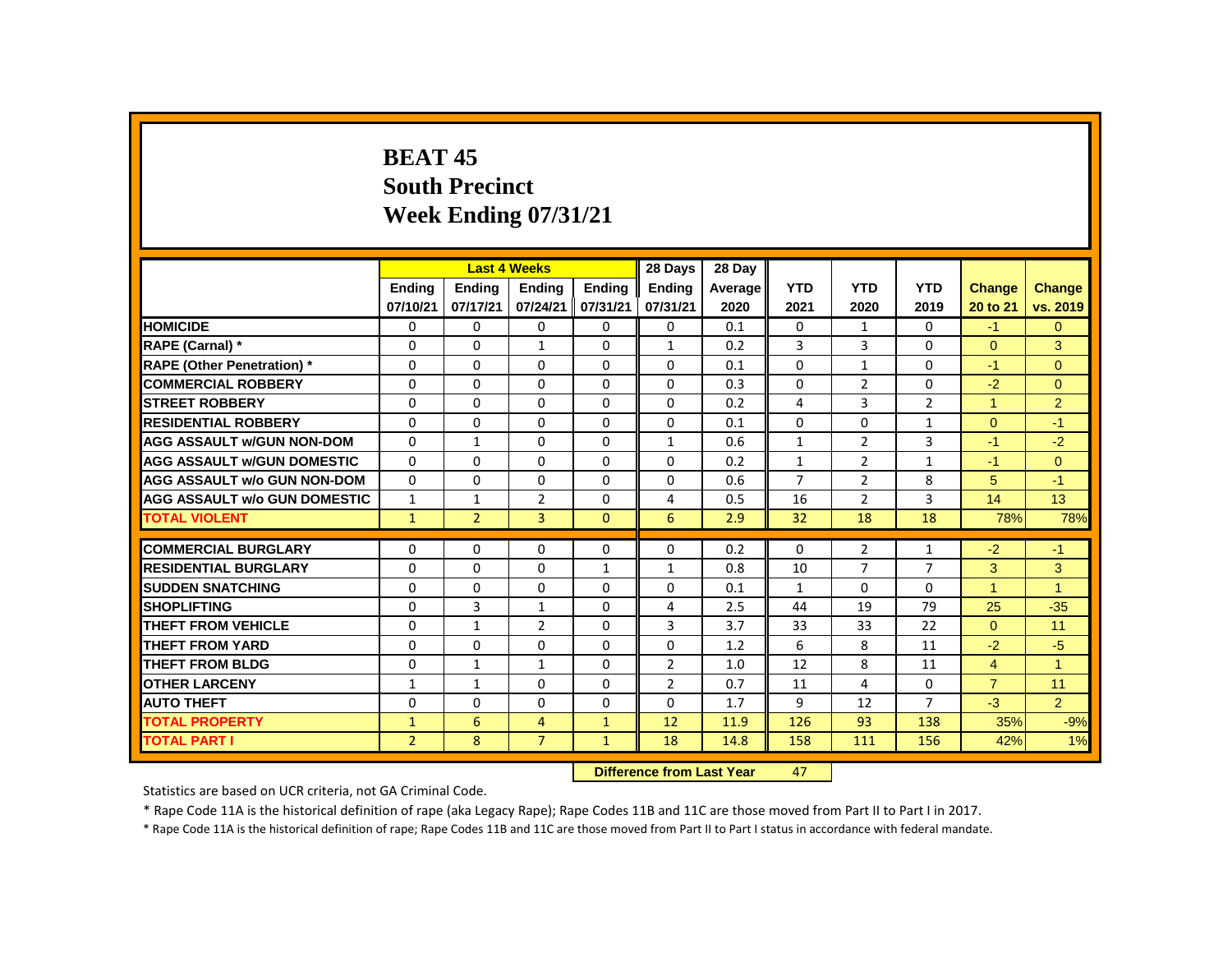# **BEAT 46 South Precinct Week Ending 07/31/21**

|                                     |                |                | <b>Last 4 Weeks</b> |                | 28 Days                   | 28 Day  |                |                |                |                 |                |
|-------------------------------------|----------------|----------------|---------------------|----------------|---------------------------|---------|----------------|----------------|----------------|-----------------|----------------|
|                                     | Ending         | Ending         | <b>Ending</b>       | Ending         | <b>Ending</b>             | Average | <b>YTD</b>     | <b>YTD</b>     | <b>YTD</b>     | <b>Change</b>   | Change         |
|                                     | 07/10/21       | 07/17/21       | 07/24/21            | 07/31/21       | 07/31/21                  | 2020    | 2021           | 2020           | 2019           | 20 to 21        | vs. 2020       |
| <b>HOMICIDE</b>                     | 0              | 0              | $\mathbf{0}$        | $\mathbf{0}$   | 0                         | 0.0     | $\mathbf{1}$   | $\mathbf{0}$   | $\overline{2}$ | $\mathbf{1}$    | $-1$           |
| RAPE (Carnal) *                     | 0              | $\Omega$       | $\Omega$            | $\Omega$       | $\Omega$                  | 0.4     | $\mathbf{1}$   | $\overline{2}$ | $\mathbf{1}$   | $-1$            | $\Omega$       |
| <b>RAPE (Other Penetration) *</b>   | 0              | 0              | 0                   | 0              | 0                         | 0.1     | $\mathbf{1}$   | 0              | 0              | $\overline{1}$  | $\mathbf{1}$   |
| <b>COMMERCIAL ROBBERY</b>           | $\Omega$       | $\Omega$       | $\Omega$            | $\Omega$       | $\Omega$                  | 0.1     | $\mathbf{1}$   | $\mathbf{1}$   | $\overline{2}$ | $\Omega$        | $-1$           |
| <b>STREET ROBBERY</b>               | $\Omega$       | $\Omega$       | $\Omega$            | $\Omega$       | $\Omega$                  | 0.5     | $\mathbf{1}$   | $\overline{3}$ | $\overline{2}$ | $-2$            | $-1$           |
| <b>RESIDENTIAL ROBBERY</b>          | 0              | 0              | $\Omega$            | 0              | 0                         | 0.0     | $\mathbf{1}$   | 0              | 0              | $\mathbf{1}$    | $\overline{1}$ |
| <b>AGG ASSAULT W/GUN NON-DOM</b>    | $\Omega$       | $\Omega$       | $\Omega$            | $\Omega$       | $\Omega$                  | 0.8     | 5              | $\overline{7}$ | $\overline{2}$ | $-2$            | 3              |
| <b>AGG ASSAULT w/GUN DOMESTIC</b>   | $\Omega$       | $\Omega$       | $\Omega$            | $\Omega$       | $\Omega$                  | 0.2     | $\overline{2}$ | $\mathbf{1}$   | $\overline{2}$ | $\overline{1}$  | $\overline{0}$ |
| <b>AGG ASSAULT w/o GUN NON-DOM</b>  | $\Omega$       | $\Omega$       | $\Omega$            | $\Omega$       | $\Omega$                  | 0.5     | 5              | 6              | 12             | $-1$            | $-7$           |
| <b>AGG ASSAULT W/o GUN DOMESTIC</b> | 0              | 0              | $\mathbf{1}$        | 0              | $\mathbf{1}$              | 0.7     | 14             | $\overline{2}$ | 6              | 12 <sup>°</sup> | 8              |
| <b>TOTAL VIOLENT</b>                | $\mathbf{0}$   | $\mathbf{0}$   | $\mathbf{1}$        | $\mathbf{0}$   | $\mathbf{1}$              | 3.1     | 32             | 22             | 29             | 45%             | 10%            |
| <b>COMMERCIAL BURGLARY</b>          | 0              | $\mathbf{1}$   | 0                   | 0              | $\mathbf{1}$              | 0.3     | 6              | 4              | $\overline{7}$ | $\overline{2}$  | $-1$           |
| <b>RESIDENTIAL BURGLARY</b>         | 0              | $\Omega$       | $\Omega$            | $\Omega$       | 0                         | 1.6     | 5              | $\overline{7}$ | 17             | $-2$            | $-12$          |
| <b>SUDDEN SNATCHING</b>             | 0              | $\Omega$       | $\Omega$            | $\Omega$       | $\Omega$                  | 0.2     | $\Omega$       | $\overline{2}$ | $\overline{2}$ | $-2$            | $-2$           |
| <b>SHOPLIFTING</b>                  | $\overline{2}$ | $\overline{2}$ | 6                   | $\mathbf{1}$   | 11                        | 5.6     | 70             | 35             | 84             | 35              | $-14$          |
| THEFT FROM VEHICLE                  | $\mathbf{1}$   | $\overline{2}$ | 0                   | $\overline{2}$ | 5                         | 2.5     | 33             | 21             | 40             | 12              | $-7$           |
| <b>THEFT FROM YARD</b>              | $\Omega$       | $\mathbf{1}$   | $\Omega$            | $\Omega$       | $\mathbf{1}$              | 0.9     | 3              | 8              | 4              | $-5$            | $-1$           |
| <b>THEFT FROM BLDG</b>              | $\Omega$       | $\Omega$       | $\Omega$            | $\Omega$       | $\Omega$                  | 1.5     | 6              | 13             | 12             | $-7$            | $-6$           |
| <b>OTHER LARCENY</b>                | $\mathbf{1}$   | 0              | $\Omega$            | $\mathbf{1}$   | $\overline{2}$            | 0.4     | 8              | $\overline{2}$ | 6              | 6               | $\overline{2}$ |
| <b>AUTO THEFT</b>                   | 0              | $\mathbf{1}$   | $\mathbf{1}$        | $\Omega$       | $\overline{2}$            | 0.7     | 20             | 3              | 17             | 17              | 3              |
| <b>TOTAL PROPERTY</b>               | $\overline{4}$ | $\overline{7}$ | $\overline{7}$      | 4              | 22                        | 13.7    | 151            | 95             | 189            | 59%             | $-20%$         |
| <b>TOTAL PART I</b>                 | $\overline{4}$ | $\overline{7}$ | 8                   | $\overline{4}$ | 23                        | 16.8    | 183            | 117            | 218            | 56%             | $-16%$         |
|                                     |                |                |                     |                | Difference from Last Year |         | 66.            |                |                |                 |                |

 **Difference from Last Year** 66

Statistics are based on UCR criteria, not GA Criminal Code.

\* Rape Code 11A is the historical definition of rape (aka Legacy Rape); Rape Codes 11B and 11C are those moved from Part II to Part I in 2017.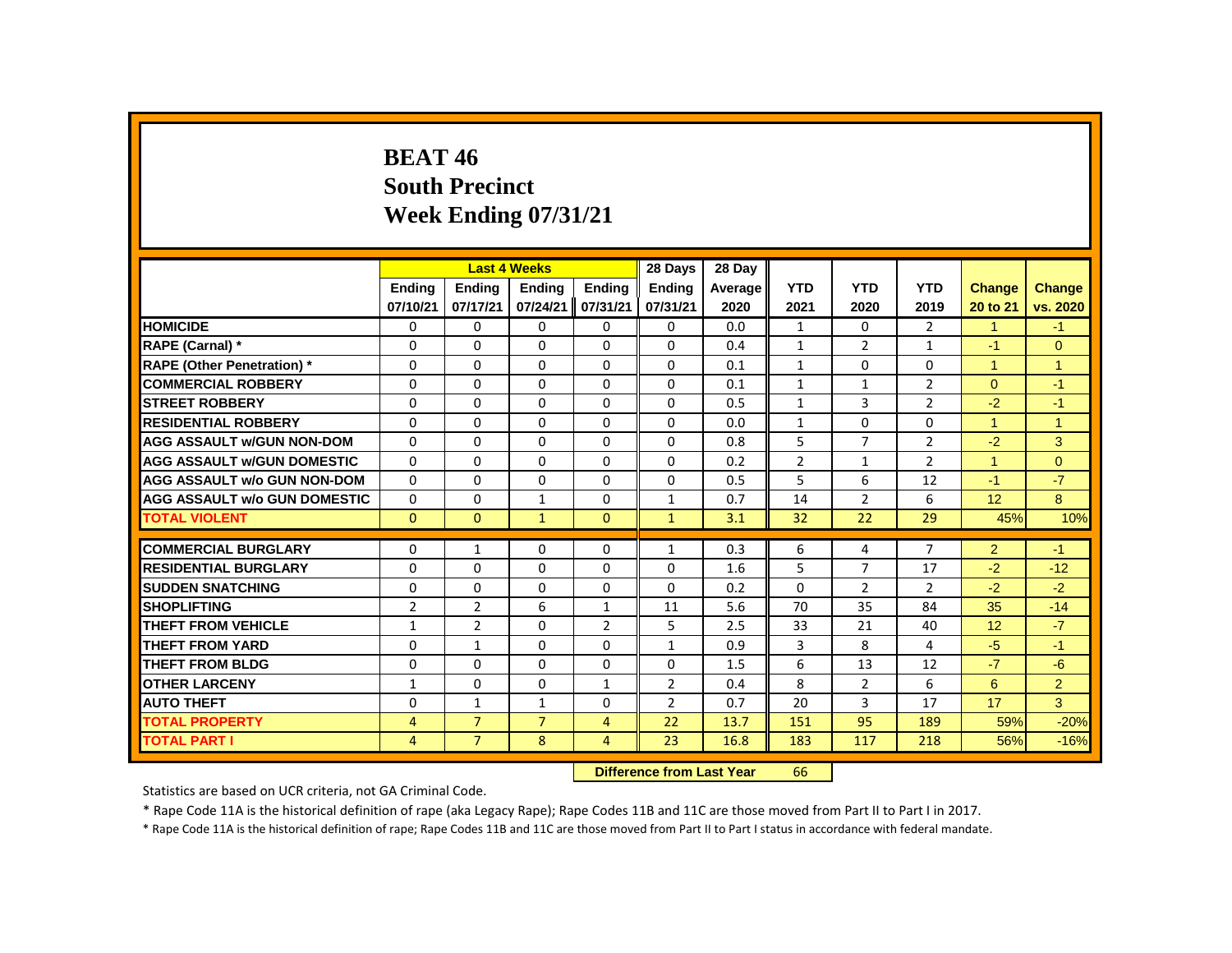# **BEAT 47 South Precinct Week Ending 07/31/21**

|                                     |              |                | <b>Last 4 Weeks</b> |                | 28 Days                   | 28 Day  |                |                |                |                      |                |
|-------------------------------------|--------------|----------------|---------------------|----------------|---------------------------|---------|----------------|----------------|----------------|----------------------|----------------|
|                                     | Ending       | <b>Ending</b>  | <b>Ending</b>       | Ending         | Ending                    | Average | <b>YTD</b>     | <b>YTD</b>     | <b>YTD</b>     | <b>Change</b>        | <b>Change</b>  |
|                                     | 07/10/21     | 07/17/21       | 07/24/21            | 07/31/21       | 07/31/21                  | 2020    | 2021           | 2020           | 2019           | 20 to 21             | vs. 2019       |
| <b>HOMICIDE</b>                     | 0            | 0              | 0                   | 0              | 0                         | 0.1     | 0              | $\mathbf{1}$   | 0              | $-1$                 | $\overline{0}$ |
| RAPE (Carnal) *                     | 0            | $\Omega$       | $\Omega$            | $\Omega$       | $\Omega$                  | 0.0     | $\Omega$       | 0              | $\Omega$       | $\Omega$             | $\Omega$       |
| <b>RAPE (Other Penetration)</b> *   | 0            | 0              | 0                   | 0              | 0                         | 0.0     | 0              | 0              | 0              | $\Omega$             | $\Omega$       |
| <b>COMMERCIAL ROBBERY</b>           | $\Omega$     | $\Omega$       | $\Omega$            | $\Omega$       | $\Omega$                  | 0.0     | $\Omega$       | $\Omega$       | $\Omega$       | $\Omega$             | $\Omega$       |
| <b>STREET ROBBERY</b>               | $\Omega$     | $\Omega$       | $\Omega$            | $\Omega$       | $\Omega$                  | 0.0     | $\Omega$       | $\Omega$       | $\mathbf{1}$   | $\Omega$             | $-1$           |
| <b>RESIDENTIAL ROBBERY</b>          | $\Omega$     | $\Omega$       | $\Omega$            | $\Omega$       | 0                         | 0.1     | 0              | $\mathbf{1}$   | 0              | $-1$                 | $\Omega$       |
| <b>AGG ASSAULT w/GUN NON-GUN</b>    | 0            | $\mathbf{1}$   | $\Omega$            | $\Omega$       | $\mathbf{1}$              | 0.1     | $\Omega$       | $\Omega$       | $\mathbf{1}$   | $\Omega$             | $-1$           |
| <b>AGG ASSAULT w/GUN DOMESTIC</b>   | $\Omega$     | 0              | $\Omega$            | $\mathbf{1}$   | $\mathbf{1}$              | 0.0     | $\mathbf{1}$   | $\Omega$       | 0              | $\overline{1}$       | $\mathbf{1}$   |
| <b>AGG ASSAULT w/o GUN NON-DOM</b>  | $\Omega$     | $\Omega$       | $\Omega$            | $\Omega$       | $\Omega$                  | 0.0     | $\Omega$       | $\Omega$       | $\overline{7}$ | $\Omega$             | $-7$           |
| <b>AGG ASSAULT w/o GUN DOMESTIC</b> | 0            | $\mathbf{1}$   | 0                   | 0              | $\mathbf{1}$              | 0.2     | 3              | $\mathbf{1}$   | 3              | $\overline{2}$       | $\Omega$       |
| <b>TOTAL VIOLENT</b>                | $\mathbf{0}$ | $\overline{2}$ | $\mathbf{0}$        | $\mathbf{1}$   | 3                         | 0.4     | $\overline{4}$ | 3              | 12             | 33%                  | $-67%$         |
| <b>COMMERCIAL BURGLARY</b>          | $\Omega$     | $\Omega$       | $\Omega$            | $\Omega$       | $\Omega$                  | 0.0     | $\Omega$       | $\Omega$       | $\mathbf{1}$   | $\Omega$             | $-1$           |
| <b>RESIDENTIAL BURGLARY</b>         | $\Omega$     | $\Omega$       | $\Omega$            | $\Omega$       | $\Omega$                  | 0.5     | 4              | 3              | $\mathbf{1}$   | 1                    | 3              |
| <b>SUDDEN SNATCHING</b>             | 0            | 0              | 0                   | 0              | 0                         | 0.0     | 0              | 0              | 0              | $\Omega$             | $\overline{0}$ |
| <b>SHOPLIFTING</b>                  | $\mathbf{1}$ | $\Omega$       | $\Omega$            | $\Omega$       | $\mathbf{1}$              | 0.0     | $\mathbf{1}$   | $\Omega$       | $\Omega$       | $\blacktriangleleft$ | $\mathbf{1}$   |
| THEFT FROM VEHICLE                  | $\Omega$     | $\mathbf{1}$   | $\overline{2}$      | $\Omega$       | 3                         | 1.0     | $\overline{7}$ | 8              | 10             | $-1$                 | $-3$           |
| THEFT FROM YARD                     | 0            | 0              | 0                   | $\mathbf{1}$   | $\mathbf{1}$              | 0.5     | 4              | 6              | 6              | $-2$                 | $-2$           |
| <b>THEFT FROM BLDG</b>              | 0            | 0              | $\Omega$            | 0              | 0                         | 0.2     | 5              | $\overline{2}$ | 4              | 3                    | $\mathbf{1}$   |
| <b>OTHER LARCENY</b>                | $\Omega$     | $\Omega$       | $\Omega$            | $\Omega$       | $\Omega$                  | 0.2     | $\overline{3}$ | $\mathbf{1}$   | 6              | 2                    | $-3$           |
| <b>AUTO THEFT</b>                   | $\Omega$     | $\mathbf{0}$   | $\Omega$            | $\Omega$       | $\Omega$                  | 0.6     | $\mathbf{1}$   | 5              | 4              | $-4$                 | $-3$           |
| <b>TOTAL PROPERTY</b>               | $\mathbf{1}$ | $\mathbf{1}$   | $\overline{2}$      | $\mathbf{1}$   | 5                         | 3.1     | 25             | 25             | 32             | 0%                   | $-22%$         |
| <b>TOTAL PART I</b>                 | $\mathbf{1}$ | 3              | $\overline{2}$      | $\overline{2}$ | 8                         | 3.5     | 29             | 28             | 44             | 4%                   | $-34%$         |
|                                     |              |                |                     |                | Difference from Loot Vear |         | $\sim$         |                |                |                      |                |

**Difference from Last Year** 

Statistics are based on UCR criteria, not GA Criminal Code.

\* Rape Code 11A is the historical definition of rape (aka Legacy Rape); Rape Codes 11B and 11C are those moved from Part II to Part I in 2017.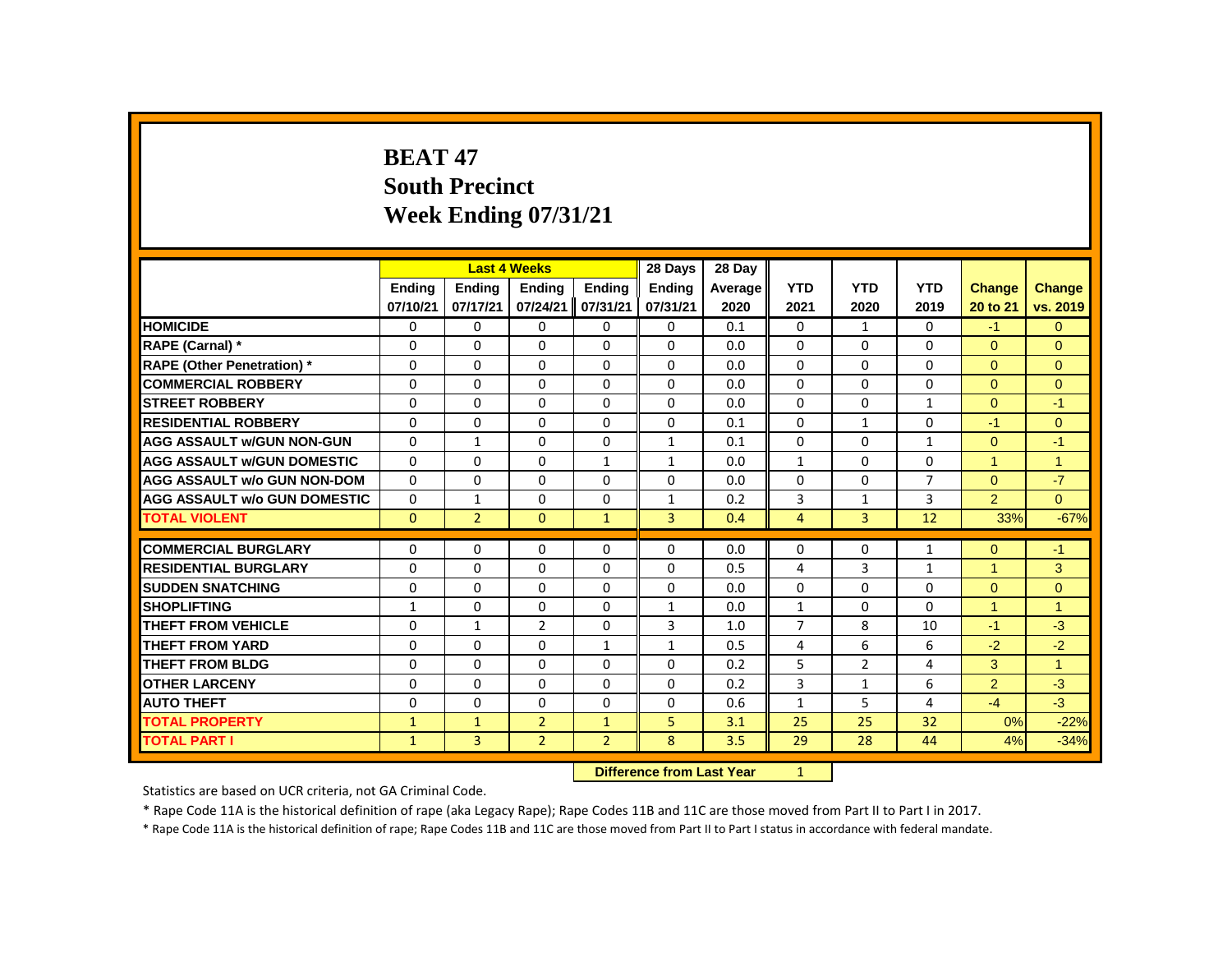# **BEAT 51 East Precinct Week Ending 07/31/21**

|                                     |                |                | <b>Last 4 Weeks</b> |                | 28 Days                   | 28 Day  |                |                |                |                |                |
|-------------------------------------|----------------|----------------|---------------------|----------------|---------------------------|---------|----------------|----------------|----------------|----------------|----------------|
|                                     | <b>Endina</b>  | Ending         | Ending              | Ending         | Ending                    | Average | <b>YTD</b>     | <b>YTD</b>     | <b>YTD</b>     | <b>Change</b>  | <b>Change</b>  |
|                                     | 07/10/21       | 07/17/21       | 07/24/21            | 07/31/21       | 07/31/21                  | 2020    | 2021           | 2020           | 2019           | 20 to 21       | vs. 2019       |
| <b>HOMICIDE</b>                     | 0              | $\Omega$       | $\Omega$            | $\Omega$       | $\mathbf{0}$              | 0.2     | 3              | $\overline{2}$ | $\mathbf{1}$   | $\mathbf{1}$   | $\overline{2}$ |
| RAPE (Carnal) *                     | 0              | $\Omega$       | $\Omega$            | $\Omega$       | $\Omega$                  | 0.1     | 3              | $\mathbf{0}$   | $\mathbf{1}$   | 3              | $\overline{2}$ |
| <b>RAPE (Other Penetration)</b> *   | $\Omega$       | $\mathbf{1}$   | $\Omega$            | $\Omega$       | $\mathbf{1}$              | 0.1     | $\overline{2}$ | $\Omega$       | $\Omega$       | 2              | $\overline{2}$ |
| <b>COMMERCIAL ROBBERY</b>           | $\mathbf 0$    | 0              | 0                   | $\mathbf 0$    | $\Omega$                  | 0.0     | $\mathbf{1}$   | $\mathbf 0$    | $\Omega$       | $\mathbf{1}$   | $\mathbf{1}$   |
| <b>STREET ROBBERY</b>               | $\Omega$       | $\Omega$       | $\Omega$            | $\Omega$       | $\Omega$                  | 0.3     | 6              | 3              | $\overline{7}$ | 3              | $-1$           |
| <b>RESIDENTIAL ROBBERY</b>          | $\Omega$       | $\mathbf{0}$   | 0                   | $\mathbf{0}$   | $\Omega$                  | 0.1     | 5              | $\mathbf{1}$   | $\mathbf{1}$   | $\overline{4}$ | $\overline{4}$ |
| <b>AGG ASSAULT w/GUN NON-DOM</b>    | $\Omega$       | 0              | $\mathbf{1}$        | $\mathbf{1}$   | $\overline{2}$            | 2.1     | 9              | 13             | 12             | $-4$           | $-3$           |
| <b>AGG ASSAULT W/GUN DOMESTIC</b>   | $\Omega$       | $\Omega$       | $\mathbf{0}$        | $\Omega$       | $\Omega$                  | 0.2     | $\Omega$       | $\mathbf{1}$   | $\overline{2}$ | $-1$           | $-2$           |
| <b>AGG ASSAULT w/o GUN NON-DOM</b>  | $\Omega$       | $\Omega$       | $\mathbf{1}$        | $\Omega$       | $\mathbf{1}$              | 1.5     | 11             | 10             | 37             | $\mathbf{1}$   | $-26$          |
| <b>AGG ASSAULT w/o GUN DOMESTIC</b> | $\Omega$       | $\Omega$       | 0                   | $\Omega$       | $\Omega$                  | 1.5     | $\overline{7}$ | 10             | 10             | $-3$           | $-3$           |
| <b>TOTAL VIOLENT</b>                | $\Omega$       | $\mathbf{1}$   | $\overline{2}$      | $\mathbf{1}$   | 4                         | 6.0     | 47             | 40             | 71             | 18%            | $-34%$         |
| <b>COMMERCIAL BURGLARY</b>          | 0              | 0              | $\Omega$            | $\mathbf{0}$   | 0                         | 0.3     | $\mathbf{1}$   | 3              | $\overline{2}$ | $-2$           | $-1$           |
| <b>RESIDENTIAL BURGLARY</b>         | $\overline{2}$ | $\Omega$       | $\overline{2}$      | $\Omega$       | $\overline{4}$            | 1.5     | 16             | 13             | 25             | 3              | $-9$           |
| <b>SUDDEN SNATCHING</b>             | $\mathbf 0$    | 1              | $\Omega$            | $\Omega$       | $\mathbf{1}$              | 0.1     | $\mathbf{1}$   | $\mathbf{0}$   | 0              | 1              | $\mathbf{1}$   |
| <b>SHOPLIFTING</b>                  | 0              | 0              | $\mathbf{1}$        | 0              | $\mathbf{1}$              | 1.2     | 8              | 12             | 17             | $-4$           | $-9$           |
| <b>THEFT FROM VEHICLE</b>           | $\overline{2}$ | $\overline{3}$ | $\mathbf{0}$        | $\mathbf{1}$   | 6                         | 2.2     | 22             | 18             | 18             | $\overline{4}$ | $\overline{4}$ |
| <b>THEFT FROM YARD</b>              | $\overline{2}$ | $\overline{2}$ | $\Omega$            | $\Omega$       | 4                         | 1.2     | 8              | 12             | 9              | $-4$           | $-1$           |
| <b>THEFT FROM BLDG</b>              | 0              | $\mathbf{1}$   | $\Omega$            | $\Omega$       | $\mathbf{1}$              | 1.8     | 11             | 16             | 8              | $-5$           | 3              |
| <b>OTHER LARCENY</b>                | $\mathbf{1}$   | 0              | 0                   | 0              | $\mathbf{1}$              | 0.6     | $\overline{7}$ | 6              | 13             | $\mathbf{1}$   | $-6$           |
| <b>AUTO THEFT</b>                   | 0              | 0              | $\mathbf{1}$        | $\overline{2}$ | 3                         | 1.5     | 10             | 9              | 22             | $\mathbf{1}$   | $-12$          |
| <b>TOTAL PROPERTY</b>               | $\overline{7}$ | $\overline{7}$ | $\overline{4}$      | $\overline{3}$ | 21                        | 10.4    | 84             | 89             | 114            | $-6%$          | $-26%$         |
| <b>TOTAL PART I</b>                 | $\overline{7}$ | 8              | 6                   | $\overline{4}$ | 25                        | 16.4    | 131            | 129            | 185            | 2%             | $-29%$         |
|                                     |                |                |                     |                | Difference from Loot Veer |         | $\mathcal{L}$  |                |                |                |                |

#### **Difference from Last Year** 2

Statistics are based on UCR criteria, not GA Criminal Code.

\* Rape Code 11A is the historical definition of rape (aka Legacy Rape); Rape Codes 11B and 11C are those moved from Part II to Part I in 2017.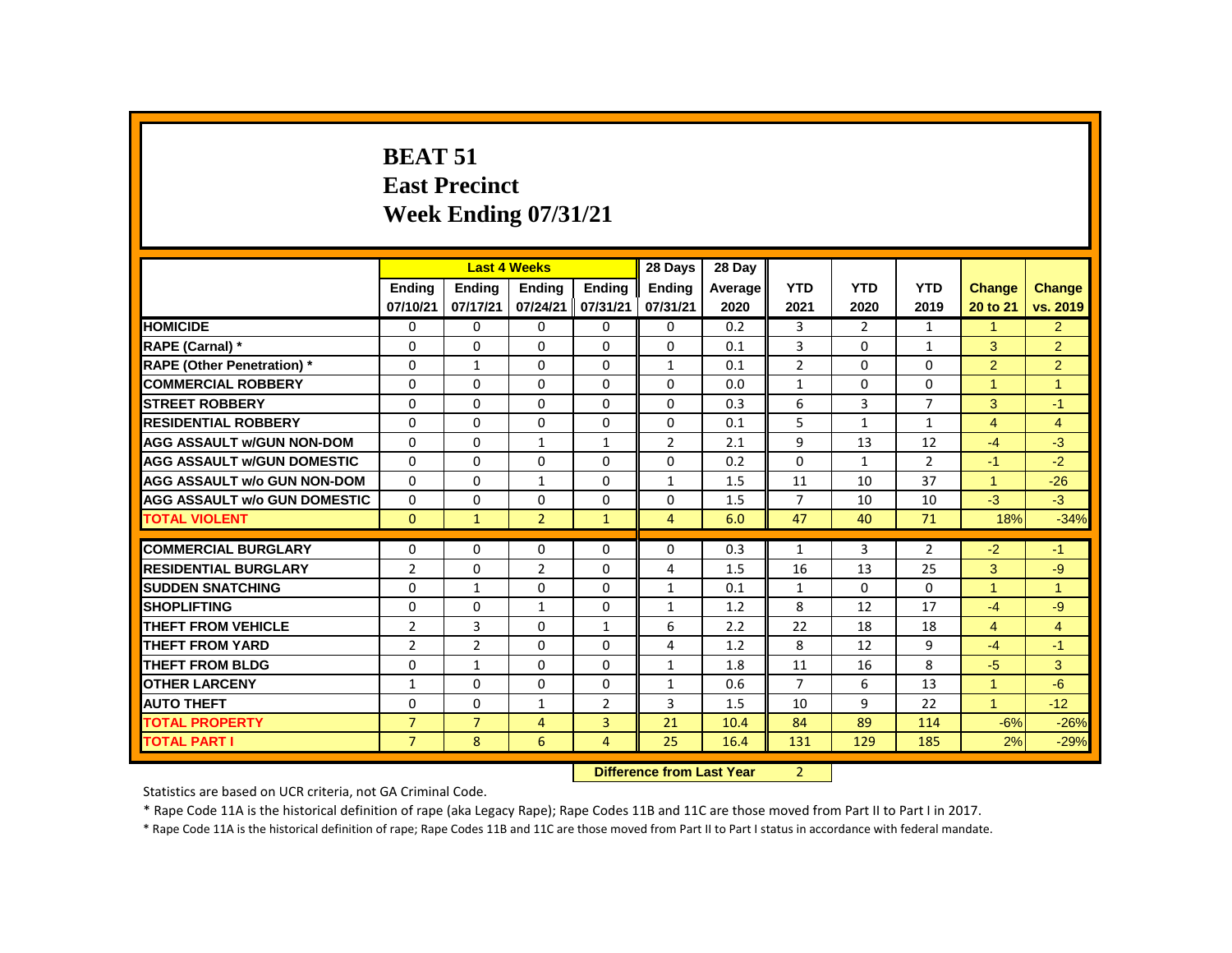# **BEAT 52 East Precinct Week Ending 07/31/21**

|                                     |                |                | <b>Last 4 Weeks</b> |                | 28 Days                   | 28 Day  |                |                |                |                |                |
|-------------------------------------|----------------|----------------|---------------------|----------------|---------------------------|---------|----------------|----------------|----------------|----------------|----------------|
|                                     | <b>Endina</b>  | <b>Endina</b>  | <b>Endina</b>       | <b>Endina</b>  | <b>Endina</b>             | Average | <b>YTD</b>     | <b>YTD</b>     | <b>YTD</b>     | <b>Change</b>  | <b>Change</b>  |
|                                     | 07/10/21       | 07/17/21       | 07/24/21            | 07/31/21       | 07/31/21                  | 2020    | 2021           | 2020           | 2019           | 20 to 21       | vs. 2019       |
| <b>HOMICIDE</b>                     | 0              | 0              | 0                   | $\Omega$       | $\mathbf{0}$              | 0.0     | $\mathbf{0}$   | $\Omega$       | 0              | $\overline{0}$ | $\overline{0}$ |
| RAPE (Carnal) *                     | 0              | $\Omega$       | $\Omega$            | $\Omega$       | $\Omega$                  | 0.0     | $\mathbf{1}$   | 0              | 4              | 1              | $-3$           |
| <b>RAPE (Other Penetration)*</b>    | 0              | 0              | 0                   | $\mathbf{0}$   | $\Omega$                  | 0.0     | $\Omega$       | 0              | 0              | $\Omega$       | $\overline{0}$ |
| <b>COMMERCIAL ROBBERY</b>           | $\Omega$       | $\mathbf{0}$   | $\Omega$            | $\mathbf{0}$   | $\mathbf{0}$              | 0.0     | $\Omega$       | $\Omega$       | $\mathbf{1}$   | $\Omega$       | $-1$           |
| <b>STREET ROBBERY</b>               | $\Omega$       | $\Omega$       | $\Omega$            | $\Omega$       | $\Omega$                  | 0.1     | 3              | $\overline{3}$ | $\overline{7}$ | $\Omega$       | $-4$           |
| <b>RESIDENTIAL ROBBERY</b>          | 0              | 0              | $\Omega$            | $\mathbf{0}$   | $\Omega$                  | 0.0     | $\Omega$       | 0              | $\overline{2}$ | $\overline{0}$ | $-2$           |
| <b>AGG ASSAULT w/GUN NON-DOM</b>    | 0              | $\mathbf{1}$   | 0                   | $\mathbf{0}$   | $\mathbf{1}$              | 0.1     | 9              | 5              | 7              | 4              | $\overline{2}$ |
| <b>AGG ASSAULT W/GUN DOMESTIC</b>   | $\Omega$       | 0              | 0                   | $\mathbf{0}$   | 0                         | 0.0     | $\mathbf{1}$   | 4              | 2              | $-3$           | $-1$           |
| <b>AGG ASSAULT w/o GUN NON-DOM</b>  | $\Omega$       | $\Omega$       | $\Omega$            | $\Omega$       | 0                         | 0.1     | $\overline{2}$ | 11             | 24             | $-9$           | $-22$          |
| <b>AGG ASSAULT w/o GUN DOMESTIC</b> | $\Omega$       | 0              | $\Omega$            | 0              | $\Omega$                  | 0.2     | 6              | 10             | $\overline{7}$ | $-4$           | $-1$           |
| <b>TOTAL VIOLENT</b>                | $\mathbf{0}$   | $\mathbf{1}$   | $\mathbf{0}$        | $\mathbf{0}$   | $\mathbf{1}$              | 0.6     | 22             | 33             | 54             | $-33%$         | $-59%$         |
| <b>COMMERCIAL BURGLARY</b>          | 0              | $\Omega$       | $\Omega$            | 0              | $\Omega$                  | 0.0     | $\mathbf{1}$   | $\overline{2}$ | $\Omega$       | $-1$           | $\mathbf{1}$   |
| <b>RESIDENTIAL BURGLARY</b>         | 1              | $\Omega$       | $\Omega$            | $\overline{2}$ | 3                         | 0.4     | 17             | 15             | 36             | 2              | $-19$          |
| <b>SUDDEN SNATCHING</b>             | 0              | 0              | 0                   | $\mathbf{0}$   | $\Omega$                  | 0.0     | $\mathbf{0}$   | $\overline{2}$ | $\overline{2}$ | $-2$           | $-2$           |
| <b>SHOPLIFTING</b>                  | 0              | $\mathbf{1}$   | 0                   | $\mathbf{0}$   | $\mathbf{1}$              | 0.1     | 3              | $\overline{7}$ | 4              | $-4$           | $-1$           |
| <b>THEFT FROM VEHICLE</b>           | $\mathbf{1}$   | 4              | $\overline{2}$      | 4              | 11                        | 0.7     | 25             | 40             | 38             | $-15$          | $-13$          |
| <b>THEFT FROM YARD</b>              | $\mathbf{1}$   | $\mathbf{1}$   | $\Omega$            | $\overline{2}$ | 4                         | 0.3     | 13             | 20             | 21             | $-7$           | $-8$           |
| <b>THEFT FROM BLDG</b>              | $\overline{2}$ | $\Omega$       | $\Omega$            | $\Omega$       | $\overline{2}$            | 0.2     | 8              | 14             | 23             | $-6$           | $-15$          |
| <b>OTHER LARCENY</b>                | $\Omega$       | $\mathbf{1}$   | $\Omega$            | $\Omega$       | $\mathbf{1}$              | 0.3     | 13             | 9              | 5              | $\overline{4}$ | 8              |
| <b>AUTO THEFT</b>                   | 0              | $\mathbf{0}$   | $\Omega$            | $\mathbf{0}$   | $\mathbf{0}$              | 0.2     | 11             | 9              | 17             | $\overline{2}$ | $-6$           |
| <b>TOTAL PROPERTY</b>               | 5              | $\overline{7}$ | $\overline{2}$      | 8              | 22                        | 2.2     | 91             | 118            | 146            | $-23%$         | $-38%$         |
| <b>TOTAL PART I</b>                 | 5              | 8              | $\overline{2}$      | 8              | 23                        | 2.9     | 113            | 151            | 200            | $-25%$         | $-44%$         |
|                                     |                |                |                     |                | Difference from Loot Vear |         | oc             |                |                |                |                |

**Difference from Last Year** -38

Statistics are based on UCR criteria, not GA Criminal Code.

\* Rape Code 11A is the historical definition of rape (aka Legacy Rape); Rape Codes 11B and 11C are those moved from Part II to Part I in 2017.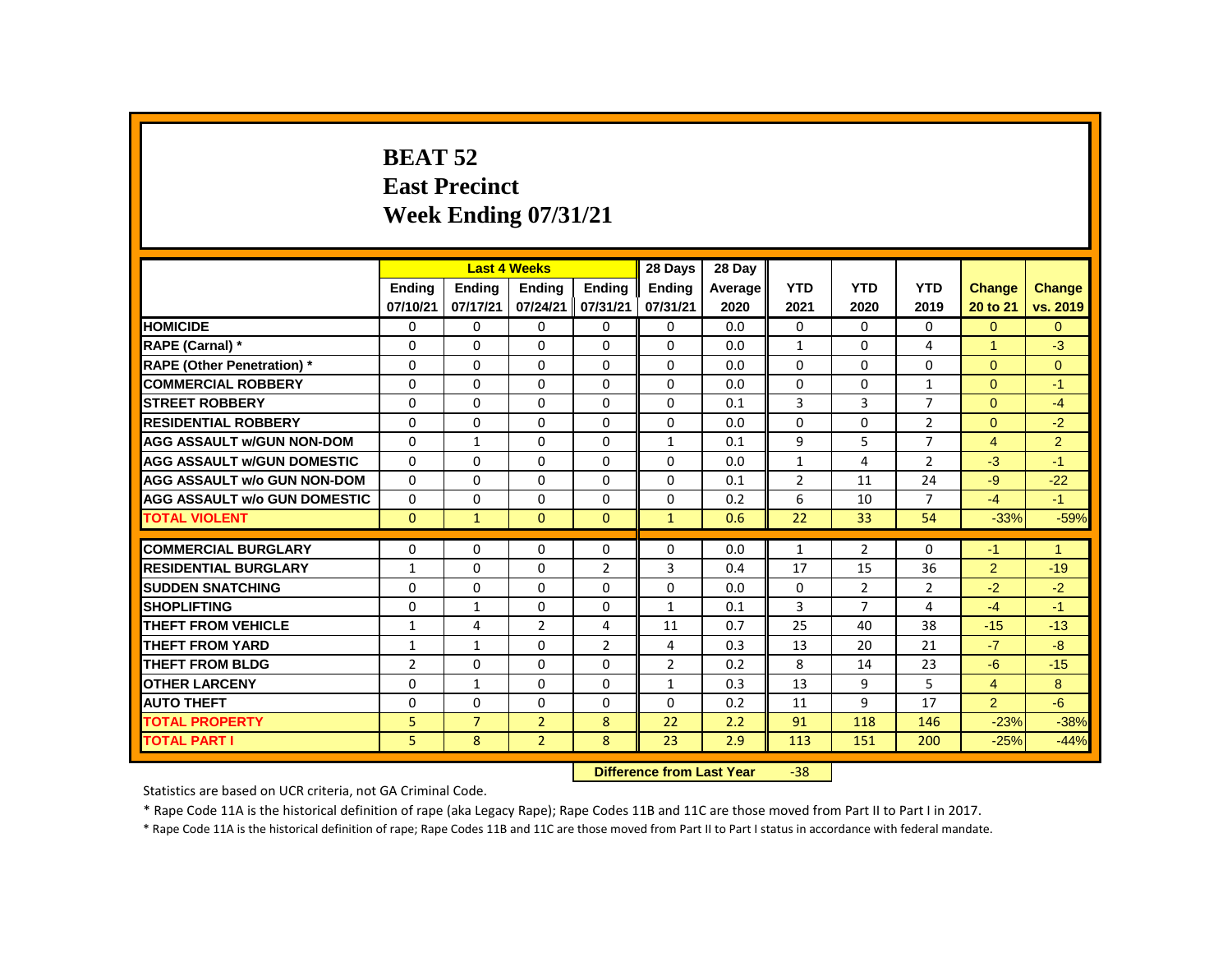# **BEAT 53 East Precinct Week Ending 07/31/21**

|                                     |                |                | <b>Last 4 Weeks</b>              |               | 28 Days        | 28 Dav  |                |                |                |                  |                      |
|-------------------------------------|----------------|----------------|----------------------------------|---------------|----------------|---------|----------------|----------------|----------------|------------------|----------------------|
|                                     | <b>Ending</b>  | Ending         | <b>Ending</b>                    | <b>Ending</b> | <b>Ending</b>  | Average | <b>YTD</b>     | <b>YTD</b>     | <b>YTD</b>     | <b>Change</b>    | <b>Change</b>        |
|                                     | 07/10/21       | 07/17/21       | 07/24/21                         | 07/31/21      | 07/31/21       | 2020    | 2021           | 2020           | 2019           | 20 to 21         | vs. 2019             |
| <b>HOMICIDE</b>                     | 0              | $\Omega$       | $\Omega$                         | 0             | 0              | 0.1     | 1              | 0              | 0              | 1                | $\blacktriangleleft$ |
| <b>RAPE (Carnal) *</b>              | $\Omega$       | $\Omega$       | $\Omega$                         | $\Omega$      | $\Omega$       | 0.0     | 3              | $\Omega$       | $\Omega$       | 3                | 3                    |
| <b>RAPE (Other Penetration)</b> *   | $\mathbf{0}$   | $\Omega$       | $\Omega$                         | $\Omega$      | $\Omega$       | 0.2     | $\Omega$       | $\mathbf{1}$   | $\Omega$       | $-1$             | $\overline{0}$       |
| <b>COMMERCIAL ROBBERY</b>           | $\Omega$       | $\Omega$       | $\Omega$                         | $\Omega$      | $\Omega$       | 0.0     | $\Omega$       | $\Omega$       | $\Omega$       | $\Omega$         | $\Omega$             |
| <b>ISTREET ROBBERY</b>              | $\mathbf{1}$   | 0              | 0                                | 0             | 1              | 0.6     | 4              | 4              | 6              | $\Omega$         | $-2$                 |
| <b>RESIDENTIAL ROBBERY</b>          | $\Omega$       | $\Omega$       | $\Omega$                         | $\Omega$      | 0              | 0.1     | $\Omega$       | $\mathbf{1}$   | $\Omega$       | $-1$             | $\overline{0}$       |
| <b>AGG ASSAULT W/GUN NON-DOM</b>    | $\mathbf{0}$   | $\Omega$       | $\Omega$                         | $\Omega$      | $\Omega$       | 1.2     | $\overline{7}$ | 8              | 6              | $-1$             | $\overline{1}$       |
| <b>AGG ASSAULT W/GUN DOMESTIC</b>   | $\Omega$       | $\Omega$       | $\Omega$                         | $\Omega$      | $\Omega$       | 0.4     | $\mathbf{1}$   | 4              | $\overline{2}$ | $-3$             | $-1$                 |
| <b>AGG ASSAULT w/o GUN NON-DOM</b>  | $\Omega$       | $\Omega$       | $\Omega$                         | $\Omega$      | $\Omega$       | 1.2     | 8              | 8              | 29             | $\Omega$         | $-21$                |
| <b>AGG ASSAULT w/o GUN DOMESTIC</b> | $\Omega$       | $\mathbf{1}$   | $\mathbf{1}$                     | $\Omega$      | $\overline{2}$ | 1.5     | 13             | 12             | 16             | $\mathbf{1}$     | $-3$                 |
| <b>TOTAL VIOLENT</b>                | $\mathbf{1}$   | $\mathbf{1}$   | $\mathbf{1}$                     | $\mathbf{0}$  | $\overline{3}$ | 5.2     | 37             | 38             | 59             | $-3%$            | $-37%$               |
| <b>COMMERCIAL BURGLARY</b>          | $\Omega$       | 0              | $\Omega$                         | $\Omega$      | $\Omega$       | 0.2     | 1              | $\overline{2}$ | $\overline{2}$ | $-1$             | $-1$                 |
| <b>RESIDENTIAL BURGLARY</b>         | $\mathbf{1}$   | $\mathbf{1}$   | 3                                | $\mathbf{1}$  | 6              | 3.0     | 28             | 16             | 31             | 12               | $-3$                 |
| <b>SUDDEN SNATCHING</b>             | $\Omega$       | 0              | $\Omega$                         | $\Omega$      | $\Omega$       | 0.0     | $\Omega$       | $\Omega$       | $\mathbf{1}$   | $\Omega$         | $-1$                 |
| <b>SHOPLIFTING</b>                  | $\Omega$       | $\Omega$       | $\mathbf{1}$                     | $\Omega$      | $\mathbf{1}$   | 0.2     | $\overline{2}$ | $\mathbf{1}$   | $\overline{2}$ | $\mathbf{1}$     | $\overline{0}$       |
| <b>THEFT FROM VEHICLE</b>           | $\Omega$       | $\mathbf{1}$   | $\overline{2}$                   | 3             | 6              | 3.6     | 32             | 22             | 30             | 10 <sup>10</sup> | 2                    |
| <b>THEFT FROM YARD</b>              | $\mathbf{1}$   | $\Omega$       | $\Omega$                         | $\Omega$      | $\mathbf{1}$   | 1.0     | $\overline{7}$ | 9              | 4              | $-2$             | $\overline{3}$       |
| <b>THEFT FROM BLDG</b>              | $\mathbf{1}$   | $\Omega$       | $\Omega$                         | $\Omega$      | $\mathbf{1}$   | 2.4     | 12             | 19             | 22             | $-7$             | $-10$                |
| <b>OTHER LARCENY</b>                | 0              | 0              | 0                                | $\mathbf 0$   | $\mathbf 0$    | 0.5     | $\overline{2}$ | 3              | 9              | $-1$             | $-7$                 |
| <b>AUTO THEFT</b>                   | $\mathbf{1}$   | $\mathbf{1}$   | $\overline{2}$                   | 1             | 5              | 1.6     | 19             | 10             | 12             | $9^{\circ}$      | $\overline{7}$       |
| <b>TOTAL PROPERTY</b>               | $\overline{4}$ | 3              | 8                                | 5             | 20             | 12.4    | 103            | 82             | 113            | 26%              | $-9%$                |
| <b>TOTAL PART I</b>                 | 5.             | $\overline{4}$ | 9                                | 5             | 23             | 17.6    | 140            | 120            | 172            | 17%              | $-19%$               |
|                                     |                |                | <b>Difference from Last Year</b> |               | 20             |         |                |                |                |                  |                      |

Statistics are based on UCR criteria, not GA Criminal Code.

\* Rape Code 11A is the historical definition of rape (aka Legacy Rape); Rape Codes 11B and 11C are those moved from Part II to Part I in 2017.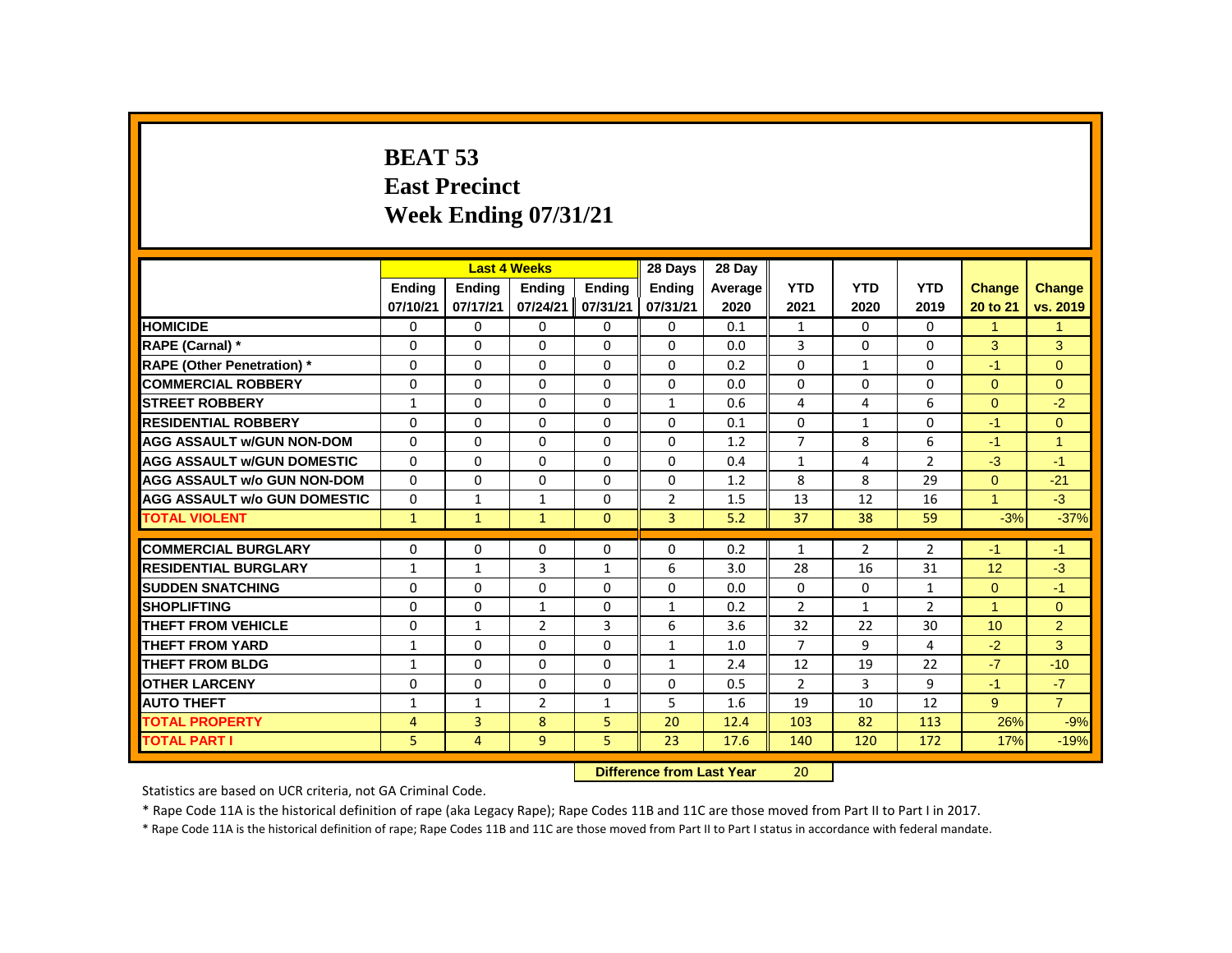# **BEAT 54 East Precinct Week Ending 07/31/21**

|                                     |                |                | <b>Last 4 Weeks</b> |                | 28 Days                   | 28 Day  |                |                |                |                |                |
|-------------------------------------|----------------|----------------|---------------------|----------------|---------------------------|---------|----------------|----------------|----------------|----------------|----------------|
|                                     | <b>Endina</b>  | <b>Endina</b>  | <b>Endina</b>       | <b>Endina</b>  | <b>Endina</b>             | Average | <b>YTD</b>     | <b>YTD</b>     | <b>YTD</b>     | Change         | <b>Change</b>  |
|                                     | 07/10/21       | 07/17/21       | 07/24/21            | 07/31/21       | 07/31/21                  | 2020    | 2021           | 2020           | 2019           | 20 to 21       | vs. 2019       |
| <b>HOMICIDE</b>                     | 0              | $\Omega$       | 0                   | 0              | 0                         | 0.0     | $\Omega$       | $\Omega$       | 0              | $\Omega$       | $\overline{0}$ |
| RAPE (Carnal) *                     | 0              | 0              | $\Omega$            | 0              | $\Omega$                  | 0.0     | $\overline{2}$ | 0              | 1              | $\overline{2}$ | 1              |
| <b>RAPE (Other Penetration) *</b>   | $\mathbf{0}$   | $\Omega$       | $\Omega$            | $\Omega$       | $\Omega$                  | 0.2     | $\Omega$       | $\mathbf{1}$   | $\mathbf{1}$   | $-1$           | $-1$           |
| <b>COMMERCIAL ROBBERY</b>           | $\Omega$       | $\Omega$       | $\mathbf{1}$        | $\Omega$       | $\mathbf{1}$              | 0.5     | 3              | 4              | $\mathbf{1}$   | $-1$           | $\overline{2}$ |
| <b>STREET ROBBERY</b>               | 0              | 0              | $\Omega$            | 0              | $\Omega$                  | 0.5     | $\mathbf{1}$   | $\mathbf{1}$   | 4              | $\Omega$       | $-3$           |
| <b>RESIDENTIAL ROBBERY</b>          | 0              | 0              | 0                   | 0              | 0                         | 0.0     | $\overline{2}$ | 0              | 0              | $\overline{2}$ | $\overline{2}$ |
| <b>AGG ASSAULT W/GUN NON-DOM</b>    | $\mathbf{0}$   | 0              | $\Omega$            | $\mathbf{1}$   | $\mathbf{1}$              | 1.5     | 13             | $\overline{7}$ | 13             | 6              | $\overline{0}$ |
| <b>AGG ASSAULT W/GUN DOMESTIC</b>   | $\Omega$       | 0              | $\Omega$            | 0              | 0                         | 0.2     | 0              | $\mathbf{1}$   | $\mathbf{1}$   | $-1$           | $-1$           |
| <b>AGG ASSAULT w/o GUN NON-DOM</b>  | $\Omega$       | $\Omega$       | $\Omega$            | $\Omega$       | $\Omega$                  | 0.8     | 5              | 4              | 31             | $\mathbf{1}$   | $-26$          |
| <b>AGG ASSAULT w/o GUN DOMESTIC</b> | $\mathbf{1}$   | 1              | $\Omega$            | $\Omega$       | $\overline{2}$            | 0.2     | $\overline{7}$ | 5              | 9              | $\overline{2}$ | $-2$           |
| <b>TOTAL VIOLENT</b>                | $\mathbf{1}$   | $\mathbf{1}$   | $\mathbf{1}$        | $\mathbf{1}$   | 4                         | 3.8     | 33             | 23             | 61             | 43%            | $-46%$         |
| <b>COMMERCIAL BURGLARY</b>          | 0              | 0              | 0                   | $\mathbf{1}$   | $\mathbf{1}$              | 0.1     | $\mathbf{1}$   | $\mathbf{1}$   | $\overline{3}$ | $\Omega$       | $-2$           |
| <b>RESIDENTIAL BURGLARY</b>         | 0              | 0              | $\Omega$            | $\mathbf{1}$   | 1                         | 2.5     | 9              | 19             | 22             | $-10$          | $-13$          |
| <b>SUDDEN SNATCHING</b>             | 0              | 0              | 0                   | 0              | 0                         | 0.2     | $\Omega$       | 0              | $\overline{2}$ | $\mathbf{0}$   | $-2$           |
| <b>SHOPLIFTING</b>                  | 1              | $\mathbf{1}$   | $\overline{2}$      | $\Omega$       | 4                         | 4.1     | 29             | 32             | 18             | $-3$           | 11             |
| <b>THEFT FROM VEHICLE</b>           | 0              | $\overline{2}$ | $\Omega$            | $\mathbf 0$    | $\overline{2}$            | 3.5     | 16             | 23             | 41             | $-7$           | $-25$          |
| <b>THEFT FROM YARD</b>              | $\mathbf{1}$   | $\Omega$       | $\mathbf{1}$        | $\overline{2}$ | 4                         | 2.0     | 14             | 9              | 14             | 5              | $\Omega$       |
| <b>THEFT FROM BLDG</b>              | 0              | 1              | $\Omega$            | $\mathbf{1}$   | $\overline{2}$            | 1.6     | 12             | 14             | 10             | $-2$           | $\overline{2}$ |
| <b>OTHER LARCENY</b>                | $\mathbf{0}$   | $\Omega$       | $\Omega$            | $\Omega$       | $\Omega$                  | 1.1     | 5              | 6              | 3              | $-1$           | $\overline{2}$ |
| <b>AUTO THEFT</b>                   | 0              | $\Omega$       | $\Omega$            | $\mathbf 0$    | $\Omega$                  | 1.9     | 15             | 13             | 21             | 2              | $-6$           |
| <b>TOTAL PROPERTY</b>               | $\overline{2}$ | $\overline{4}$ | 3                   | 5              | 14                        | 16.9    | 101            | 117            | 134            | $-14%$         | $-25%$         |
| <b>TOTAL PART I</b>                 | 3              | 5              | 4                   | 6              | 18                        | 20.7    | 134            | 140            | 195            | $-4%$          | $-31%$         |
|                                     |                |                |                     |                | Difference from Loot Voor |         | $\epsilon$     |                |                |                |                |

**Difference from Last Year** -6

Statistics are based on UCR criteria, not GA Criminal Code.

\* Rape Code 11A is the historical definition of rape (aka Legacy Rape); Rape Codes 11B and 11C are those moved from Part II to Part I in 2017.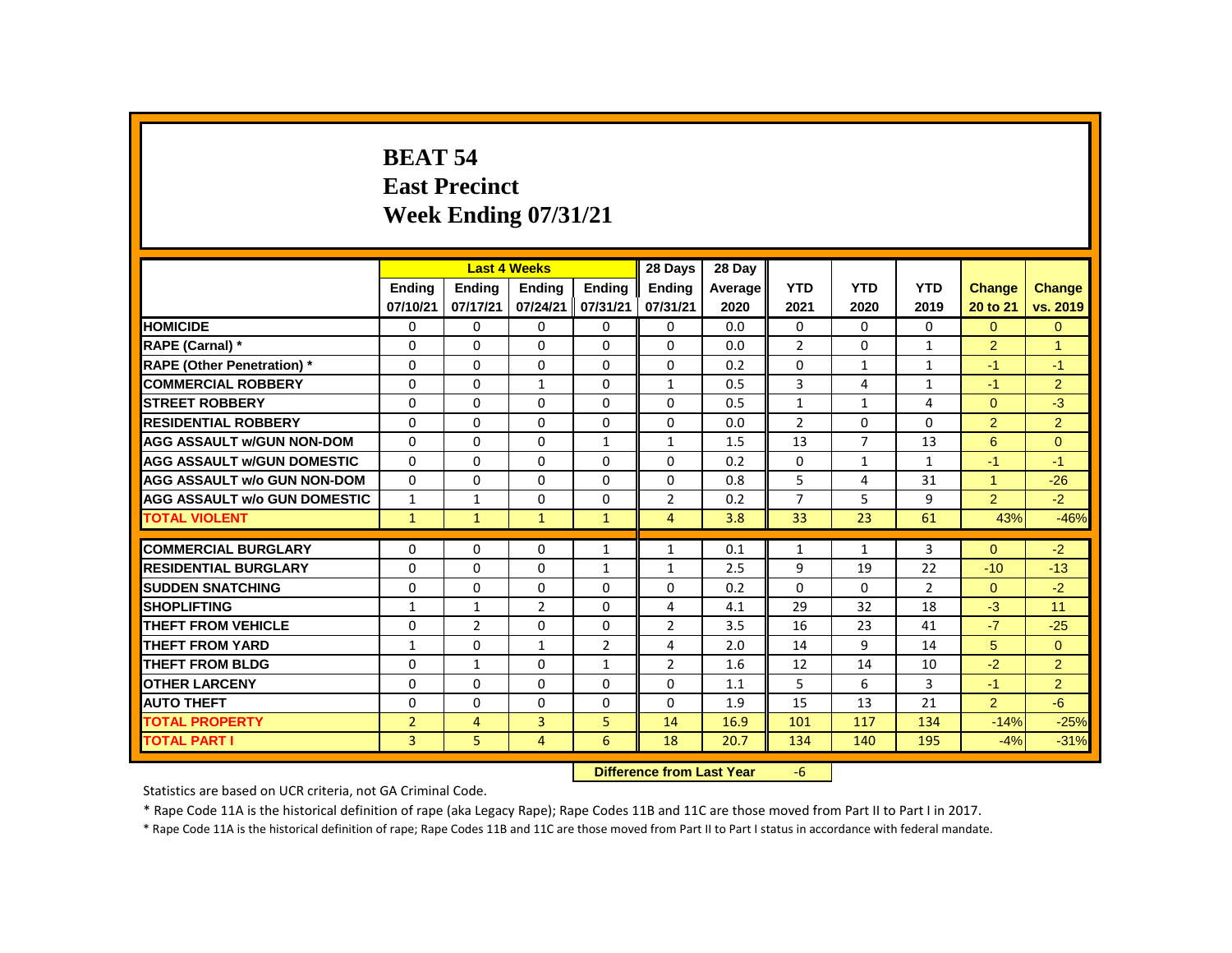# **BEAT 55 East Precinct Week Ending 07/31/21**

|                                     |               |                | <b>Last 4 Weeks</b> |                | 28 Days                   | 28 Dav  |                |                |                |                      |                |
|-------------------------------------|---------------|----------------|---------------------|----------------|---------------------------|---------|----------------|----------------|----------------|----------------------|----------------|
|                                     | <b>Ending</b> | <b>Ending</b>  | <b>Ending</b>       | <b>Ending</b>  | <b>Ending</b>             | Average | <b>YTD</b>     | <b>YTD</b>     | <b>YTD</b>     | <b>Change</b>        | <b>Change</b>  |
|                                     | 07/10/21      | 07/17/21       | 07/24/21            | 07/31/21       | 07/31/21                  | 2020    | 2021           | 2020           | 2019           | 20 to 21             | vs. 2019       |
| <b>HOMICIDE</b>                     | 0             | $\Omega$       | $\Omega$            | $\Omega$       | $\mathbf 0$               | 0.2     | $\mathbf{1}$   | 1              | $\Omega$       | $\Omega$             | $\mathbf{1}$   |
| <b>RAPE (Carnal) *</b>              | $\Omega$      | $\Omega$       | $\Omega$            | $\Omega$       | $\Omega$                  | 0.0     | $\Omega$       | $\Omega$       | 3              | $\Omega$             | $-3$           |
| <b>RAPE (Other Penetration) *</b>   | $\Omega$      | $\Omega$       | $\Omega$            | $\Omega$       | $\Omega$                  | 0.0     | $\Omega$       | $\mathbf{1}$   | $\Omega$       | $-1$                 | $\Omega$       |
| <b>COMMERCIAL ROBBERY</b>           | $\Omega$      | $\mathbf{1}$   | $\Omega$            | $\Omega$       | $\mathbf{1}$              | 0.2     | $\overline{2}$ | $\Omega$       | $\Omega$       | $\overline{2}$       | $\overline{2}$ |
| <b>STREET ROBBERY</b>               | $\Omega$      | $\Omega$       | $\Omega$            | $\Omega$       | $\Omega$                  | 0.2     | $\Omega$       | 4              | $\overline{3}$ | $-4$                 | $-3$           |
| <b>RESIDENTIAL ROBBERY</b>          | $\Omega$      | $\Omega$       | $\Omega$            | $\Omega$       | $\Omega$                  | 0.1     | $\mathbf{1}$   | $\mathbf{1}$   | $\mathbf{1}$   | $\Omega$             | $\Omega$       |
| <b>AGG ASSAULT w/GUN NON- DOM</b>   | $\Omega$      | $\Omega$       | $\Omega$            | $\Omega$       | $\Omega$                  | 0.5     | 3              | $\overline{2}$ | $\overline{3}$ | 1                    | $\Omega$       |
| <b>AGG ASSAULT W/GUN DOMESTIC</b>   | $\Omega$      | $\Omega$       | 0                   | $\Omega$       | $\Omega$                  | 0.1     | $\Omega$       | $\Omega$       | 4              | $\Omega$             | $-4$           |
| <b>AGG ASSAULT w/o GUN NON-DOM</b>  | $\Omega$      | $\Omega$       | $\Omega$            | $\Omega$       | $\Omega$                  | 0.2     | $\overline{2}$ | $\overline{2}$ | 13             | $\Omega$             | $-11$          |
| <b>AGG ASSAULT W/o GUN DOMESTIC</b> | 0             | $\Omega$       | $\Omega$            | 0              | $\Omega$                  | 0.5     | $\overline{2}$ | 4              | 4              | $-2$                 | $-2$           |
| <b>TOTAL VIOLENT</b>                | $\Omega$      | $\mathbf{1}$   | $\Omega$            | $\Omega$       | $\mathbf{1}$              | 2.0     | 11             | 15             | 31             | $-27%$               | $-65%$         |
| <b>COMMERCIAL BURGLARY</b>          | $\Omega$      | $\Omega$       | $\Omega$            | 0              | $\Omega$                  | 0.2     | 3              | 3              | 5              | $\Omega$             | $-2$           |
| <b>RESIDENTIAL BURGLARY</b>         | $\Omega$      | $\mathbf{1}$   | $\Omega$            | $\Omega$       | $\mathbf{1}$              | 0.6     | 10             | 9              | 11             | $\blacktriangleleft$ | $-1$           |
| <b>SUDDEN SNATCHING</b>             | $\Omega$      | $\Omega$       | $\Omega$            | $\Omega$       | 0                         | 0.0     | $\Omega$       | $\Omega$       | $\overline{2}$ | $\Omega$             | $-2$           |
| <b>SHOPLIFTING</b>                  | 6             | 3              | $\mathbf{1}$        | $\Omega$       | 10                        | 9.7     | 116            | 89             | 136            | 27                   | $-20$          |
| <b>THEFT FROM VEHICLE</b>           | 4             | $\overline{2}$ | 4                   | 3              | 13                        | 2.5     | 35             | 25             | 37             | 10                   | $-2$           |
| <b>THEFT FROM YARD</b>              | 0             | $\Omega$       | 0                   | $\mathbf{1}$   | $\mathbf{1}$              | 1.1     | 6              | 11             | 15             | $-5$                 | $-9$           |
| <b>THEFT FROM BLDG</b>              | $\Omega$      | $\Omega$       | $\Omega$            | $\Omega$       | $\Omega$                  | 1.1     | 4              | 13             | 11             | $-9$                 | $-7$           |
| <b>OTHER LARCENY</b>                | $\Omega$      | $\Omega$       | $\Omega$            | $\Omega$       | $\Omega$                  | 0.2     | 3              | 6              | $\overline{2}$ | $-3$                 | $\overline{1}$ |
| <b>AUTO THEFT</b>                   | $\mathbf{0}$  | $\Omega$       | $\Omega$            | $\Omega$       | $\Omega$                  | 1.1     | 19             | 9              | $\overline{7}$ | 10 <sup>10</sup>     | 12             |
| <b>TOTAL PROPERTY</b>               | 10            | 6              | 5                   | 4              | 25                        | 16.5    | 196            | 165            | 226            | 19%                  | $-13%$         |
| <b>TOTAL PART I</b>                 | 10            | $\overline{7}$ | 5                   | $\overline{4}$ | 26                        | 18.5    | 207            | 180            | 257            | 15%                  | $-19%$         |
|                                     |               |                |                     |                | Difference from Last Year |         | 27             |                |                |                      |                |

 **Difference from Last Year** 27

Statistics are based on UCR criteria, not GA Criminal Code.

\* Rape Code 11A is the historical definition of rape (aka Legacy Rape); Rape Codes 11B and 11C are those moved from Part II to Part I in 2017.